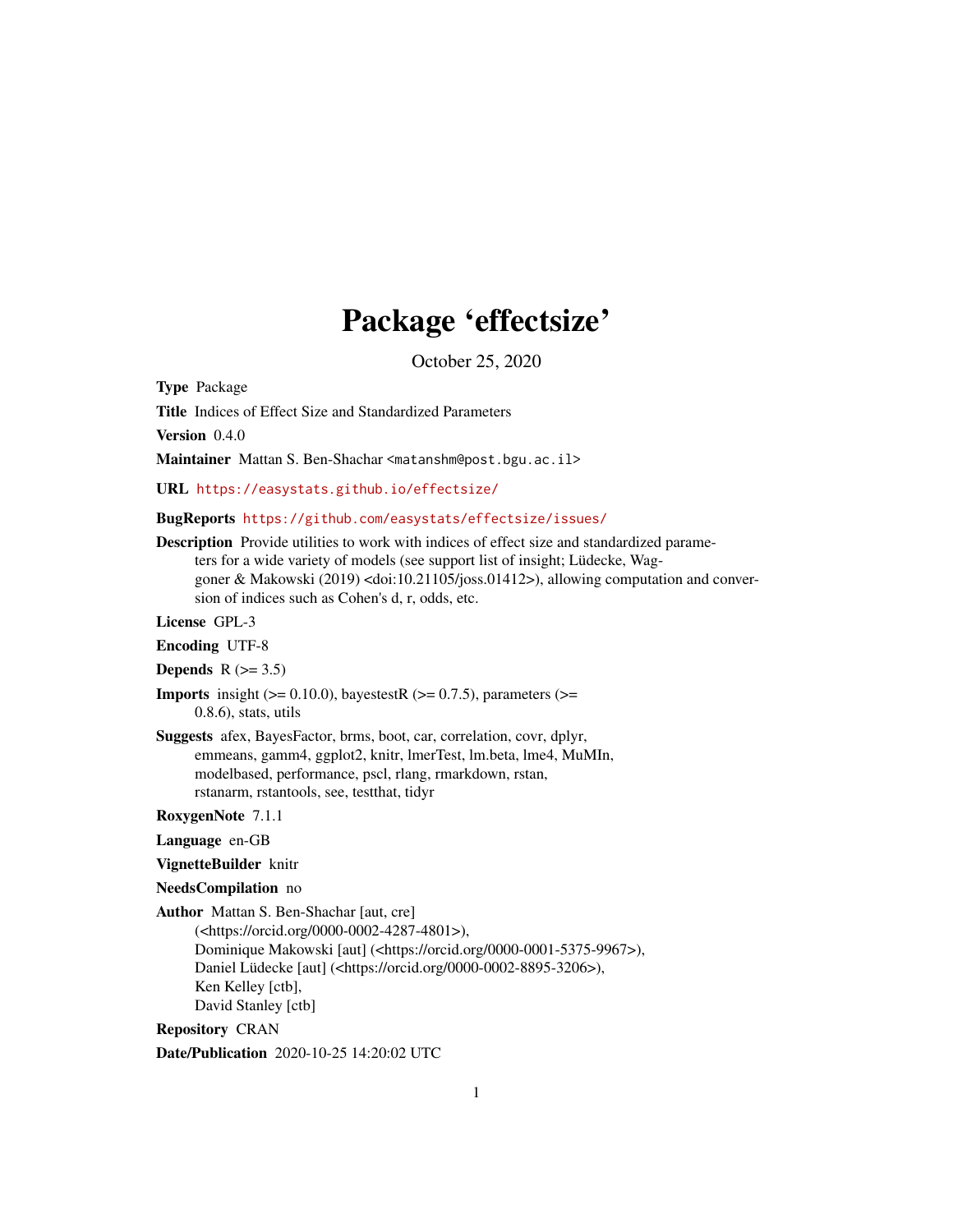# R topics documented:

| 3                                                                                                                |
|------------------------------------------------------------------------------------------------------------------|
| $\overline{4}$                                                                                                   |
| 5                                                                                                                |
| $\overline{7}$                                                                                                   |
| 9                                                                                                                |
| 10                                                                                                               |
| 12                                                                                                               |
| 13                                                                                                               |
| 15                                                                                                               |
| 19                                                                                                               |
| 20                                                                                                               |
| 21                                                                                                               |
| 24                                                                                                               |
| 25                                                                                                               |
| 25                                                                                                               |
| 27                                                                                                               |
| 28                                                                                                               |
| 28                                                                                                               |
| 30                                                                                                               |
| 32                                                                                                               |
| 33                                                                                                               |
| 34                                                                                                               |
| 35                                                                                                               |
| 36                                                                                                               |
| 37                                                                                                               |
| 38                                                                                                               |
| $is$ effectsize name $\ldots \ldots \ldots \ldots \ldots \ldots \ldots \ldots \ldots \ldots \ldots \ldots$<br>39 |
| 40                                                                                                               |
| 41                                                                                                               |
| 42                                                                                                               |
| 43                                                                                                               |
| 45                                                                                                               |
| 46                                                                                                               |
| 47                                                                                                               |
| 48                                                                                                               |
|                                                                                                                  |
|                                                                                                                  |
|                                                                                                                  |
|                                                                                                                  |

Index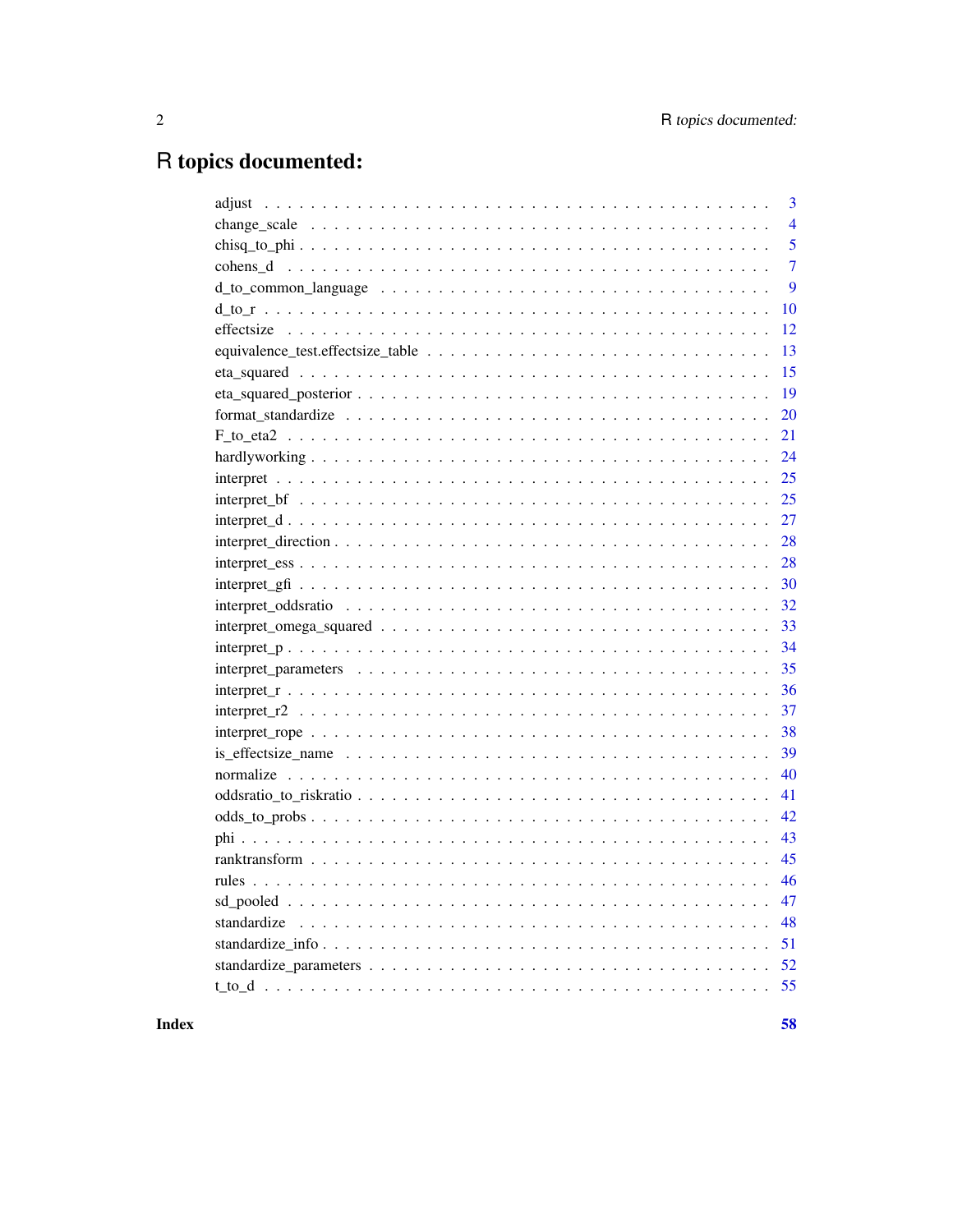<span id="page-2-0"></span>

#### Description

This function can be used to adjust the data for the effect of other variables present in the dataset. It is based on an underlying fitting of regressions models, allowing for quite some flexibility, such as including factors as random effects in mixed models (multilevel partialization), continuous variables as smooth terms in general additive models (non-linear partialization) and/or fitting these models under a Bayesian framework. The values returned by this function are the residuals of the regression models. Note that a regular correlation between two "adjusted" variables is equivalent to the partial correlation between them.

#### Usage

```
adjust(
  data,
  effect = NULL,select = NULL,
  exclude = NULL,
  multilevel = FALSE,
  additive = FALSE,
  bayesian = FALSE
)
```
## Arguments

| data       | A dataframe.                                                                                                                                         |
|------------|------------------------------------------------------------------------------------------------------------------------------------------------------|
| effect     | Character vector of column names to be adjusted for (regressed out). If NULL<br>(the default), all variables will be selected.                       |
| select     | Character vector of column names. If NULL (the default), all variables will be<br>selected.                                                          |
| exclude    | Character vector of column names to be excluded from selection.                                                                                      |
| multilevel | If TRUE, the factors are included as random factors. Else, if FALSE (default), they<br>are included as fixed effects in the simple regression model. |
| additive   | If TRUE, continuous variables as included as smooth terms in additive models.<br>The goal is to regress-out potential non-linear effects.            |
| bayesian   | If TRUE, the models are fitted under the Bayesian framework using rstanarm.                                                                          |

## Examples

adjust(iris, effect = "Species", select = "Sepal.Length")

```
adjust(iris, effect = "Species", select = "Sepal.Length", multilevel = TRUE)
adjust(iris, effect = "Species", select = "Sepal.Length", bayesian = TRUE)
adjust(iris, effect = "Petal.Width", select = "Sepal.Length", additive = TRUE)
```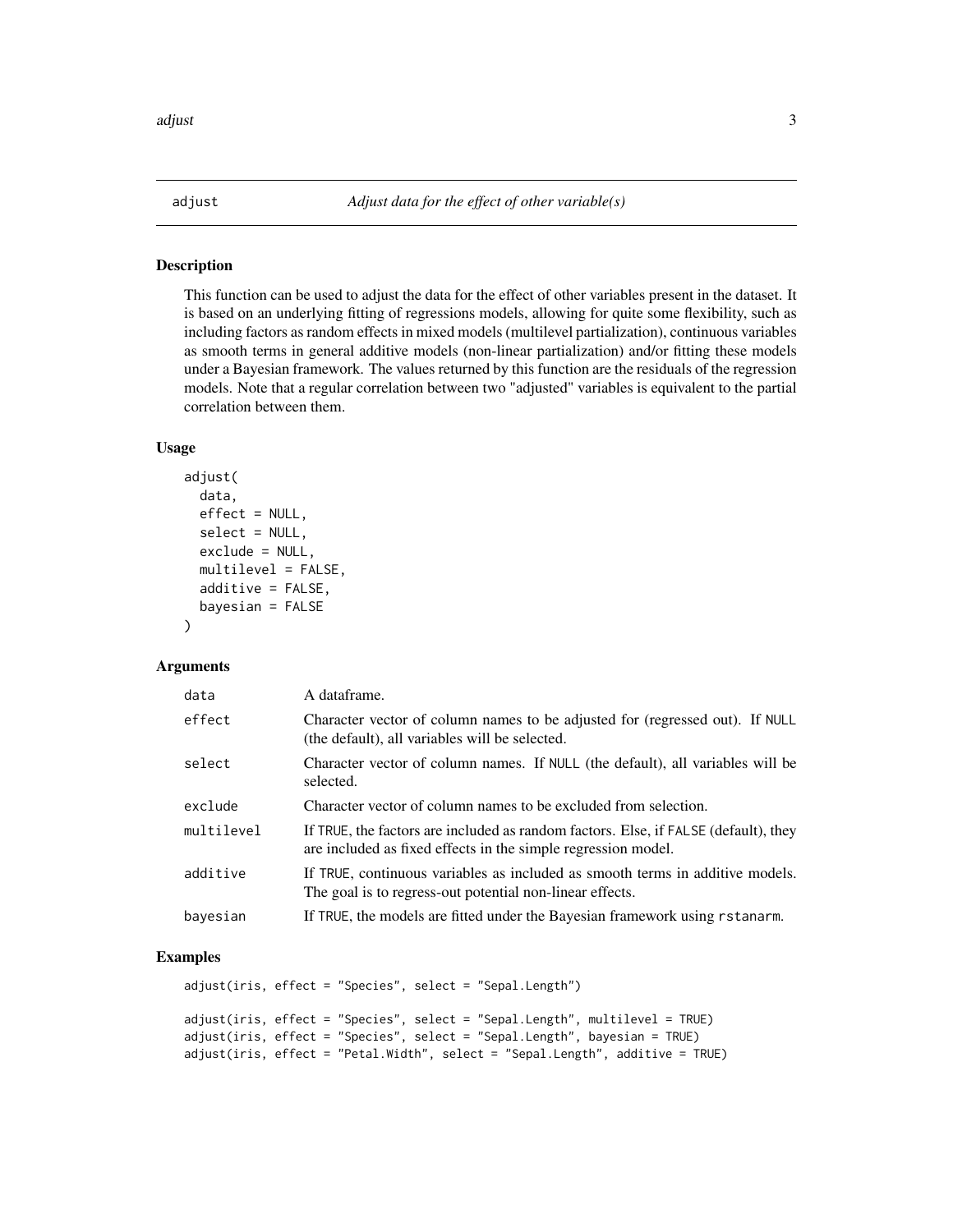```
adjust(iris, effect = "Petal.Width", select = "Sepal.Length",
      additive = TRUE, bayesian = TRUE)
adjust(iris, effect = c("Petal.Width", "Species"), select = "Sepal.Length",
      multilevel = TRUE, additive = TRUE)
adjust(iris)
```
<span id="page-3-1"></span>change\_scale *Rescale a numeric variable*

## Description

Rescale a numeric variable to a new range.

#### Usage

```
change_scale(x, ...)
## S3 method for class 'numeric'
change_scale(x, to = c(0, 100), range = NULL, verbose = TRUE, ...)
## S3 method for class 'grouped_df'
change_scale(
 x,
 select = NULL,
 exclude = NULL,
 to = c(0, 100),
 range = NULL,
  ...
\lambda## S3 method for class 'data.frame'
change_scale(
 x,
 select = NULL,
 exclude = NULL,
 to = c(0, 100),
 range = NULL,
  ...
\mathcal{L}
```
## Arguments

| x                       | Object.                                          |
|-------------------------|--------------------------------------------------|
| $\cdot$ $\cdot$ $\cdot$ | Arguments passed to or from other methods.       |
| to                      | New range of values of the data after rescaling. |

<span id="page-3-0"></span>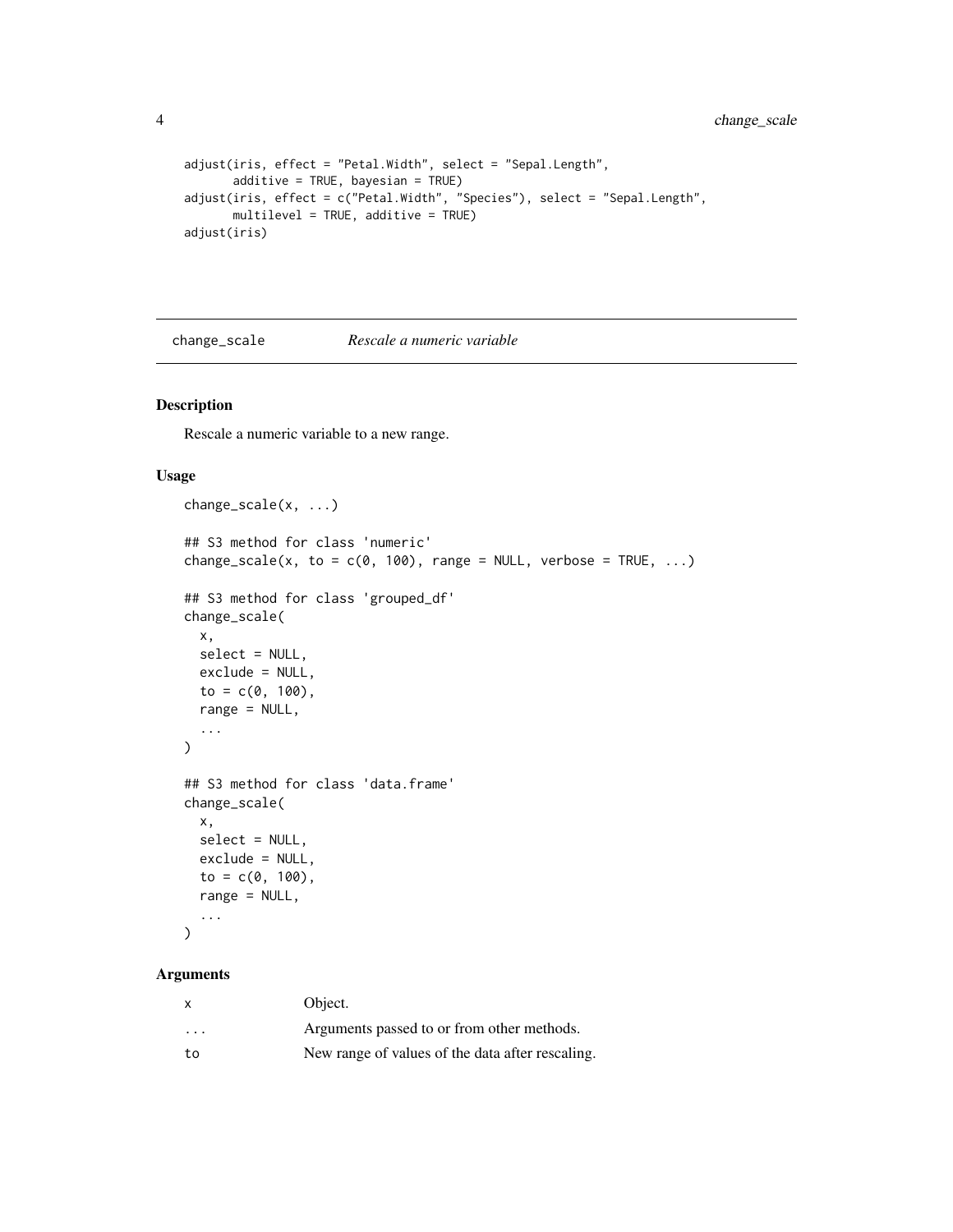## <span id="page-4-0"></span>chisq\_to\_phi 5

| range   | Initial (old) range of values. If NULL, will take the range of data.                        |
|---------|---------------------------------------------------------------------------------------------|
| verbose | Toggle warnings on or off.                                                                  |
| select  | Character vector of column names. If NULL (the default), all variables will be<br>selected. |
| exclude | Character vector of column names to be excluded from selection.                             |

#### Value

A rescaled object.

## See Also

[normalize\(\)](#page-39-1) [standardize\(\)](#page-47-1) [ranktransform\(\)](#page-44-1)

#### Examples

```
change_scale(c(0, 1, 5, -5, -2))
change_scale(c(0, 1, 5, -5, -2), to = c(-5, 5))
```
head(change\_scale(iris))

<span id="page-4-1"></span>chisq\_to\_phi *Conversion Chi-Squared to Phi or Cramer's V*

## Description

Convert between Chi square,  $(\chi^2)$ , Cramer's V, phi  $(\phi)$  and Cohen's *w* for contingency tables or goodness of fit.

#### Usage

```
chisq_to_phi(chisq, n, nrow, ncol, ci = 0.95, adjust = FALSE, ...)
chisq_to-cohens_w(chisq, n, nrow, ncol, ci = 0.95, adjust = FALSE, ...)chisq_to_cramers_v(chisq, n, nrow, ncol, ci = 0.95, adjust = FALSE, ...)phi_to_chisq(phi, n, ...)
```
## Arguments

| chisa      | The Chi-squared statistic.                                                                              |
|------------|---------------------------------------------------------------------------------------------------------|
| n          | Sample size.                                                                                            |
| nrow, ncol | The number of rows/columns in the contingency table (ignored for Phi when<br>adjust=FALSE and CI=NULL). |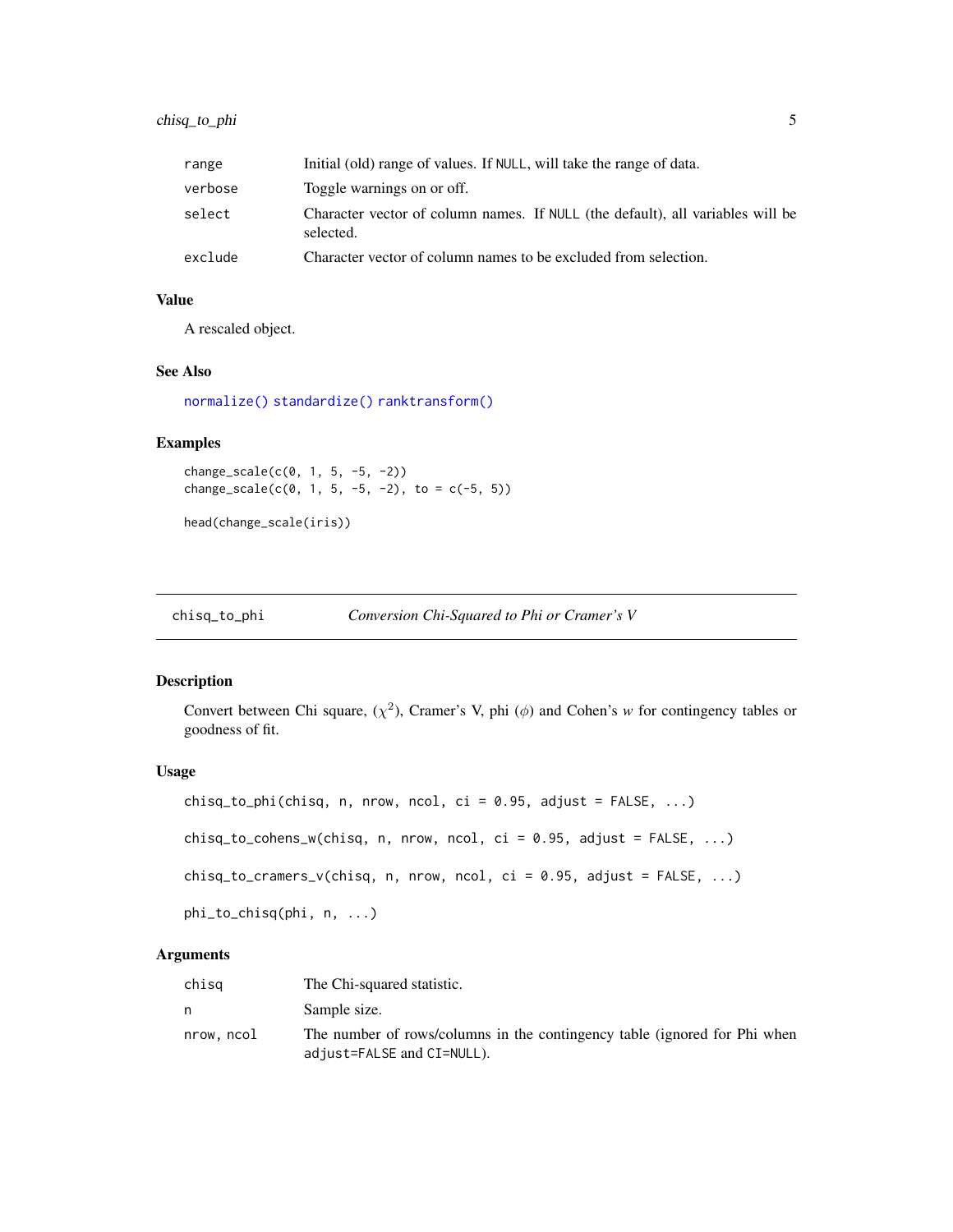| сi        | Confidence Interval (CI) level                               |
|-----------|--------------------------------------------------------------|
| adjust    | Should the effect size be bias-corrected? Defaults to FALSE. |
| $\ddotsc$ | Arguments passed to or from other methods.                   |
| phi       | The Phi statistic.                                           |

#### Details

These functions use the following formulae:

$$
\phi = \sqrt{\chi^2/n}
$$

 $Cramer'sV = \phi/\sqrt{min(nrow, ncol) - 1}$ 

For adjusted versions, see Bergsma, 2013.

#### Confidence Intervals:

Confidence intervals are estimated using the Noncentrality parameter method; These methods searches for a the best ncp (non-central parameters) for of the noncentral Chi-squared distribution for the desired tail-probabilities, and then convert these ncps to the corresponding effect sizes.

## Value

A data frame with the effect size(s) between 0-1, and confidence interval(s).

#### Note

Cohen's *w* is equivalent to *Phi*.

## References

- Cumming, G., & Finch, S. (2001). A primer on the understanding, use, and calculation of confidence intervals that are based on central and noncentral distributions. Educational and Psychological Measurement, 61(4), 532-574.
- Bergsma, W. (2013). A bias-correction for Cramer's V and Tschuprow's T. Journal of the Korean Statistical Society, 42(3), 323-328.

```
contingency_table <- as.table(rbind(c(762, 327, 468), c(484, 239, 477), c(484, 239, 477)))
chisq.test(contingency_table)
```

```
#
# Pearson's Chi-squared test
#
# data: ctab
# X-squared = 41.234, df = 4, p-value = 2.405e-08
```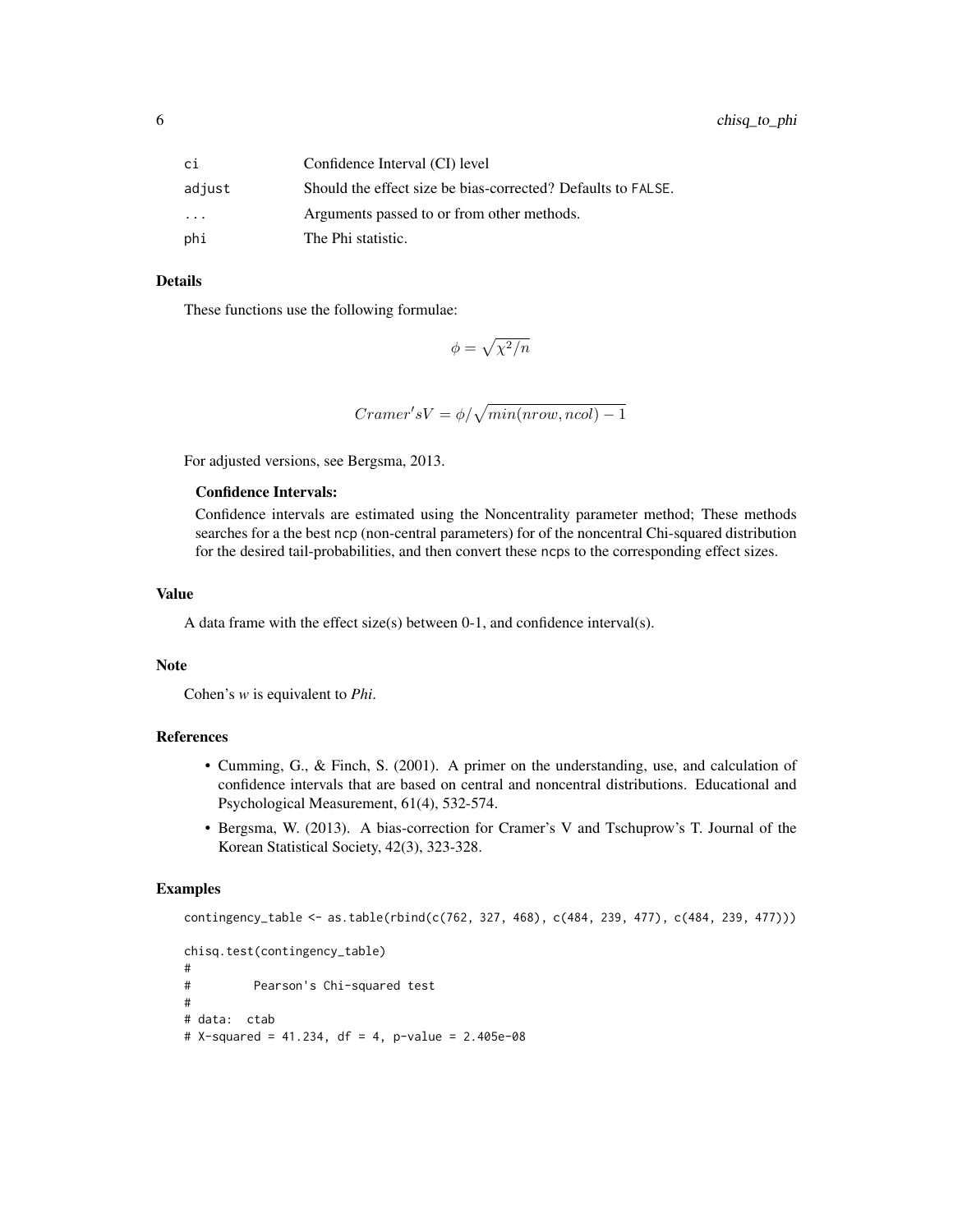#### <span id="page-6-0"></span>cohens\_d 7

```
chisq_to_phi(41.234,
  n = sum(contingency_table),
 nrow = nrow(contingency_table),
 ncol = ncol(contingency_table)
)
chisq_to_cramers_v(41.234,
  n = sum(contingency_table),
 nrow = nrow(contingency_table),
  ncol = ncol(contingency_table)
\mathcal{L}
```
<span id="page-6-1"></span>

cohens\_d *Effect size for differences*

## Description

Compute different indices of effect size. For very small sample sizes  $(n < 20)$  Hedges' g is considered as less biased than Cohen's d. For sample sizes > 20, the results for both statistics are roughly equivalent.

The Glass's delta is appropriate if standard deviations are significantly different between groups, as it uses only the *second* group's standard deviation.

## Usage

```
cohens_d(
  x,
 y = NULL,data = NULL,correction = FALSE,
 pooled_sd = TRUE,
 paired = FALSE,
  ci = 0.95)
hedges_g(
 x,
 y = NULL,data = NULL,correction = FALSE,
 pooled_sd = TRUE,
 paired = FALSE,
 ci = 0.95)
glass\_delta(x, y = NULL, data = NULL, correction = FALSE, ci = 0.95)
```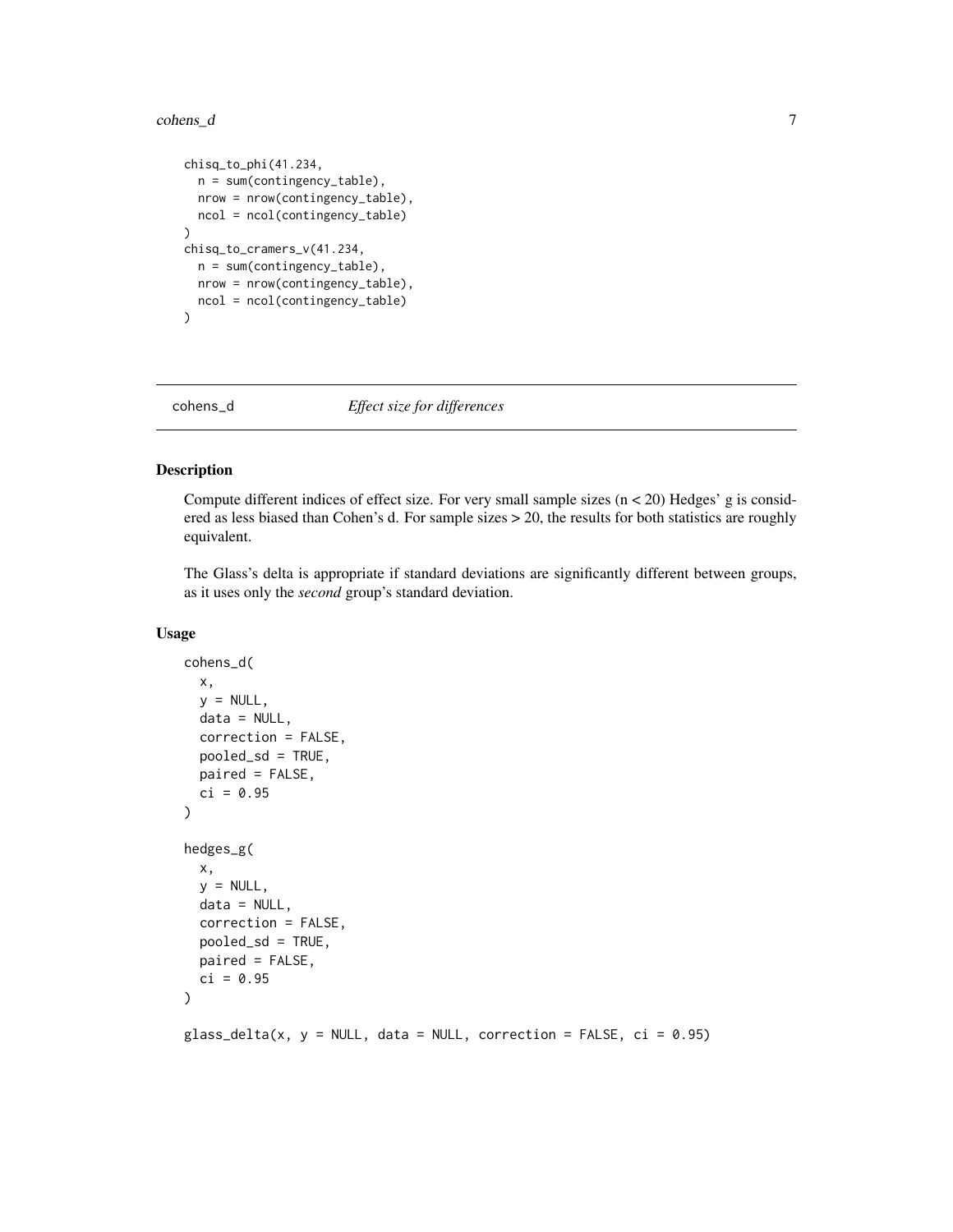```
## S3 method for class 'effectsize_difference'
print(x, digits = 2, append_CL = FALSE, ...)
```
#### Arguments

| $\times$   | A formula, a numeric vector, or a character name of one in data. (For print()<br>the result of one of the standardized difference functions.) |
|------------|-----------------------------------------------------------------------------------------------------------------------------------------------|
| y          | A numeric vector, a grouping (character / factor) vector, a or a character name<br>of one in data. Ignored if x is a formula.                 |
| data       | An optional data frame containing the variables.                                                                                              |
| correction | If TRUE, applies a correction to make it less biased for small samples (McGrath<br>& Meyer, 2006).                                            |
| pooled_sd  | If TRUE (default), a sd_pooled() is used (assuming equal variance). Else the<br>mean SD from both groups is used instead.                     |
| paired     | If TRUE, the values of x and y are considered as paired.                                                                                      |
| ci         | Confidence Interval (CI) level                                                                                                                |
| digits     | Number of significant digits.                                                                                                                 |
| append_CL  | Should the Common Language Effect Sizes be printed as well? Not applicable<br>to Glass' Delta (See d_to_common_language())                    |
| $\cdots$   | Not used.                                                                                                                                     |

## Value

A data frame with the effect size(s) and confidence interval(s).

## Confidence Intervals:

Confidence intervals are estimated using the Noncentrality parameter method; These methods searches for a the best ncp (non-central parameters) for of the noncentral t distribution for the desired tail-probabilities, and then convert these ncps to the corresponding effect sizes.

## References

- Cohen, J. (2013). Statistical power analysis for the behavioral sciences. Routledge.
- McGrath, R. E., & Meyer, G. J. (2006). When effect sizes disagree: the case of r and d. Psychological methods, 11(4), 386.
- Hedges, L. V. & Olkin, I. (1985). Statistical methods for meta-analysis. Orlando, FL: Academic Press.

#### See Also

[d\\_to\\_common\\_language\(\)](#page-8-1)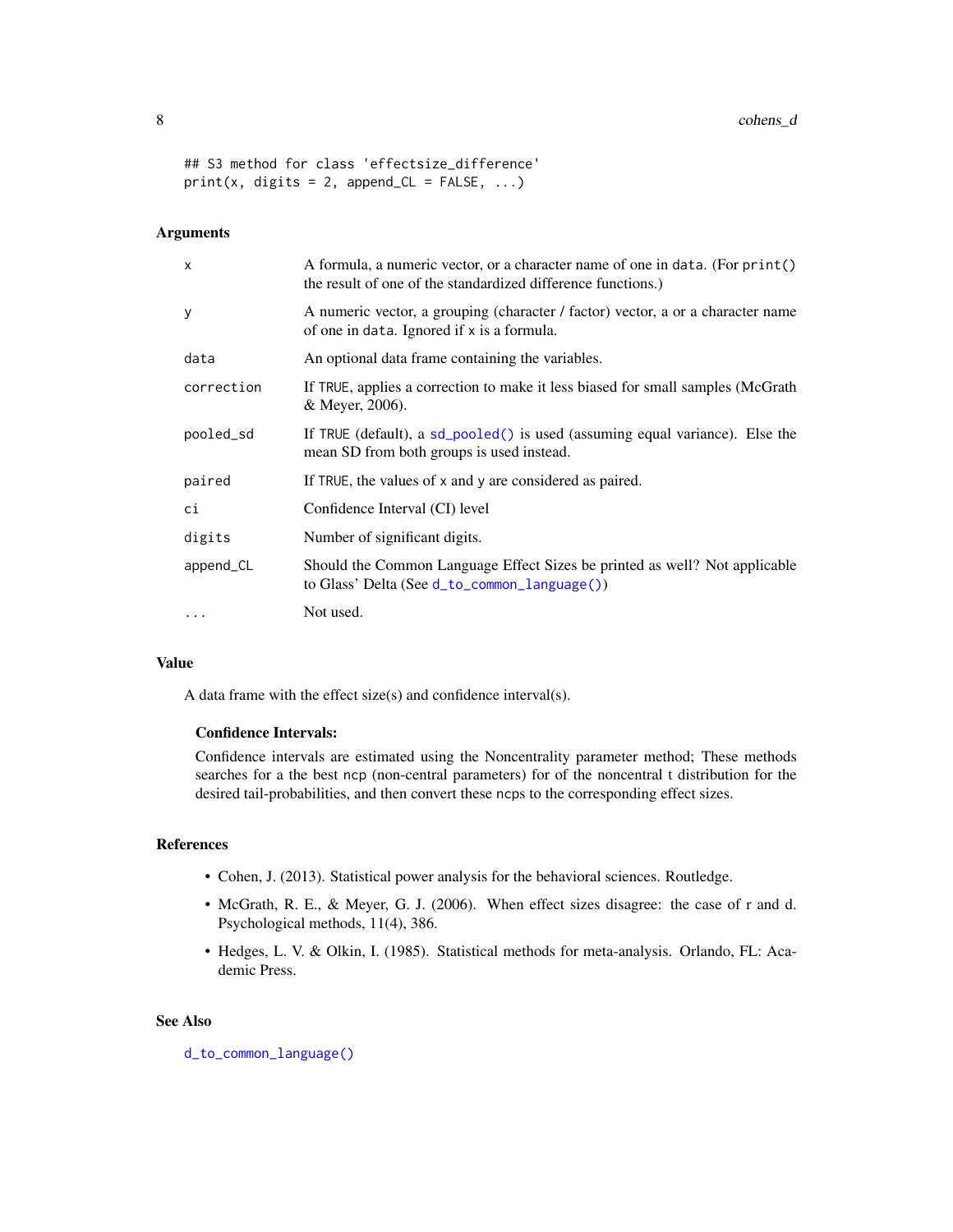## <span id="page-8-0"></span>d\_to\_common\_language 9

## Examples

```
cohens_d(iris$Sepal.Length, iris$Sepal.Width)
hedges_g("Sepal.Length", "Sepal.Width", data = iris)
cohens_d(mpg \sim am, data = mtcars)cohens_d(mpg \sim am, data = mtcars, pooled_s d = FALSE)hedges_g(mpg \sim am, data = mtcars)
glass_delta(mpg ~ am, data = mtcars)
print(cohens_d(mpg \sim am, data = mtcars), append_CL = TRUE)
```
<span id="page-8-1"></span>

| d_to_common_language  Convert Standardized Mean Difference to Common Language Effect |  |
|--------------------------------------------------------------------------------------|--|
| Sizes                                                                                |  |

## Description

Convert Standardized Mean Difference to Common Language Effect Sizes

## Usage

```
d_to_common_language(d)
```
convert\_d\_to\_common\_language(d)

## Arguments

d Standardized difference value (Cohen's d).

#### Details

This function use the following formulae:

 $Cohen'sU_3 = \Phi(d)$ 

$$
Overlap = 2 \times \Phi(-|d|/2)
$$

$$
Pr(superiority) = \Phi(d/\sqrt{2})
$$

Note

These calculations assume that the populations have equal variance and are normally distributed.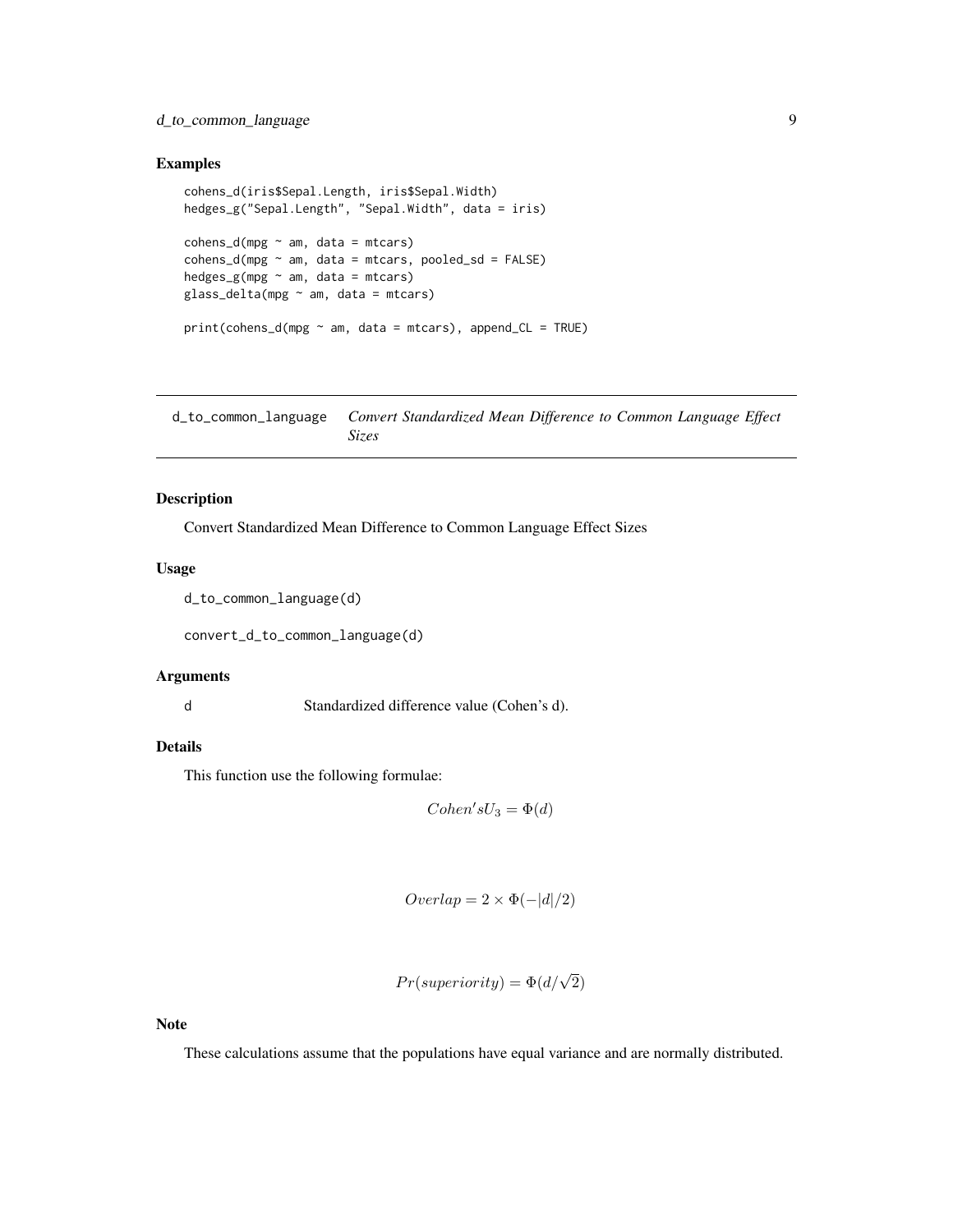## <span id="page-9-0"></span>References

- Cohen, J. (1977). Statistical power analysis for the behavioral sciencies. Routledge.
- Reiser, B., & Faraggi, D. (1999). Confidence intervals for the overlapping coefficient: the normal equal variance case. Journal of the Royal Statistical Society, 48(3), 413-418.
- Ruscio, J. (2008). A probability-based measure of effect size: robustness to base rates and other factors. Psychological methods, 13(1), 19–30.

#### See Also

[cohens\\_d\(\)](#page-6-1)

<span id="page-9-1"></span>

d\_to\_r *Convert between* d*,* r *and* Odds ratio

## <span id="page-9-2"></span>Description

Enables a conversion between different indices of effect size, such as standardized difference (Cohen's d), correlation r or (log) odds ratios.

## Usage

 $d_to_r(d, \ldots)$  $r_to_d(r, \ldots)$ convert\_d\_to\_r(d, ...) convert\_r\_to\_d(r, ...) oddsratio\_to\_d(OR, log = FALSE, ...) convert\_oddsratio\_to\_d(OR, log = FALSE, ...) logoddsratio\_to\_d(OR, log = TRUE, ...) d\_to\_oddsratio(d, log = FALSE, ...) convert\_d\_to\_oddsratio(d, log = FALSE, ...) oddsratio\_to\_r(OR, log = FALSE, ...) convert\_oddsratio\_to\_r(OR, log = FALSE, ...) logoddsratio\_to\_r(OR, log = TRUE, ...)  $r_to_oddsratio(r, log = FALSE, ...)$ convert\_r\_to\_oddsratio(r, log = FALSE, ...)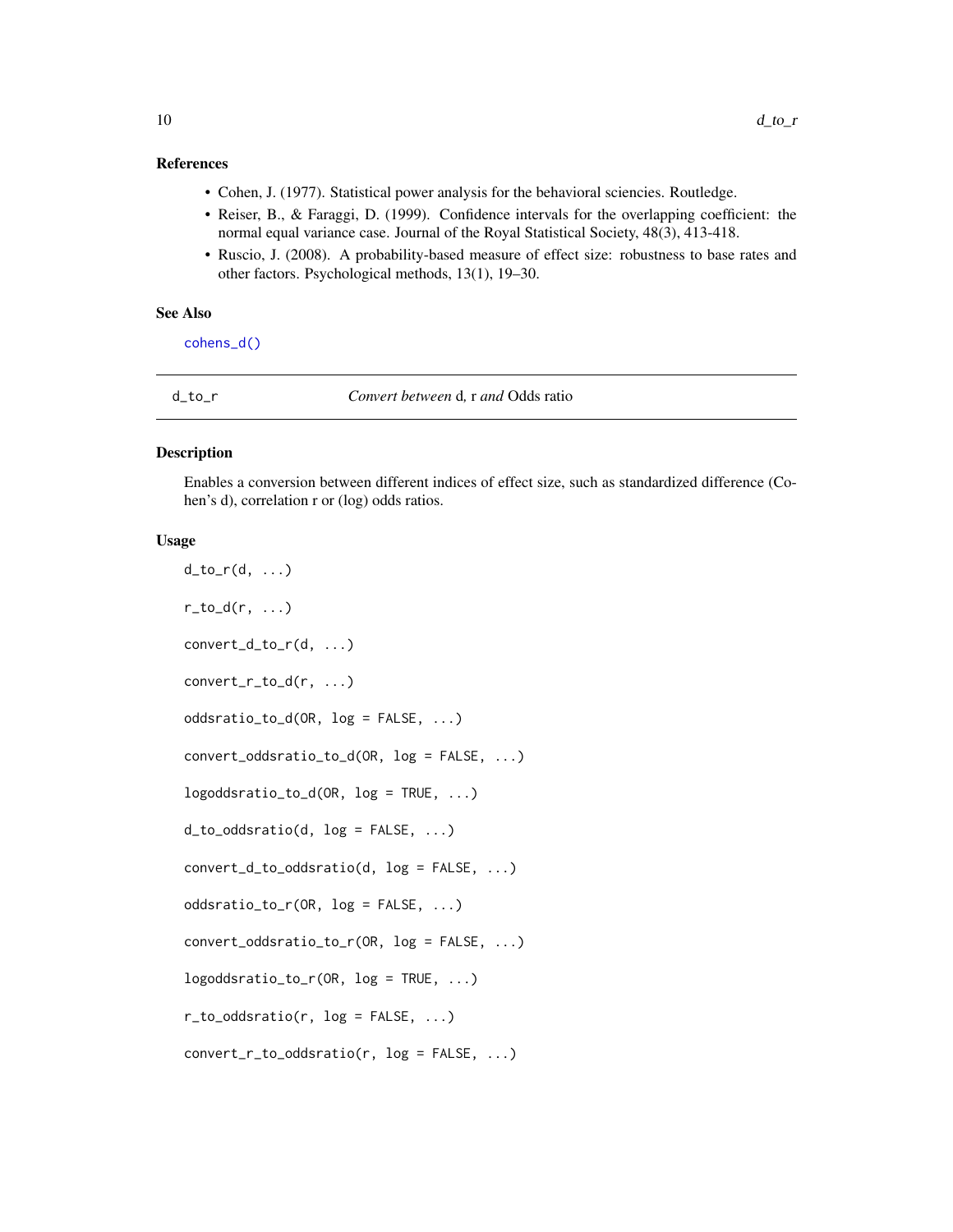#### $d_to_r$  11

#### Arguments

| d        | Standardized difference value (Cohen's d).                           |
|----------|----------------------------------------------------------------------|
| $\cdots$ | Arguments passed to or from other methods.                           |
|          | Correlation coefficient r.                                           |
| 0R       | <i>Odds ratio</i> values in vector or data frame.                    |
| log      | Take in or output the log of the ratio (such as in logistic models). |

#### Details

• d to r: 
$$
d = \frac{2*r}{\sqrt{1-r^2}}
$$

- *r to d*:  $r = \frac{d}{\sqrt{d^2}}$  $d^2+4$
- *OR to d*:  $d = \frac{\log(OR) \times \sqrt{3}}{\pi}$ π
- *d to OR*:  $log(OR) = d * \frac{\pi}{\sqrt{3}}$

Conversions between *OR* and *r* is done through these formulae.

When converting *d* to *r*, the resulting *r* is also called the binomial effect size display (BESD; Rosenthal et al., 1982).

## Value

Converted index.

#### References

- Sánchez-Meca, J., Marín-Martínez, F., & Chacón-Moscoso, S. (2003). Effect-size indices for dichotomized outcomes in meta-analysis. Psychological methods, 8(4), 448.
- Borenstein, M., Hedges, L. V., Higgins, J. P. T., & Rothstein, H. R. (2009). Converting among effect sizes. Introduction to meta-analysis, 45-49.
- Rosenthal, R., & Rubin, D. B. (1982). A simple, general purpose display of magnitude of experimental effect. Journal of educational psychology, 74(2), 166.

```
r_to_d(0.5)d_to_oddsratio(1.154701)
oddsratio_to_r(8.120534)
d_to_r(1)
r_to_oddsratio(0.4472136, log = TRUE)oddsratio_to_d(1.813799, log = TRUE)
```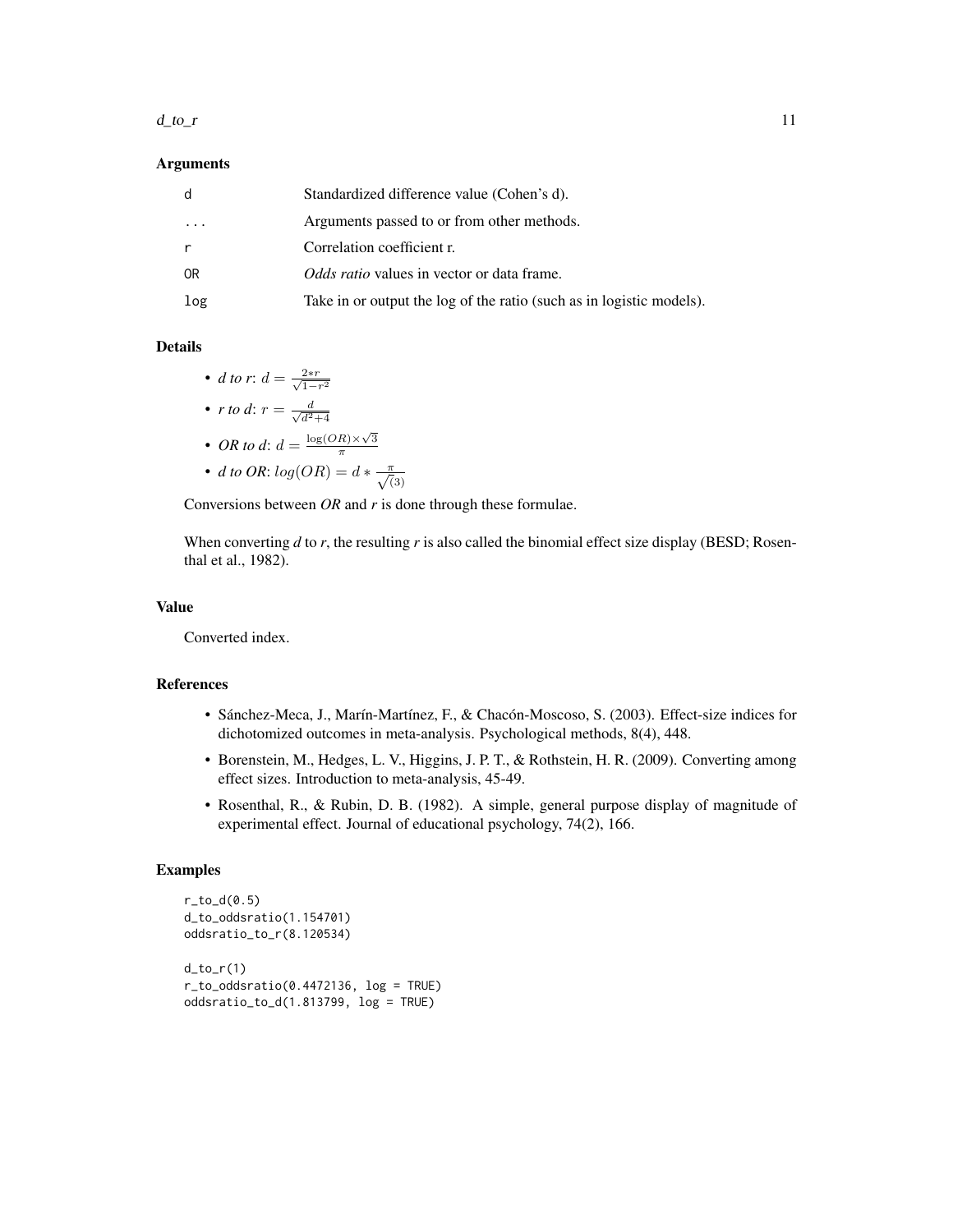<span id="page-11-0"></span>effectsize *Effect Size*

#### Description

This function tries to return the best effect-size measure for the provided input model. See details.

#### Usage

```
effectsize(model, ...)
```
## Arguments

| model | An object of class hett, or a statistical model. See details. |
|-------|---------------------------------------------------------------|
| .     | Arguments passed to or from other methods. See details.       |

## Details

- For an object of class htest:
	- A t-test returns *Cohen's d* via [t\\_to\\_d\(\)](#page-54-1).
	- A correlation test returns *r*. See [t\\_to\\_r\(\)](#page-54-2).
	- A Chi-squared test returns *Cramer's V* via [cramers\\_v\(\)](#page-42-1).
	- A One-way ANOVA test returns *Eta squared* via [F\\_to\\_eta2\(\)](#page-20-1), but can be changes via an es argument.
- For an object of class BFBayesFactor, using [bayestestR::describe\\_posterior\(\)](#page-0-0),
	- A t-test returns *Cohen's d*.
	- A correlation test returns *r*..
	- A contingency table test returns *Cramer's V*.
- Objects of class anova, aov, or aovlist are passed to [eta\\_squared\(\)](#page-14-1).
- Other objects are passed to [standardize\\_parameters\(\)](#page-51-1).

For statistical models it is recommended to directly use the listed functions, for the full range of options they provide.

```
contingency_table <- as.table(rbind(c(762, 327, 468), c(484, 239, 477), c(484, 239, 477)))
Xsq <- chisq.test(contingency_table)
effectsize(Xsq)
Ts \le t.test(1:10, y = c(7:20))
effectsize(Ts)
Aov \leq oneway.test(extra \sim group, data = sleep)
effectsize(Aov)
```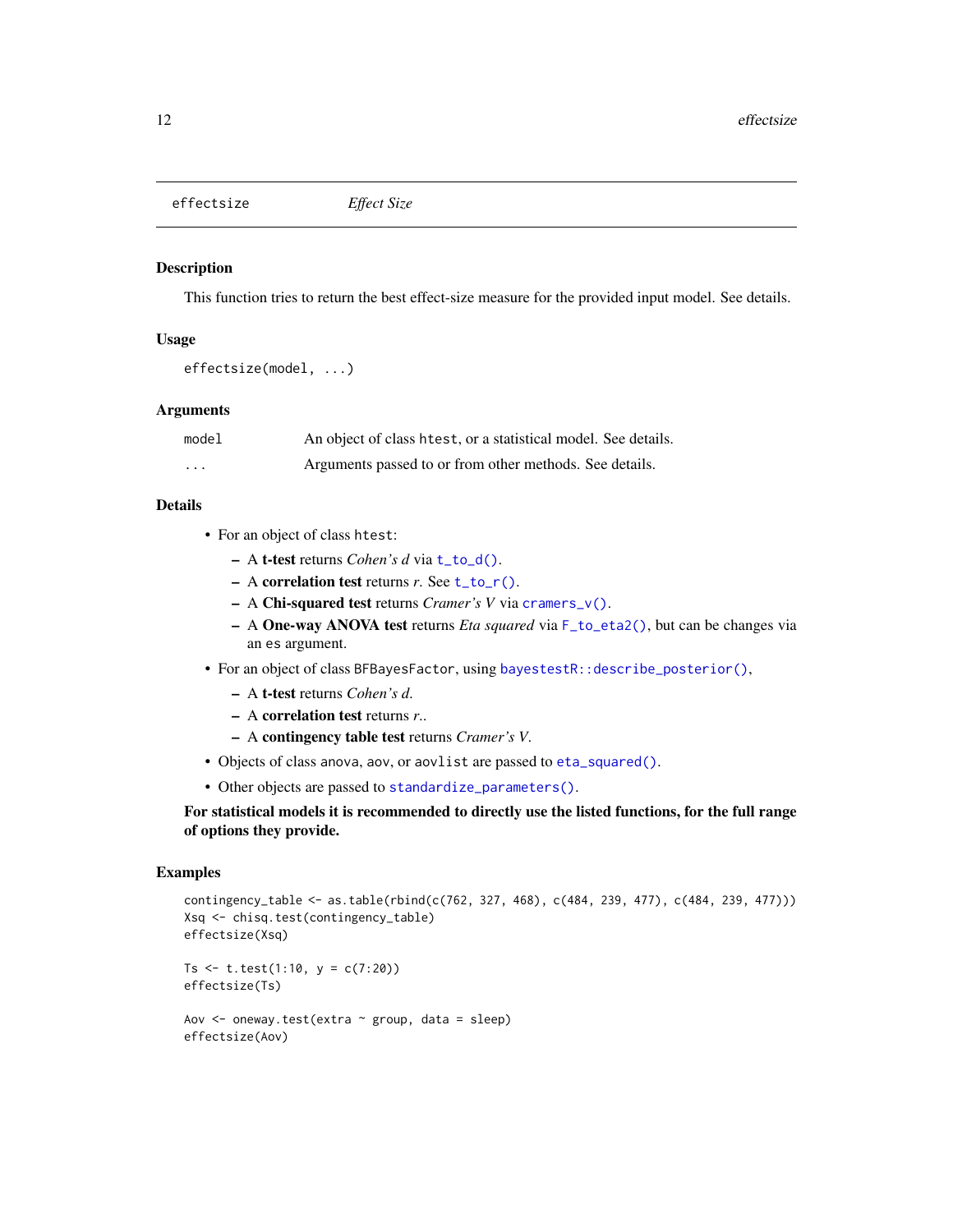```
if (require(BayesFactor)) {
  bf1 <- ttestBF(mtcars$mpg[mtcars$am == 1], mtcars$mpg[mtcars$am == 0])
  effectsize(bf1, test = NULL)
  bf2 <- correlationBF(iris$Sepal.Length, iris$Sepal.Width)
  effectsize(bf2, test = NULL)
  data(raceDolls)
  bf3 <- contingencyTableBF(raceDolls, sampleType = "poisson", fixedMargin = "cols")
  effectsize(bf3, test = NULL)
}
fit \leq lm(mpg \sim factor(cyl) \star wt + hp, data = mtcars)
effectsize(fit)
anova_table <- anova(fit)
effectsize(anova_table)
```
equivalence\_test.effectsize\_table *Test for Practical Equivalence*

#### Description

Perform a Test for Practical Equivalence for indices of effect size.

## Usage

```
## S3 method for class 'effectsize_table'
equivalence_test(
  x,
  range = "default",
  rule = c("classic", "cet", "bayes"),
  ...
\mathcal{L}
```
## Arguments

| X       | An effect size table, such as returned by cohens_d(), eta_squared(), $F_to_r()$ ,<br>etc.                                                                                                                                                        |
|---------|--------------------------------------------------------------------------------------------------------------------------------------------------------------------------------------------------------------------------------------------------|
| range   | The range of practical equivalence of an effect. If a single value is provided, the<br>test is done against c(-range, range). For effect sizes that cannot be negative,<br>the lower bound is set to 0. If "default", will be set to $[-1, 1]$ . |
| rule    | How should acceptance and rejection be decided? See details.                                                                                                                                                                                     |
| $\cdot$ | Arguments passed to or from other methods.                                                                                                                                                                                                       |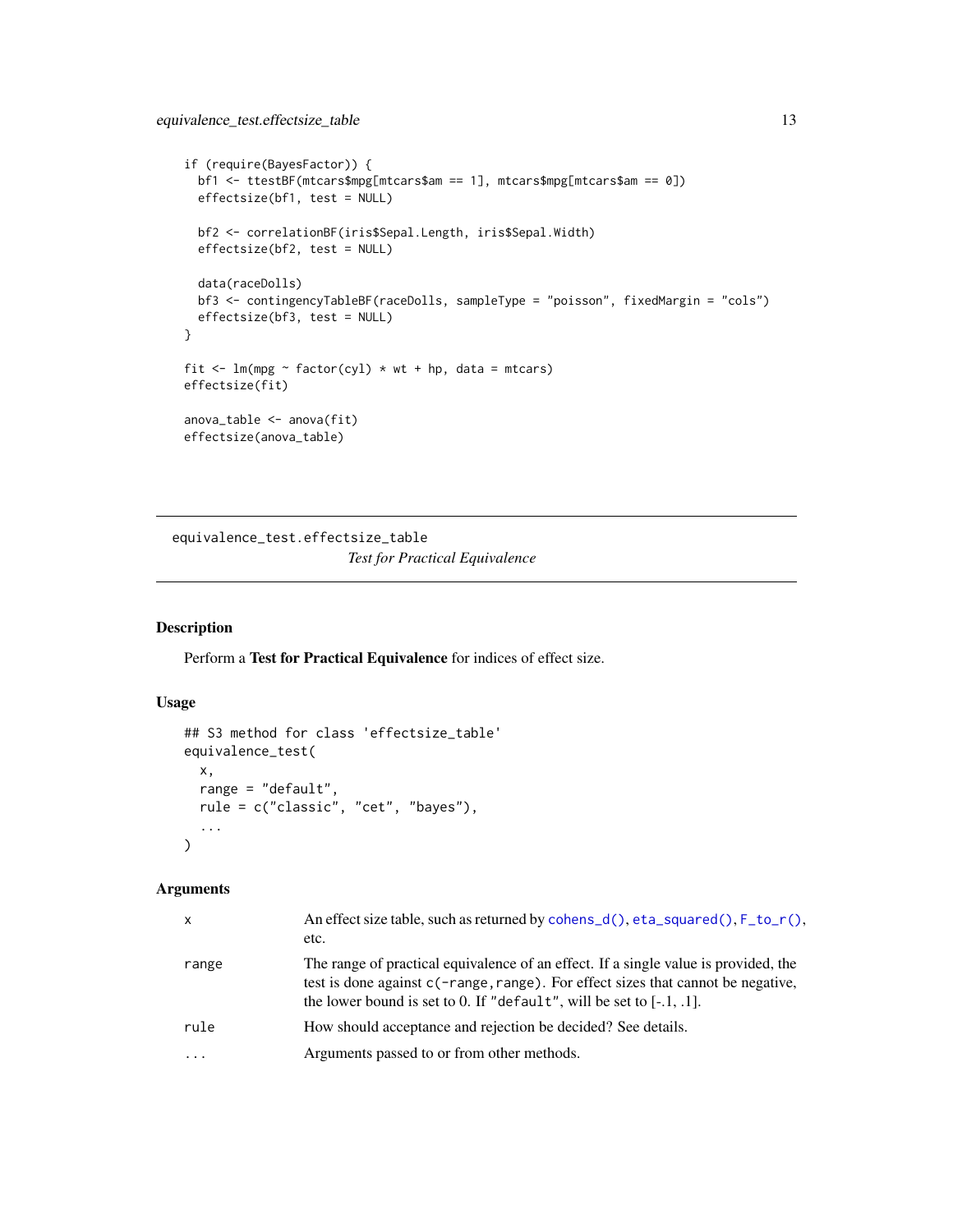#### Details

The CIs used in the equivalence test are the ones in the provided effect size table. For results equivalent (ha!) to those that can be obtained using the TOST approach (e.g., Lakens, 2017), appropriate CIs should be extracted using the function used to make the effect size table (cohens\_d, eta\_squared, F\_to\_r, etc). See examples.

#### The Different Rules:

- "classic" the classic method:
	- If the CI is completely within the ROPE *Accept H0*
	- Else, if the CI does not contain 0 *Reject H0*
	- Else *Undecided*
- "cet" conditional equivalence testing:
	- If the CI does not contain 0 *Reject H0*
	- Else, If the CI is completely within the ROPE *Accept H0*
	- Else *Undecided*
- "bayes" The Bayesian approach, as put forth by Kruschke:
	- If the CI does is completely outsie the ROPE *Reject H0*
	- Else, If the CI is completely within the ROPE *Accept H0*
	- Else *Undecided*

## Value

A data frame.

#### References

- Campbell, H., & Gustafson, P. (2018). Conditional equivalence testing: An alternative remedy for publication bias. PLOS ONE, 13(4), e0195145. https://doi.org/10.1371/journal.pone.0195145
- Kruschke, J. K. (2014). Doing Bayesian data analysis: A tutorial with R, JAGS, and Stan. Academic Press
- Kruschke, J. K. (2018). Rejecting or accepting parameter values in Bayesian estimation. Advances in Methods and Practices in Psychological Science, 1(2), 270-280. doi: 10.1177/2515245918771304
- Lakens, D. (2017). Equivalence Tests: A Practical Primer for t Tests, Correlations, and Meta-Analyses. Social Psychological and Personality Science, 8(4), 355–362. https://doi.org/10.1177/1948550617697177

#### See Also

For more details, see [bayestestR::equivalence\\_test\(\)](#page-0-0).

```
model \leq aov(mpg \sim factor(am) \star factor(cyl), data = mtcars)
es <- eta_squared(model)
equivalence_test(es, range = 0.15)
```
<span id="page-13-0"></span>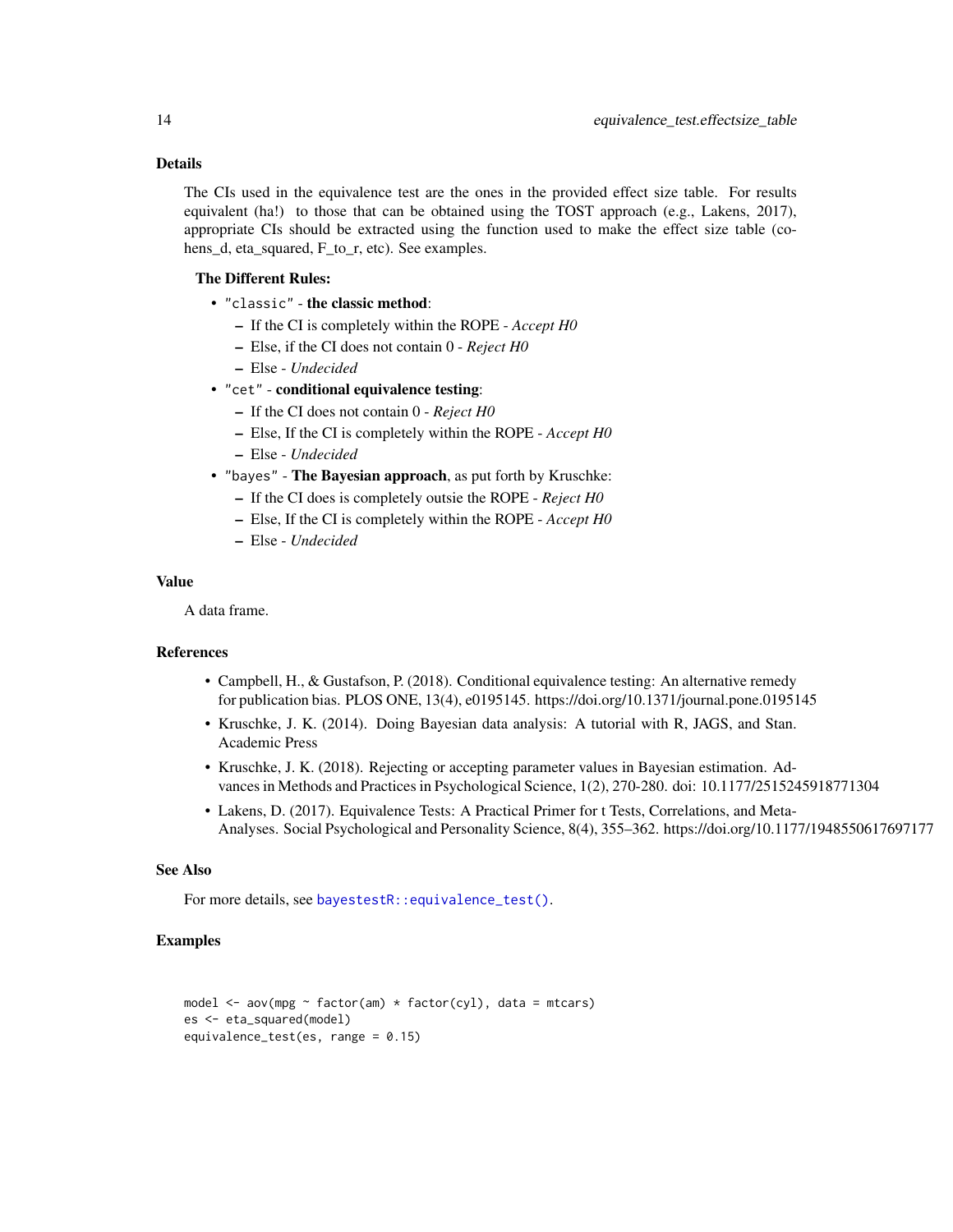## <span id="page-14-0"></span>eta\_squared 15

```
ds \leftarrow t_to_d(t = c(0.45, -0.65, 7, -2.2, 2.25),
             df_error = c(675, 525, 2000, 900, 1875),
             ci = 0.9) # TOST approach
equivalence_test(ds, range = 0.2)
# Can also plot
if (require(see)) plot(equivalence_test(ds, range = 0.2))
if (require(see)) plot(equivalence_test(ds, range = 0.2, rule = "cet"))
if (require(see)) plot(equivalence_test(ds, range = 0.2, rule = "bayes"))
```

```
eta_squared Effect size for ANOVA
```
#### Description

Functions to compute effect size measures for ANOVAs, such as Eta, Omega and Epsilon squared, and Cohen's f (or their partialled versions) for aov, aovlist and anova models. These indices represent an estimate of how much variance in the response variables is accounted for by the explanatory variable(s).

Effect sizes are computed using the sums of squares obtained from anova(model) which might not always be appropriate (*Yeah... ANOVAs are hard...*). It is suggested that ANOVA models be fit with afex package. See details.

#### Usage

```
eta_squared(model, partial = TRUE, generalized = FALSE, ci = 0.9, ...)
omega_squared(model, partial = TRUE, ci = 0.9, ...)
epsilon_squared(model, partial = TRUE, ci = 0.9, ...)
cohens_f(model, partial = TRUE, ci = 0.9, squared = FALSE, model2 = NULL, ...)
cohens_f_squared(
 model,
 partial = TRUE,
 ci = 0.9,
 squared = TRUE,
 model2 = NULL,...
)
```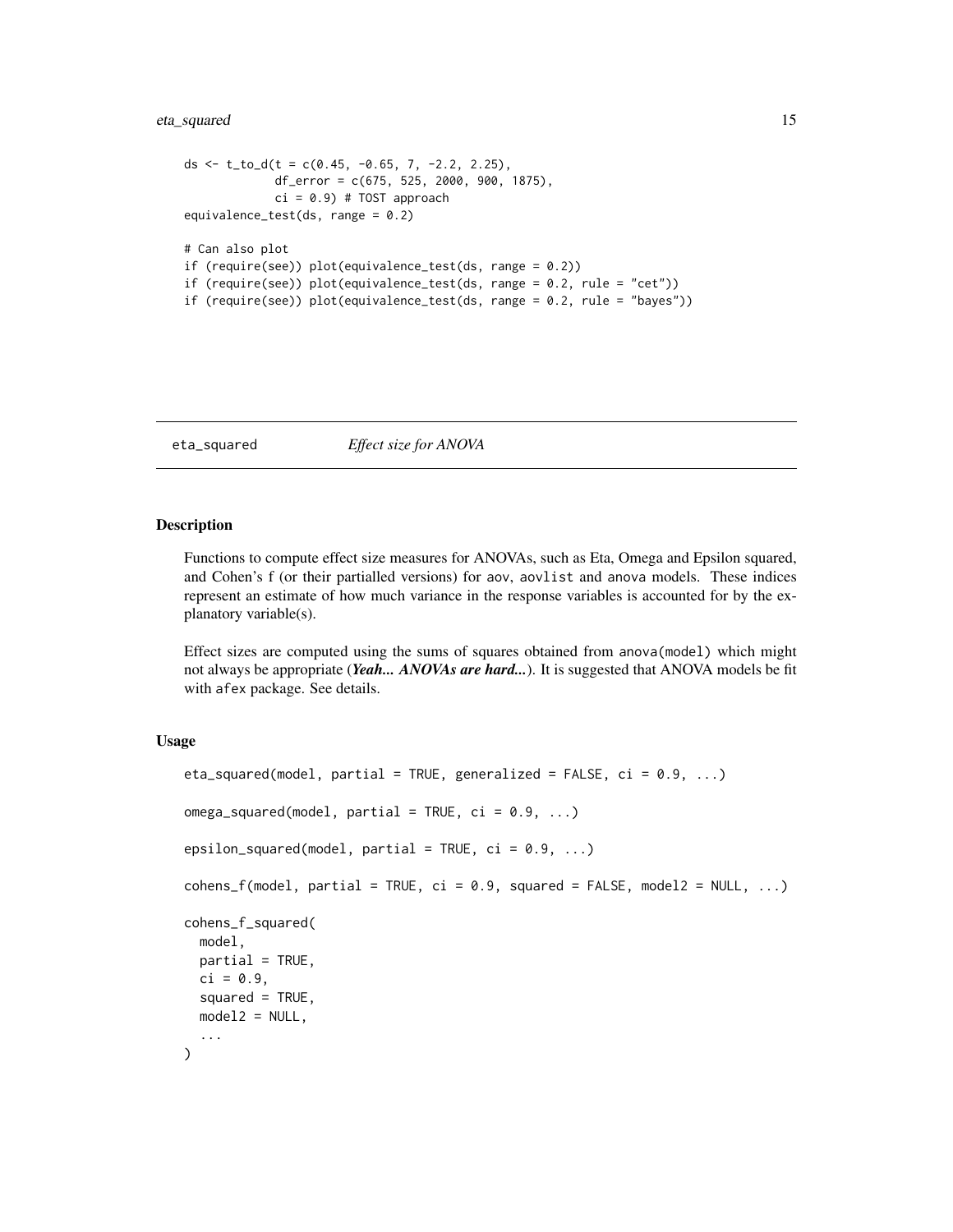#### <span id="page-15-0"></span>**Arguments**

| model       | A model, ANOVA object, or the result of parameters: : model_parameters.                                                                                                                                                                                                                                                                                                                                                        |
|-------------|--------------------------------------------------------------------------------------------------------------------------------------------------------------------------------------------------------------------------------------------------------------------------------------------------------------------------------------------------------------------------------------------------------------------------------|
| partial     | If TRUE, return partial indices.                                                                                                                                                                                                                                                                                                                                                                                               |
| generalized | If TRUE, returns generalized Eta Squared, assuming all variables are manipu-<br>lated. Can also be a character vector of observed (non-manipulated) variables,<br>in which case generalized Eta Squared is calculated taking these observed vari-<br>ables into account. For afex_aov model, generalized = TRUE, the observed<br>variables are extracted automatically from the fitted model, if they were pro-<br>vided then. |
| сi          | Confidence Interval (CI) level                                                                                                                                                                                                                                                                                                                                                                                                 |
| $\ddots$    | Arguments passed to or from other methods (ignored).                                                                                                                                                                                                                                                                                                                                                                           |
| squared     | Return Cohen's f or Cohen's f-squared?                                                                                                                                                                                                                                                                                                                                                                                         |
| model2      | Second model. If specified, returns Cohen's $f$ for R-squared-change between<br>the two models.                                                                                                                                                                                                                                                                                                                                |

#### Details

For aov and aovlist models, the effect sizes are computed directly with Sums-of-Squares (for mlm / maov models, effect sizes are computed for each response separately). For all other model, the model is passed to anova(), and effect sizes are approximated via test statistic conversion (see [F\\_to\\_eta2\(\)](#page-20-1) for more details.)

## Type of Sums of Squares:

The sums of squares (or F statistics) used for the computation of the effect sizes is based on those returned by anova(model) (whatever those may be - for aov and aovlist these are *type-1* sums of squares; for merMod these are *type-3* sums of squares). Make sure these are the sums of squares you are interested in; You might want to pass the result of  $car:$ : Anova (mode, type = 3), or use the afex package to fit ANOVA models.

It is generally recommended to fit models with contr.sum *factor weights* and *centered covariates*, for sensible results. See examples and the afex package.

## Confidence Intervals:

Confidence intervals are estimated using the Noncentrality parameter method; These methods searches for a the best ncp (non-central parameters) for of the noncentral F distribution for the desired tail-probabilities, and then convert these ncps to the corresponding effect sizes.

Special care should be taken when interpreting CIs with a lower bound equal to (or small then) 0, and even more care should be taken when the *upper* bound is equal to (or small then) 0 (Steiger, 2004; Morey et al., 2016).

#### Un-Biased Estimate of Eta:

Both Omega and Epsilon are unbiased estimators of the population's Eta, which is especially important is small samples. But which to choose?

Though Omega is the more popular choice (Albers \& Lakens, 2018), Epsilon is analogous to adjusted R2 (Allen, 2017, p. 382), and has been found to be less biased (Carroll & Nordholm, 1975).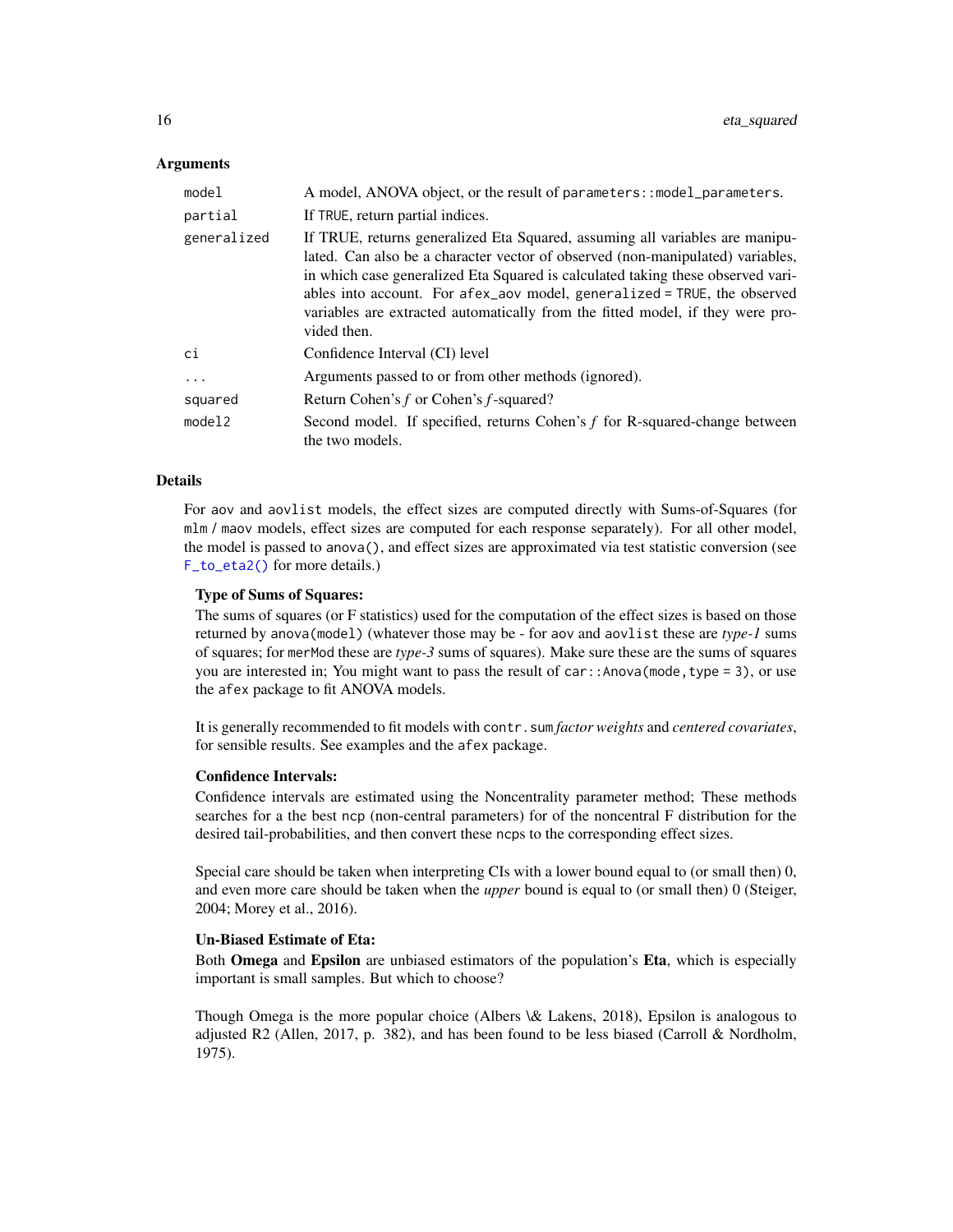## <span id="page-16-0"></span>Cohen's f:

Cohen's f can take on values between zero, when the population means are all equal, and an indefinitely large number as standard deviation of means increases relative to the average standard deviation within each group.

When comparing two models in a sequential regression analysis, Cohen's f for R-square change is the ratio between ratio between the increase in R-square and the \

Cohen has suggested that the values of 0.10, 0.25, and 0.40 represent small, medium, and large effect sizes, respectively.

## Value

A data frame with the effect size(s) and confidence interval(s).

A data frame containing the effect size values and their confidence intervals.

## References

- Albers, C., \& Lakens, D. (2018). When power analyses based on pilot data are biased: Inaccurate effect size estimators and follow-up bias. Journal of experimental social psychology, 74, 187-195.
- Allen, R. (2017). Statistics and Experimental Design for Psychologists: A Model Comparison Approach. World Scientific Publishing Company.
- Carroll, R. M., & Nordholm, L. A. (1975). Sampling Characteristics of Kelley's epsilon and Hays' omega. Educational and Psychological Measurement, 35(3), 541-554.
- Kelley, T. (1935) An unbiased correlation ratio measure. Proceedings of the National Academy of Sciences. 21(9). 554-559.
- Morey, R. D., Hoekstra, R., Rouder, J. N., Lee, M. D., & Wagenmakers, E. J. (2016). The fallacy of placing confidence in confidence intervals. Psychonomic bulletin & review, 23(1), 103-123.
- Olejnik, S., & Algina, J. (2003). Generalized eta and omega squared statistics: measures of effect size for some common research designs. Psychological methods, 8(4), 434.
- Steiger, J. H. (2004). Beyond the F test: Effect size confidence intervals and tests of close fit in the analysis of variance and contrast analysis. Psychological Methods, 9, 164-182.

#### See Also

## [F\\_to\\_eta2\(\)](#page-20-1)

```
library(effectsize)
mtcars$am_f <- factor(mtcars$am)
mtcars$cyl_f <- factor(mtcars$cyl)
model \leq aov(mpg \sim am_f \star cyl_f, data = mtcars)
```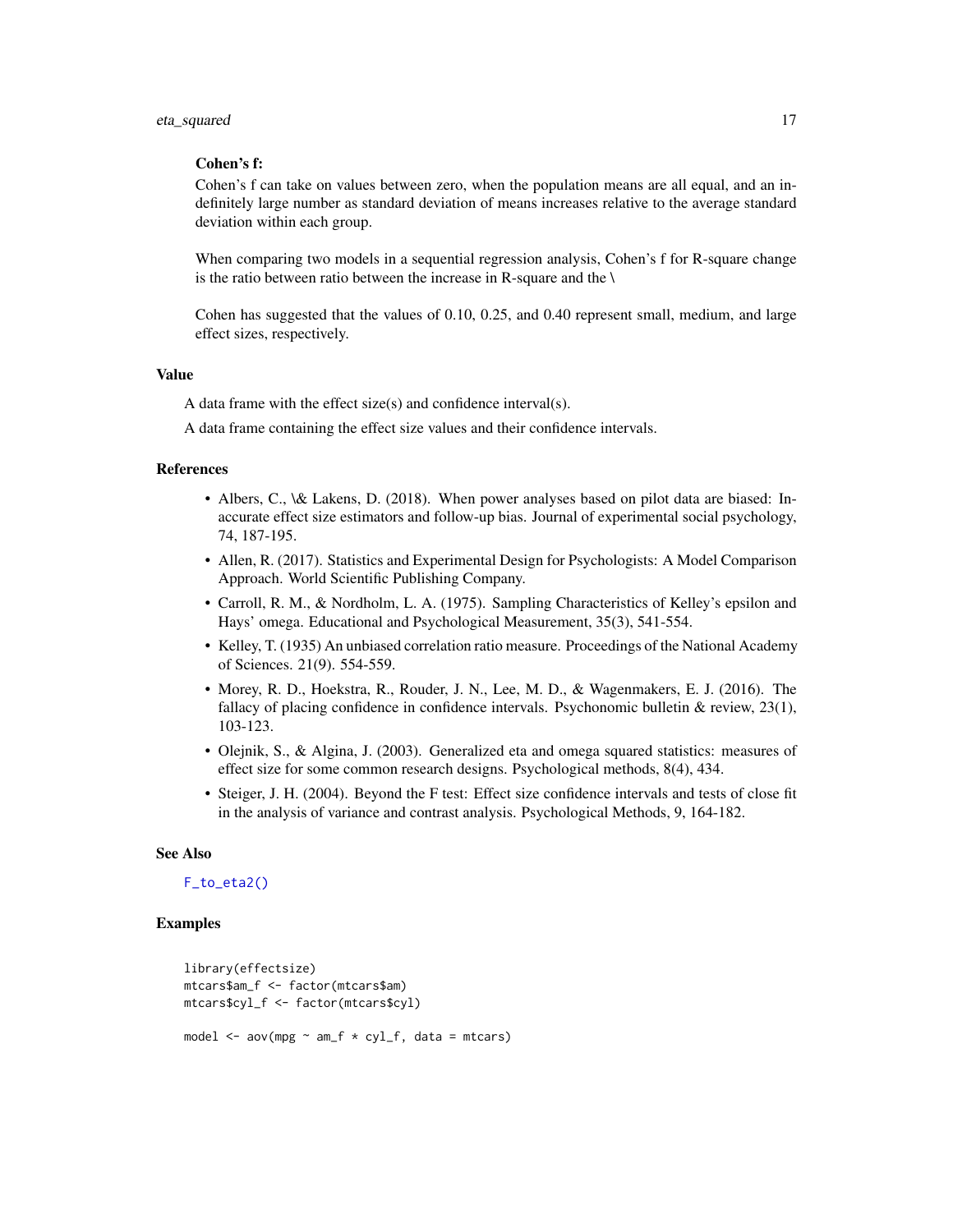```
eta_squared(model)
eta_squared(model, generalized = "cyl_f")
omega_squared(model)
epsilon_squared(model)
cohens_f(model)
(etas <- eta_squared(model, partial = FALSE))
if(require(see)) plot(etas)
model0 <- aov(mpg \sim am_f + cyl_f, data = mtcars) # no interaction
cohens_f_squared(model0, model2 = model)
# Recommended:
# Type-3 effect sizes + effects coding
if (require(car, quietly = TRUE)) {
 contrasts(mtcars$am_f) <- contr.sum
 contrasts(mtcars$cyl_f) <- contr.sum
 model \leq aov(mpg \sim am_f \star cyl_f, data = mtcars)
 model_anova <- car::Anova(model, type = 3)
 eta_squared(model_anova)
}
# afex takes care of both type-3 effects and effects coding:
if (require(afex)) {
 data(obk.long, package = "afex")
 model <- aov_car(value ~ treatment * gender + Error(id/(phase)),
                   data = obk.long, observed = "gender")
 eta_squared(model)
 epsilon_squared(model)
 omega_squared(model)
 eta_squared(model, partial = FALSE)
 epsilon_squared(model, partial = FALSE)
 omega_squared(model, partial = FALSE)
 eta_squared(model, generalized = TRUE)
}
if (require("parameters")) {
 model <- lm(mpg ~ wt + cyl, data = mtcars)
 mp <- model_parameters(model)
 eta_squared(mp)
}
if (require(lmerTest, quietly = TRUE)) {
 model \leq lmer(mpg \sim am_f \star cyl_f + (1|vs), data = mtcars)
 omega_squared(model)
}
```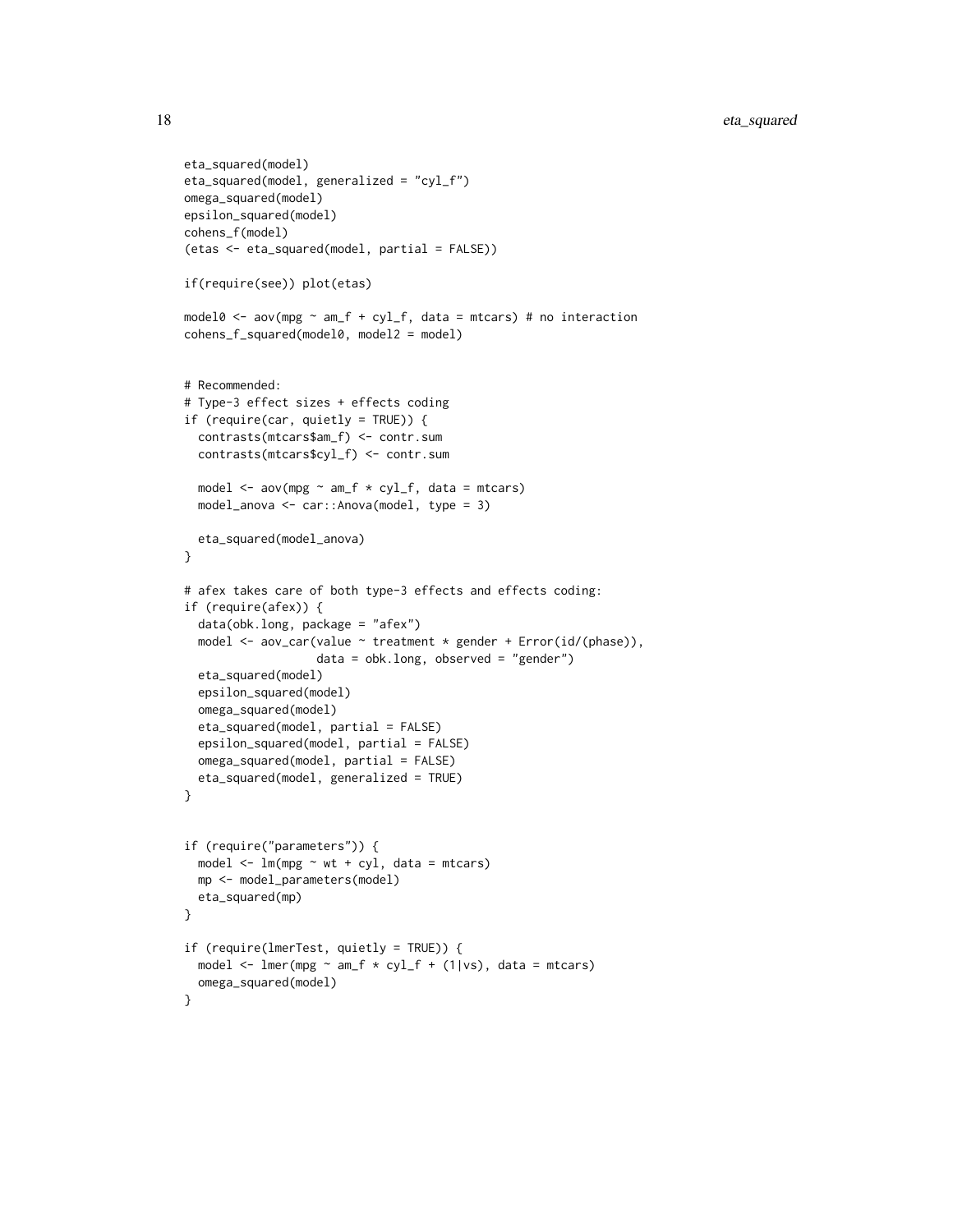<span id="page-18-0"></span>eta\_squared\_posterior *Simulate Eta Squared from Posterior Predictive Distribution*

#### Description

This function simulates data from the posterior predictive distribution (ppd) and for each simulation the Eta Squared is computed for the model's fixed effects. This means that the returned values are the population level effect size as implied by the posterior model (and not the effect size in the sample data). See [rstantools::posterior\\_predict\(\)](#page-0-0) for more info.

Effect sizes are computed using the sums of squares obtained from  $car:Annova(mod 1, ...)$  which might not always be appropriate (*Yeah... ANOVAs are hard...*), e.g., when factors aren't 0-mean codded and covariates aren't centered; a warning will be given in such predictors are detected. See *details* section in [eta\\_squared\(\)](#page-14-1).

## Usage

```
eta_squared_posterior(
 model,
 partial = TRUE,type = 3,
  draws = 500,
  verbose = TRUE,
  ...
)
```
## Arguments

| model   | A Bayesian linear model, fit with brms or rstanarm.                                                                                                                                    |
|---------|----------------------------------------------------------------------------------------------------------------------------------------------------------------------------------------|
| partial | Whether Partial Eta should be returned.                                                                                                                                                |
| type    | Type of sum-of-squares to use. See car::Anova().                                                                                                                                       |
| draws   | An integer indicating the number of draws from the posterior predictive distri-<br>bution to return. Larger numbers take longer to run, but provide estimates that<br>are more stable. |
| verbose | Show messages / warning about centering.                                                                                                                                               |
| .       | Currently not used.                                                                                                                                                                    |
|         |                                                                                                                                                                                        |

## Value

A data frame containing the ppd of the Eta squared for each fixed effect, which can then be passed to [bayestestR::describe\\_posterior\(\)](#page-0-0) for summary stats.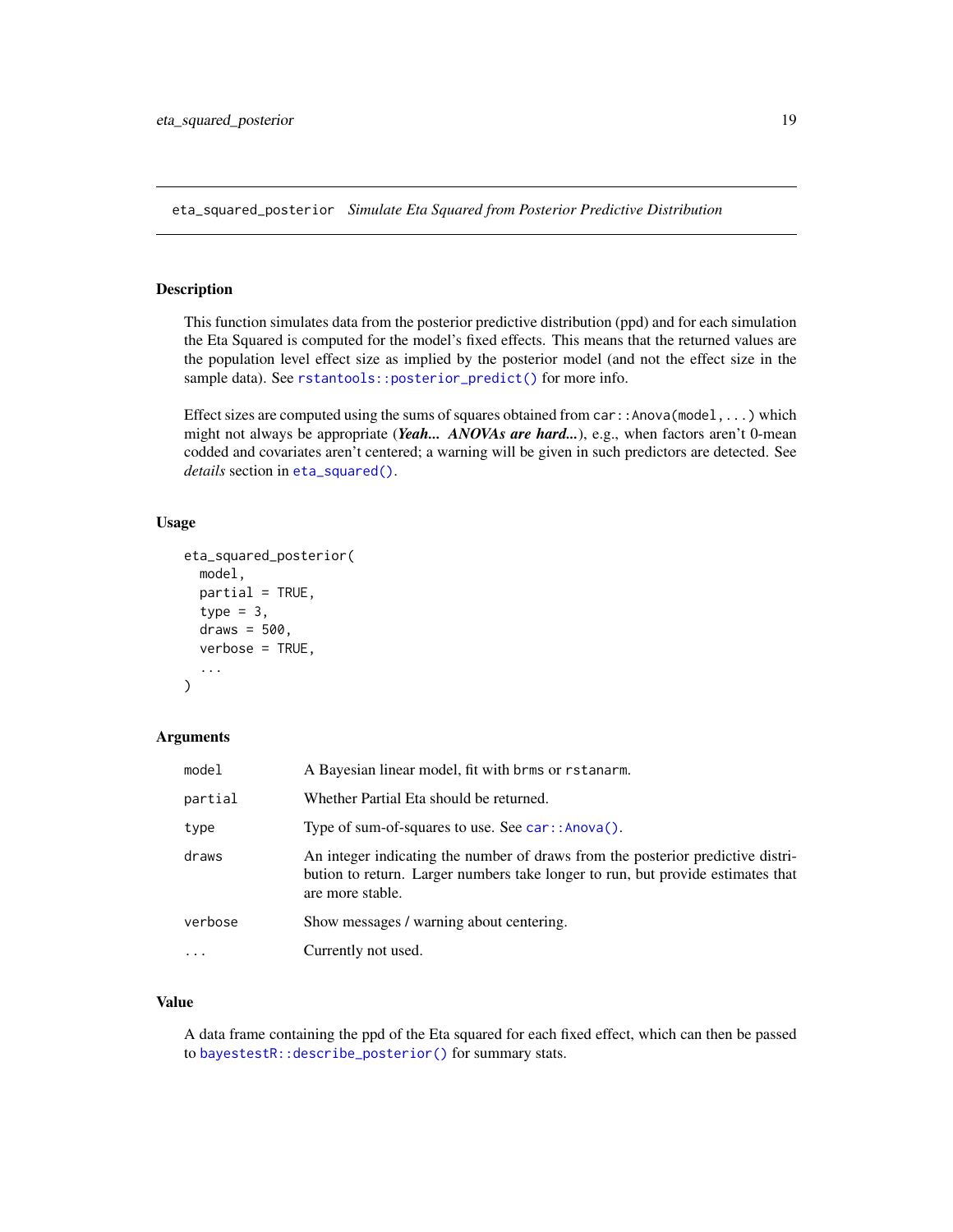## Examples

```
if (require(rstanarm) && require(bayestestR)) {
  fit_bayes <- stan_glm(mpg \sim factor(cyl) * wt + qsec,
                        data = mtcars,
                        family = gaussian(),
                        refresh = 0)es <- eta_squared_posterior(fit_bayes)
 bayestestR::describe_posterior(es)
}
# compare to:
if (require(car)) {
 fit_freq <- lm(mpg \sim factor(cyl) \times wt + qsec,data = mtcars)aov_table <- car::Anova(fit_freq, type = 3)
  eta_squared(aov_table)
}
```
format\_standardize *Transform a standardized vector into character*

## Description

Transform a standardized vector into character, e.g., c("-1 SD", "Mean", "+1 SD").

#### Usage

```
format_standardize(x, reference = x, robust = FALSE, digits = NULL, \dots)
```
#### Arguments

| $\mathsf{x}$ | A standardized numeric vector.                                                                                                                                                                                                                                 |
|--------------|----------------------------------------------------------------------------------------------------------------------------------------------------------------------------------------------------------------------------------------------------------------|
| reference    | The reference vector from which to compute the mean and SD.                                                                                                                                                                                                    |
| robust       | Logical, if TRUE, centering is done by subtracting the median from the variables<br>and dividing it by the median absolute deviation (MAD). If FALSE, variables are<br>standardized by subtracting the mean and dividing it by the standard deviation<br>(SD). |
| digits       | Number of significant digits.                                                                                                                                                                                                                                  |
|              | Arguments passed to or from other methods.                                                                                                                                                                                                                     |

<span id="page-19-0"></span>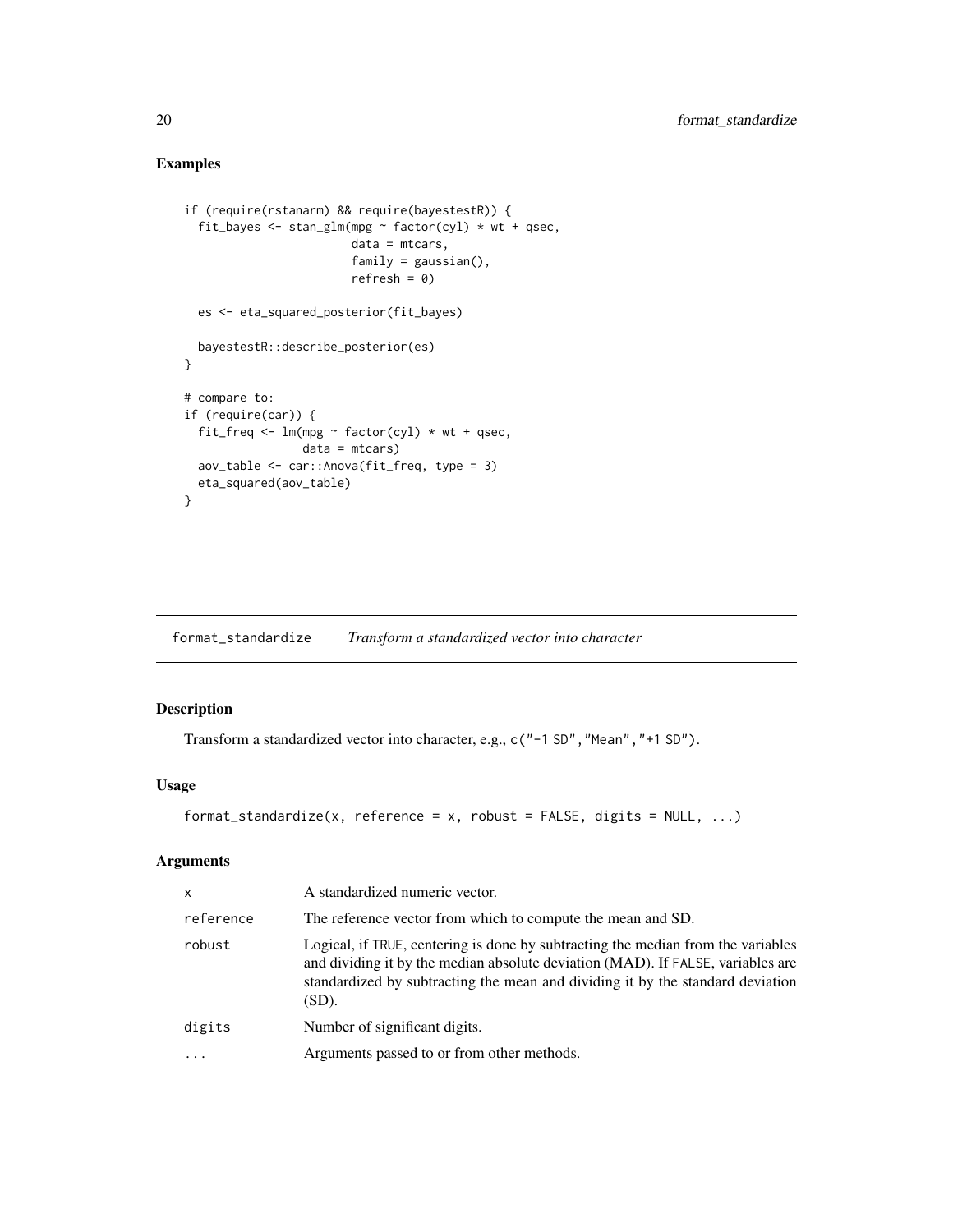#### <span id="page-20-0"></span> $F_{\text{1}}$  to  $_{\text{21}}$  eta $2$

#### Examples

```
format_standardize(c(-1, 0, 1))
format_standardize(c(-1, 0, 1, 2), reference = rnorm(1000))
format\_standardize(c(-1, 0, 1, 2), reference = rnorm(1000), robust = TRUE)
```
<span id="page-20-1"></span>

| ρ.<br>$\sigma$ |  |
|----------------|--|
|----------------|--|

Convert test statistics (F, t) to indices of **partial** variance explained *(*partial *Eta / Omega / Epsilon squared and Cohen's f)*

## **Description**

These functions are convenience functions to convert F and t test statistics to **partial** Eta squared,  $(\eta_p^2)$ , Omega squared  $(\omega_p^2)$ , Epsilon squared  $(\epsilon_p^2)$ ; an alias for the adjusted Eta squared) and Cohen's f. These are useful in cases where the various Sum of Squares and Mean Squares are not easily available or their computation is not straightforward (e.g., in liner mixed models, contrasts, etc.). For test statistics derived from lm and aov models, these functions give exact results. For all other cases, they return close approximations.

See [Effect Size from Test Statistics vignette.](https://easystats.github.io/effectsize/articles/from_test_statistics.html)

#### Usage

 $F_to_eta2(f, df, df_error, ci = 0.9, ...)$  $t_to_eta2(t, df_error, ci = 0.9, ...)$  $F_to_epsilon2(f, df, df_error, ci = 0.9, ...)$  $t_to_epsilon( t, df_error, ci = 0.9, ... )$  $F_to_eta2_adj(f, df, df_error, ci = 0.9, ...)$  $t_to_eta2_adj(t, df_error, ci = 0.9, ...)$  $F_to_omega2(f, df, df_error, ci = 0.9, ...)$  $t_to_omega2(t, df_error, ci = 0.9, ...)$  $F_to_f(f, df, df_error, ci = 0.9, squared = FALSE, ...)$  $t_to_f(t, df_error, ci = 0.9, squared = FALSE, ...)$  $F_to_f2(f, df, df_error, ci = 0.9, squared = TRUE, ...)$  $t_to_f2(t, df_error, ci = 0.9, squared = TRUE, ...)$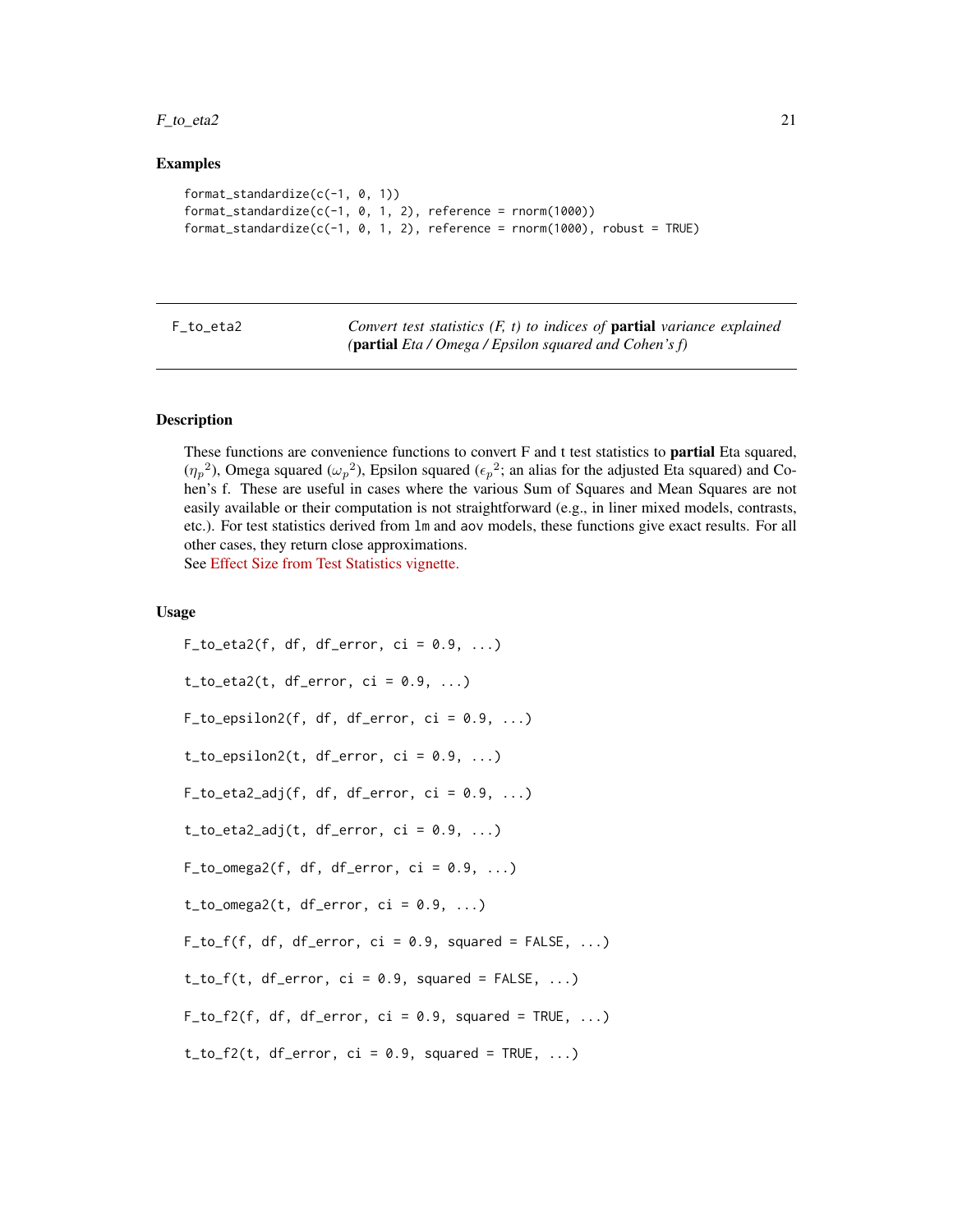#### Arguments

| df.df_error | Degrees of freedom of numerator or of the error estimate ( <i>i.e.</i> , the residuals). |
|-------------|------------------------------------------------------------------------------------------|
| сi          | Confidence Interval (CI) level                                                           |
| .           | Arguments passed to or from other methods.                                               |
| t.f         | The t or the F statistics.                                                               |
| squared     | Return Cohen's $f$ or Cohen's $f$ -squared?                                              |

## Details

These functions use the following formulae:

$$
\eta_p^2 = \frac{F \times df_{num}}{F \times df_{num} + df_{den}}
$$

$$
\epsilon_p^2 = \frac{(F - 1) \times df_{num}}{F \times df_{num} + df_{den}}
$$

$$
\omega_p^2 = \frac{(F - 1) \times df_{num}}{F \times df_{num} + df_{den} + 1}
$$

$$
f_p=\sqrt{\frac{\eta_p^2}{1-\eta_p^2}}
$$

For t, the conversion is based on the equality of  $t^2 = F$  when  $df_{num} = 1$ .

#### Choosing an Un-Biased Estimate:

Both Omega and Epsilon are unbiased estimators of the population Eta. But which to choose? Though Omega is the more popular choice, it should be noted that:

- 1. The formula given above for Omega is only an approximation for complex designs.
- 2. Epsilon has been found to be less biased (Carroll & Nordholm, 1975).

#### Confidence Intervals:

Confidence intervals are estimated using the Noncentrality parameter method; These methods searches for a the best ncp (non-central parameters) for of the noncentral F distribution for the desired tail-probabilities, and then convert these ncps to the corresponding effect sizes.

Special care should be taken when interpreting CIs with a lower bound equal to (or small then) 0, and even more care should be taken when the *upper* bound is equal to (or small then) 0 (Steiger, 2004; Morey et al., 2016).

## Value

A data frame with the effect size(s) between 0-1, and confidence interval(s) (Note that for  $\omega_p^2$  and  $\epsilon_p^2$  it is possible to compute a negative number; even though this doesn't make any practical sense, it is recommended to report the negative number and not a 0).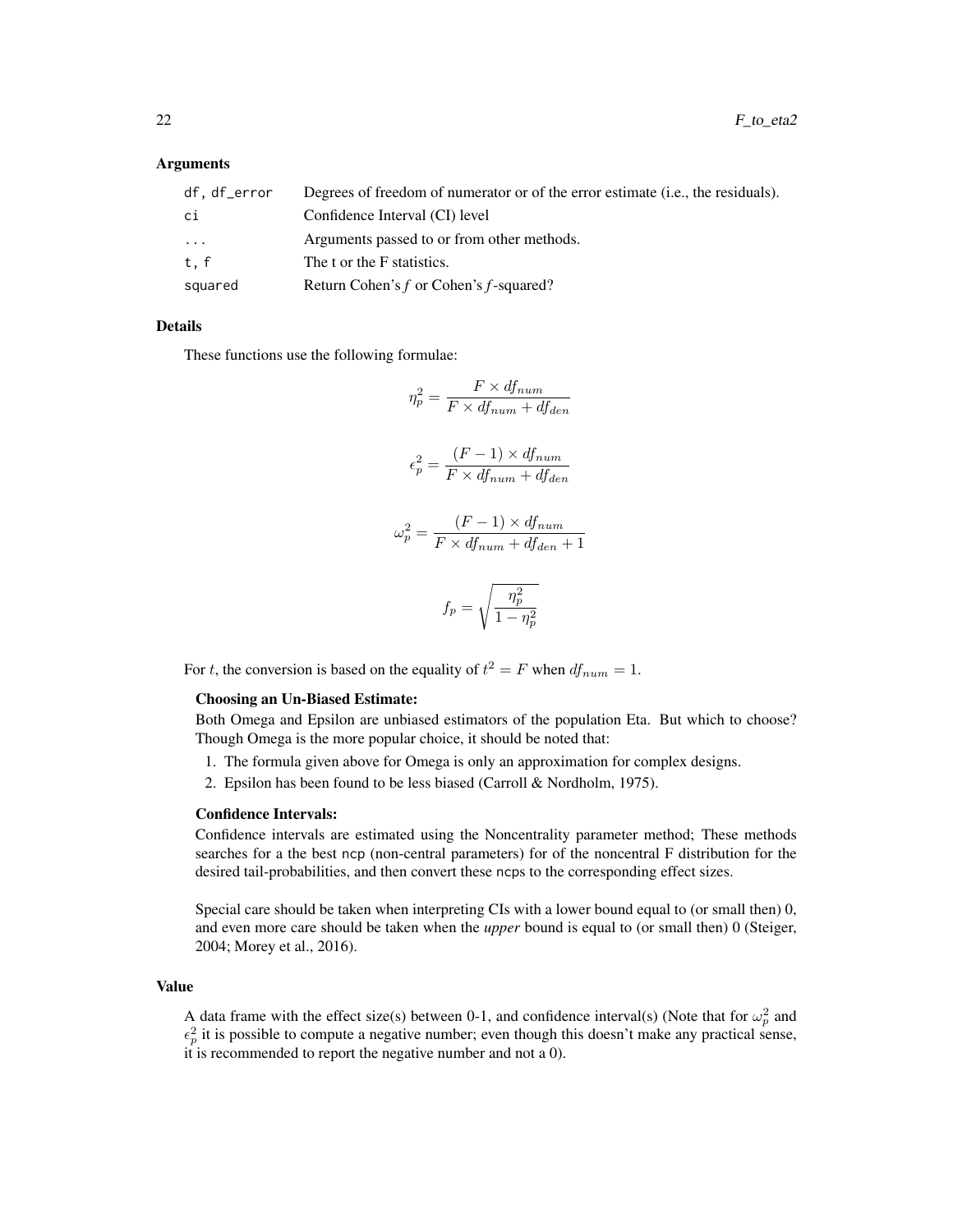## <span id="page-22-0"></span>**Note**

 $Adj.\eta_p^2$  is an alias for  $\epsilon_p^2$ .

#### References

- Albers, C., & Lakens, D. (2018). When power analyses based on pilot data are biased: Inaccurate effect size estimators and follow-up bias. Journal of experimental social psychology, 74, 187-195. doi: [10.31234/osf.io/b7z4q](https://doi.org/10.31234/osf.io/b7z4q)
- Carroll, R. M., & Nordholm, L. A. (1975). Sampling Characteristics of Kelley's epsilon and Hays' omega. Educational and Psychological Measurement, 35(3), 541-554.
- Cumming, G., & Finch, S. (2001). A primer on the understanding, use, and calculation of confidence intervals that are based on central and noncentral distributions. Educational and Psychological Measurement, 61(4), 532-574.
- Friedman, H. (1982). Simplified determinations of statistical power, magnitude of effect and research sample sizes. Educational and Psychological Measurement, 42(2), 521-526. doi: [10.1177/001316448204200214](https://doi.org/10.1177/001316448204200214)
- Mordkoff, J. T. (2019). A Simple Method for Removing Bias From a Popular Measure of Standardized Effect Size: Adjusted Partial Eta Squared. Advances in Methods and Practices in Psychological Science, 2(3), 228-232. doi: [10.1177/2515245919855053](https://doi.org/10.1177/2515245919855053)
- Morey, R. D., Hoekstra, R., Rouder, J. N., Lee, M. D., & Wagenmakers, E. J. (2016). The fallacy of placing confidence in confidence intervals. Psychonomic bulletin & review, 23(1), 103-123.
- Steiger, J. H. (2004). Beyond the F test: Effect size confidence intervals and tests of close fit in the analysis of variance and contrast analysis. Psychological Methods, 9, 164-182.

#### See Also

[eta\\_squared\(\)](#page-14-1) for more details.

```
if (require("afex")) {
 data(md_12.1)
 aov_ez("id", "rt", md_12.1,
   within = c("angle", "noise"),anova_table = list(correction = "none", es = "pes"))
}
# compare to:
(etas <- F_to_eta2(
 f = c(40.72, 33.77, 45.31),df = c(2, 1, 2),df_error = c(18, 9, 18)))
if(require(see)) plot(etas)
```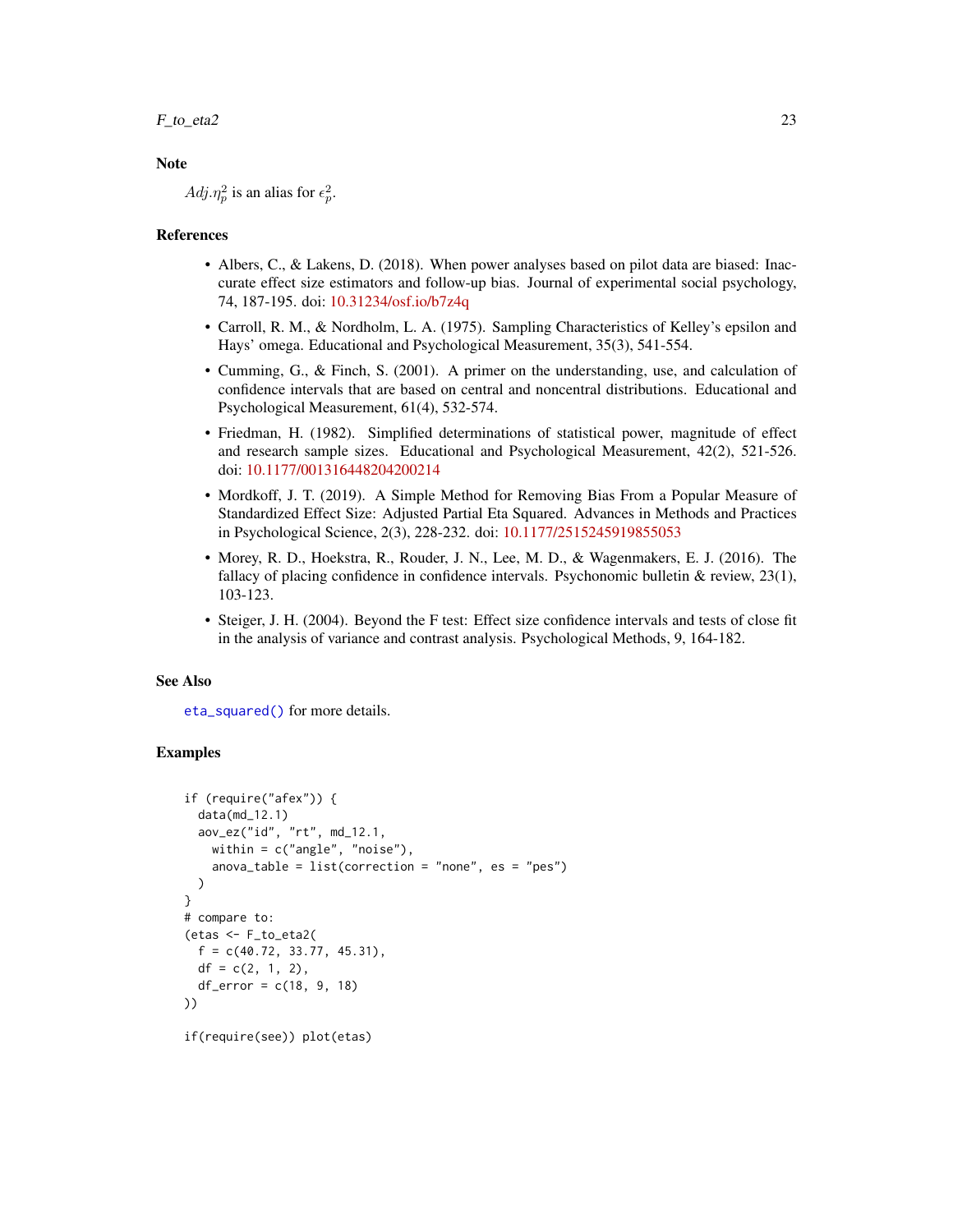```
if (require("lmerTest")) { # for the df_error
 fit \le lmer(extra \sim group + (1 | ID), sleep)
 # anova(fit)
 # Type III Analysis of Variance Table with Satterthwaite's method
 # Sum Sq Mean Sq NumDF DenDF F value Pr(>F)
 # group 12.482 12.482 1 9 16.501 0.002833 **
 # ---
 # Signif. codes: 0 '***' 0.001 '**' 0.01 '*' 0.05 '.' 0.1 ' ' 1
 F_to_eta2(16.501, 1, 9)
 F_to_omega2(16.501, 1, 9)
 F_to_epsilon2(16.501, 1, 9)
 F_to_f(16.501, 1, 9)
}
## Use with emmeans based contrasts
if (require(emmeans)) {
 warp.lm <- lm(breaks ~ wool * tension, data = warpbreaks)
 jt <- joint_tests(warp.lm, by = "wool")
 F_to_eta2(jt$F.ratio, jt$df1, jt$df2)
}
```
hardlyworking *Workers' salary and other information*

## Description

A sample (simulated) dataset, used in tests and some examples.

## Format

A data frame with 500 rows and 5 variables:

salary Salary, in Shmekels

xtra\_hours Number of overtime hours (on average, per week)

n\_comps Number of compliments given to the boss (observed over the last week)

age Age in years

seniority How many years with the company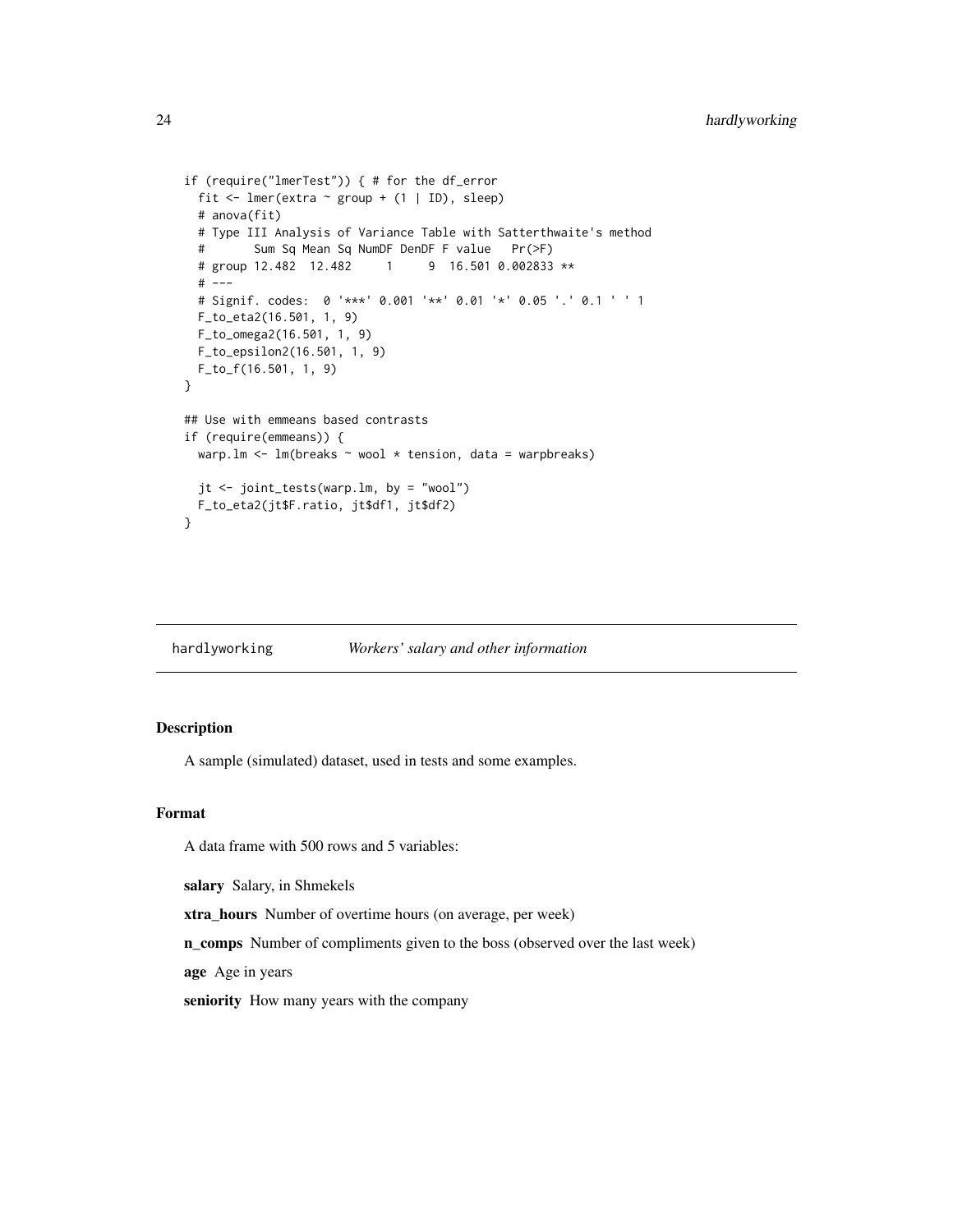<span id="page-24-1"></span><span id="page-24-0"></span>

#### Description

Interpret a value based on a set of rules. See [rules\(\)](#page-45-1).

## Usage

```
interpret(x, rules, name = attr(rules, "rule_name"))
```
#### Arguments

| x     | Vector of value break points (edges defining categories).     |
|-------|---------------------------------------------------------------|
| rules | Set of $rules()$ .                                            |
| name  | Name of the set of rules (stored as a 'rule name' attribute). |

#### See Also

rules

#### Examples

```
rules_grid <- rules(c(0.01, 0.05), c("very significant", "significant", "not significant"))
interpret(0.001, rules_grid)
interpret(0.021, rules_grid)
interpret(0.08, rules_grid)
interpret(c(0.01, 0.005, 0.08), rules_grid)
interpret(c(0.35, 0.15), c("small" = 0.2, "large" = 0.4), name = "Cohen's Rules")
```

```
interpret(c(0.35, 0.15), rules(c(0.2, 0.4), c("small", "medium", "large")))
```
interpret\_bf *Interpret Bayes Factor (BF)*

#### Description

Interpret Bayes Factor (BF)

#### Usage

```
interpret_bf(
 bf,
 rules = "jeffreys1961",
 include_value = FALSE,
 protect_ratio = TRUE,
 exact = TRUE)
```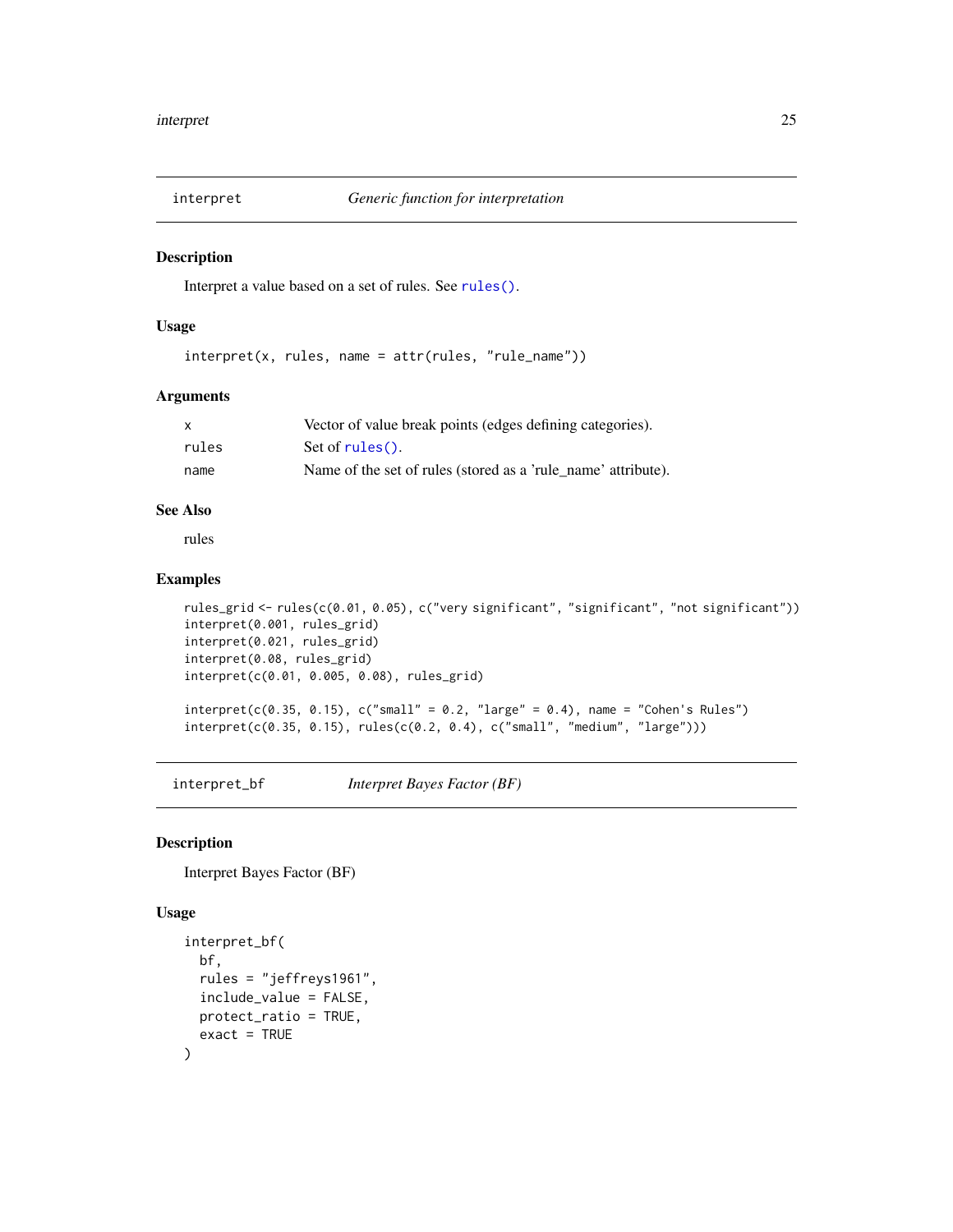## Arguments

| bf            | Value or vector of Bayes factor (BF) values.                                                                                                            |
|---------------|---------------------------------------------------------------------------------------------------------------------------------------------------------|
| rules         | Can be "jeffreys1961" (default), "raftery1995" or custom set of rules()<br>(for the <i>absolute magnitude</i> of evidence).                             |
| include_value | Include the value in the output.                                                                                                                        |
| protect_ratio | Should values smaller than 1 be represented as ratios?                                                                                                  |
| exact         | Should very large or very small values be reported with a scientific format (e.g.,<br>4.24e5), or as truncated values (as " $> 1000$ " and "< 1/1000"). |

## Details

Argument names can be partially matched.

## Rules

Rules apply to BF as ratios, so BF of 10 is as extreme as a BF of 0.1 (1/10).

- Jeffreys (1961) ("jeffreys1961"; default)
	- $-BF = 1 No$  evidence
	- $-1 < BF < 3$  Anecdotal
	- 3 < BF < 10 Moderate
	- $10 < BF < 30$  Strong
	- $-30 < BF < 100$  Very strong
	- BF > 100 Extreme.
- Raftery (1995) ("raftery1995")
	- $-BF = 1 No$  evidence
	- $1 < BF < 3$  Weak
	- $-3 < BF < 20$  Positive
	- 20 < BF < 150 Strong
	- $-$  BF  $> 150$  Very strong

## References

- Jeffreys, H. (1961), Theory of Probability, 3rd ed., Oxford University Press, Oxford.
- Raftery, A. E. (1995). Bayesian model selection in social research. Sociological methodology, 25, 111-164.
- Jarosz, A. F., & Wiley, J. (2014). What are the odds? A practical guide to computing and reporting Bayes factors. The Journal of Problem Solving, 7(1), 2.

```
interpret_bf(1)
interpret_bf(c(5, 2))
```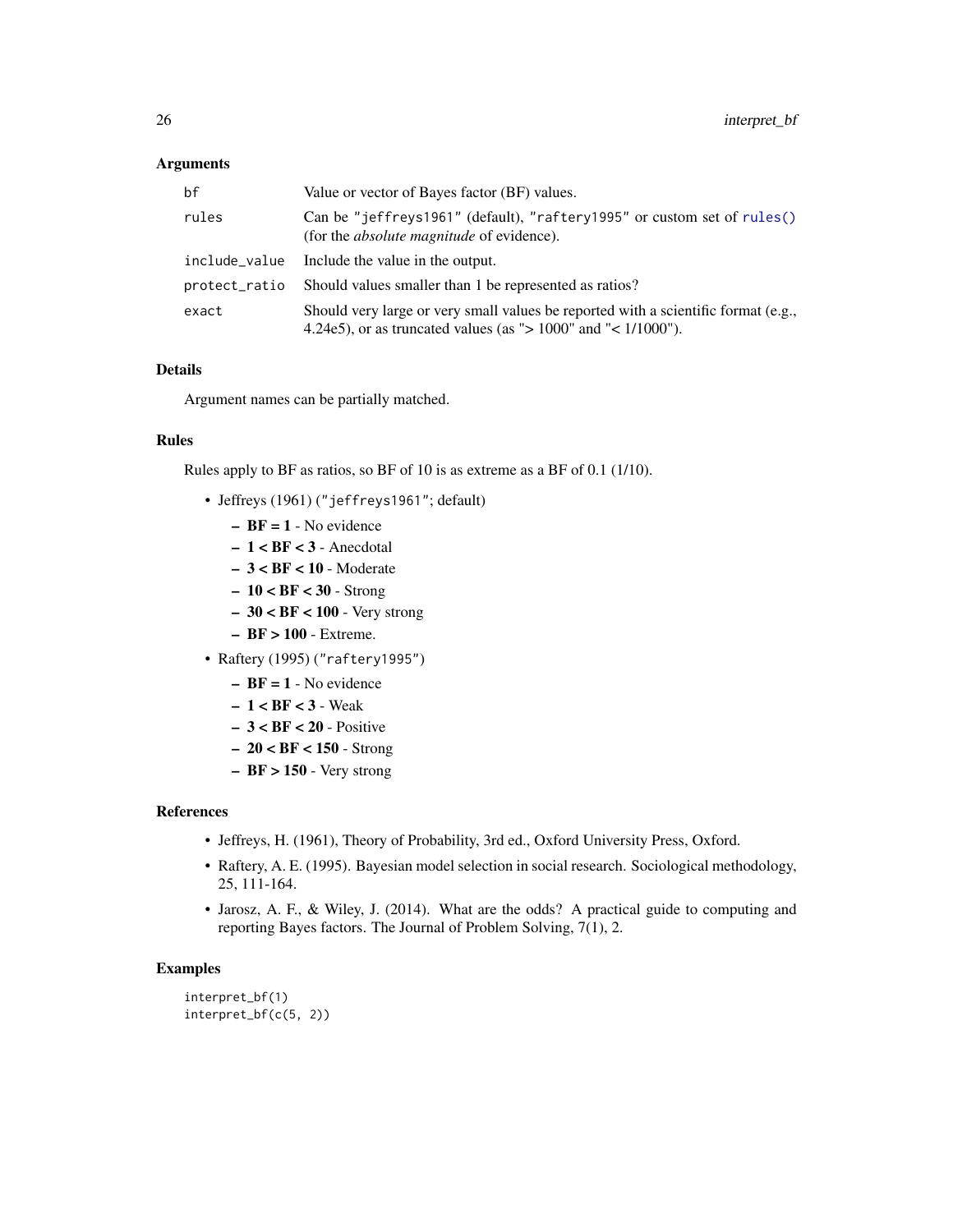<span id="page-26-1"></span><span id="page-26-0"></span>

## Description

Interpretation of standardized differences using different sets of rules of thumb.

## Usage

```
interpret_d(d, rules = "cohen1988", ...)
```

```
interpret_g(g, rules = "cohen1988")
```
interpret\_delta(delta, rules = "cohen1988")

## Arguments

| d.g.delta | Value or vector of effect size values.                                                    |  |
|-----------|-------------------------------------------------------------------------------------------|--|
| rules     | Can be "cohen1988" (default), "gignac2016", "sawilowsky2009" or custom<br>set of rules(). |  |
| $\cdots$  | Not directly used.                                                                        |  |

## Rules

Rules apply to equally to positive and negative *d*.

- Cohen (1988) ("cohen1988"; default)
	- $d < 0.2$  Very small
	- 0.2 < d < 0.5 Small
	- 0.5 < d < 0.8 Medium
	- $d > 0.8$  Large
- Sawilowsky (2009) ("sawilowsky2009")
	- $d < 0.1 -$  Tiny
	- $0.1 < d < 0.2$  Very small
	- 0.2 < d < 0.5 Small
	- 0.5 < d < 0.8 Medium
	- $0.8 < d < 1.2$  Large
	- $1.2 < d < 2$  Very large
	- $d > 2 Huge$
- Gignac & Szodorai (2016) ("gignac2016", based on the [d\\_to\\_r\(\)](#page-9-1) conversion, see [interpret\\_r\(\)](#page-35-1))
	- $d < 0.2$  Very small
	- 0.2 < d < 0.41 Small
	- 0.41 < d < 0.63 Moderate
	- $d > 0.63 Large$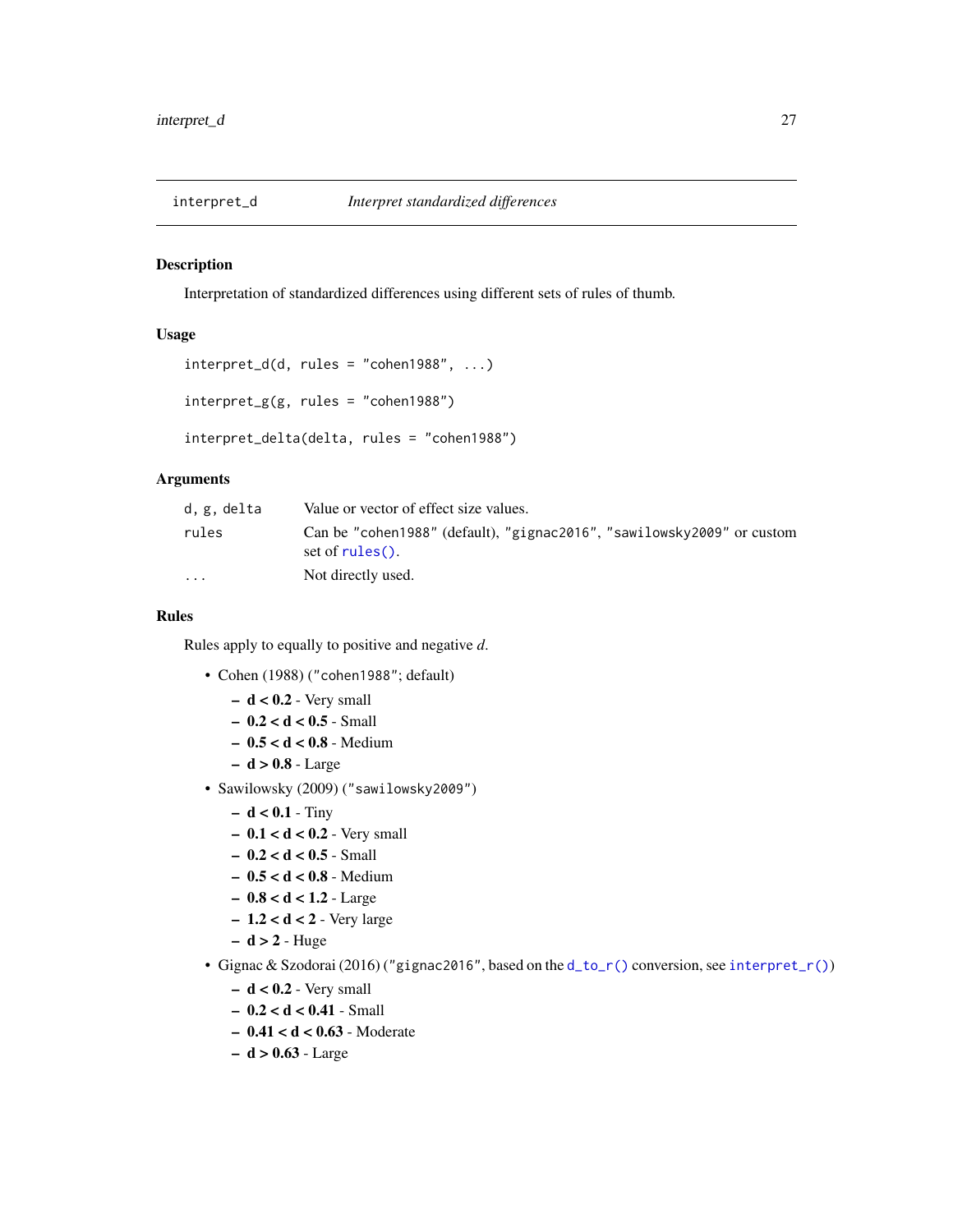## <span id="page-27-0"></span>References

- Gignac, G. E., & Szodorai, E. T. (2016). Effect size guidelines for individual differences researchers. Personality and individual differences, 102, 74-78.
- Cohen, J. (1988). Statistical power analysis for the behavioural sciences.
- Sawilowsky, S. S. (2009). New effect size rules of thumb.

## Examples

```
interpret_d(.02)
interpret_d(c(.5, .02))
```
interpret\_direction *Interpret direction*

#### Description

Interpret direction

## Usage

interpret\_direction(x)

#### Arguments

x Numeric value.

## Examples

```
interpret_direction(.02)
interpret_direction(c(.5, -.02))
#
```
interpret\_ess *Interpret Bayesian diagnostic indices*

## Description

Interpretation of Bayesian indices, such as Effective Sample Size (ESS), Rhat, or percentage in ROPE.

## Usage

interpret\_ess(ess, rules = "burkner2017")

```
interpret_rhat(rhat, rules = "vehtari2019")
```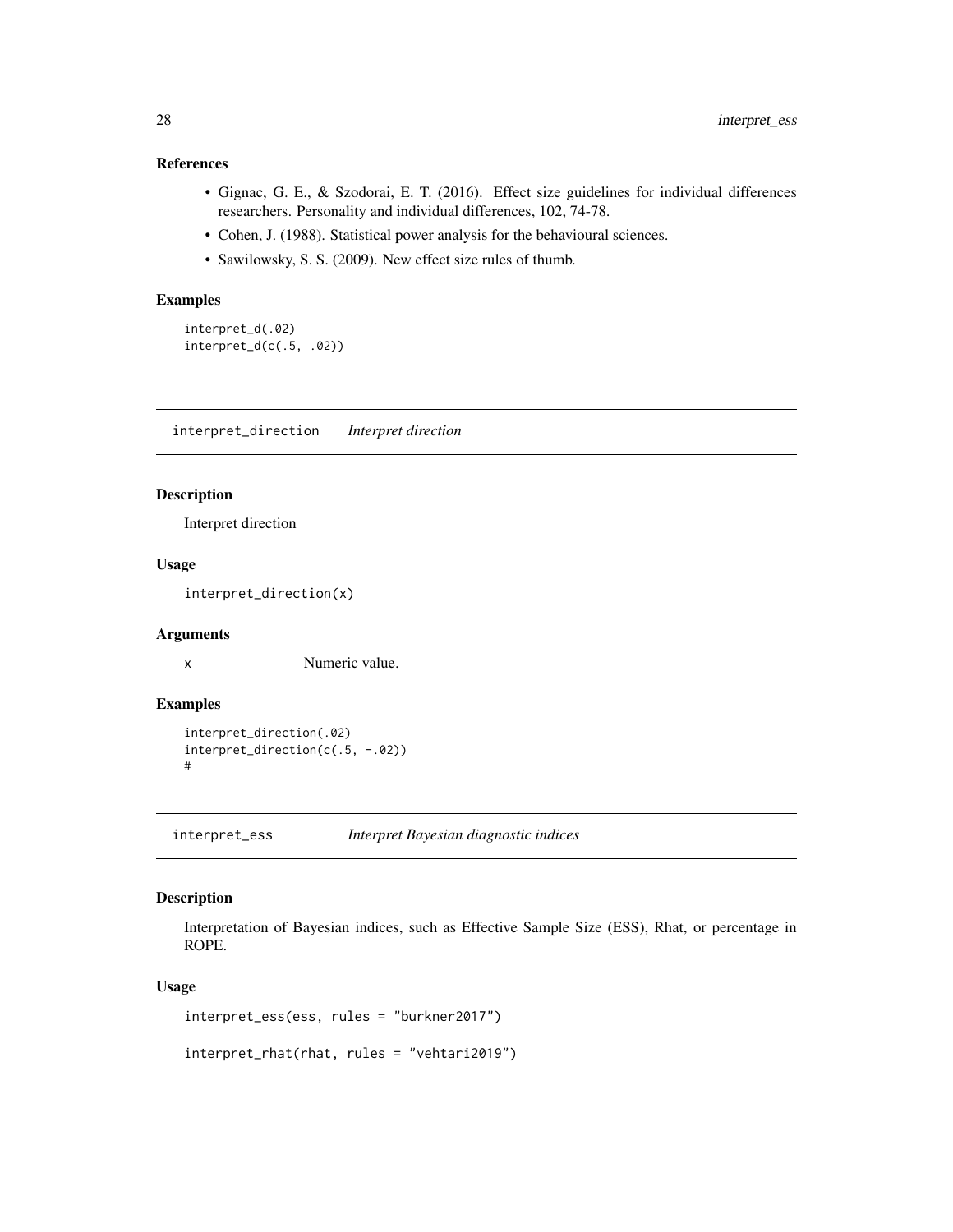## <span id="page-28-0"></span>interpret\_ess 29

## Arguments

| ess   | Value or vector of Effective Sample Size (ESS) values.              |
|-------|---------------------------------------------------------------------|
| rules | A character string (see <i>Rules</i> ) or a custom set of rules (). |
| rhat  | Value or vector of Rhat values.                                     |

## Rules

## ESS:

- Bürkner, P. C. (2017) ("burkner2017"; default)
	- ESS < 1000 Insufficient
	- $-$  ESS  $\ge$  = 1000 Sufficient

#### Rhat:

- Vehtari et al. (2019) ("vehtari2019"; default)
	- Rhat < 1.01 Converged
	- $-$  Rhat  $>= 1.01$  Failed
- Gelman & Rubin (1992) ("gelman1992")
	- Rhat < 1.1 Converged
	- $-$  **Rhat**  $>= 1.1 -$  Failed

## References

- Bürkner, P. C. (2017). brms: An R package for Bayesian multilevel models using Stan. Journal of Statistical Software, 80(1), 1-28.
- Gelman, A., & Rubin, D. B. (1992). Inference from iterative simulation using multiple sequences. Statistical science, 7(4), 457-472.
- Vehtari, A., Gelman, A., Simpson, D., Carpenter, B., & Bürkner, P. C. (2019). Rank-normalization, folding, and localization: An improved Rhat for assessing convergence of MCMC. arXiv preprint arXiv:1903.08008.

```
interpret_ess(1001)
interpret_ess(c(852, 1200))
interpret_rhat(1.00)
interpret_rhat(c(1.5, 0.9))
```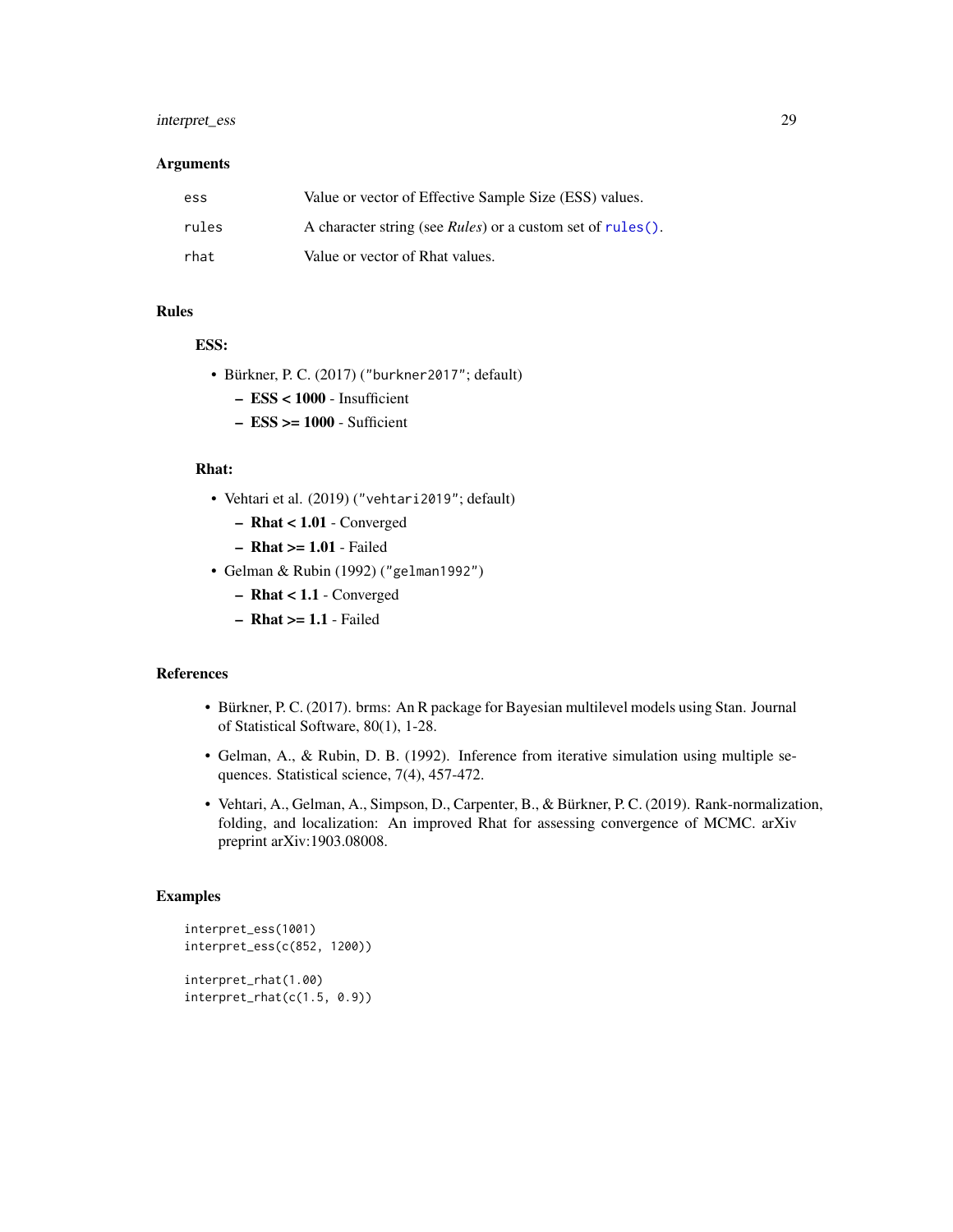<span id="page-29-0"></span>

#### Description

Interpretation of indices of fit found in confirmatory analysis or structural equation modelling, such as RMSEA, CFI, NFI, IFI, etc.

#### Usage

```
interpret_gfi(x, rules = "default")
interpret_agfi(x, rules = "default")
interpret_nfi(x, rules = "byrne1994")
interpret\_nnfi(x, rules = "byrne1994")interpret_cfi(x, rules = "default")
interpret_rmsea(x, rules = "default")
interpret_srmr(x, rules = "default")
interpret_rfi(x, rules = "default")
interpret_ifi(x, rules = "default")
interpret_pnfi(x, rules = "default")
```
#### Arguments

| $\boldsymbol{\mathsf{x}}$ | vector of values.                          |
|---------------------------|--------------------------------------------|
| rules                     | Can be "default" or custom set of rules(). |

#### Details

#### Indices of fit:

- Chisq: The model Chi-squared assesses overall fit and the discrepancy between the sample and fitted covariance matrices. Its p-value should be  $> 0.05$  (i.e., the hypothesis of a perfect fit cannot be rejected). However, it is quite sensitive to sample size.
- GFI/AGFI: The (Adjusted) Goodness of Fit is the proportion of variance accounted for by the estimated population covariance. Analogous to R2. The GFI and the AGFI should be  $>$ .95 and > .90, respectively.
- NFI/NNFI/TLI: The (Non) Normed Fit Index. An NFI of 0.95, indicates the model of interest improves the fit by 95\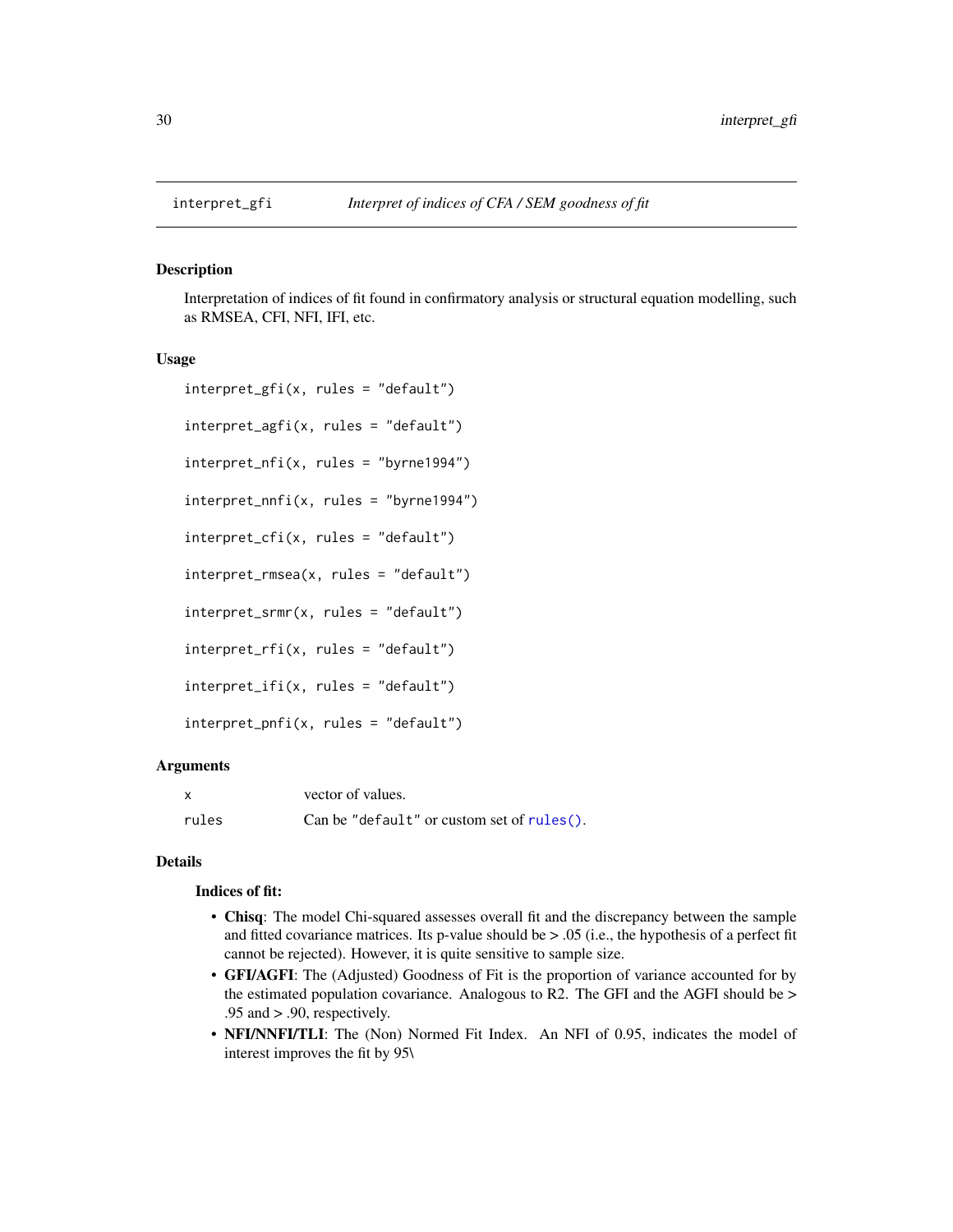- <span id="page-30-0"></span>• CFI: The Comparative Fit Index is a revised form of NFI. Not very sensitive to sample size (Fan, Thompson, & Wang, 1999). Compares the fit of a target model to the fit of an independent, or null, model. It should be > .90.
- RMSEA: The Root Mean Square Error of Approximation is a parsimony-adjusted index. Values closer to 0 represent a good fit. It should be  $\lt$  0.08 or  $\lt$  0.05. The p-value printed with it tests the hypothesis that RMSEA is less than or equal to .05 (a cutoff sometimes used for good fit), and thus should be not significant.
- RMR/SRMR: the (Standardized) Root Mean Square Residual represents the square-root of the difference between the residuals of the sample covariance matrix and the hypothesized model. As the RMR can be sometimes hard to interpret, better to use SRMR. Should be < .08.
- RFI: the Relative Fit Index, also known as RHO1, is not guaranteed to vary from 0 to 1. However, RFI close to 1 indicates a good fit.
- IFI: the Incremental Fit Index (IFI) adjusts the Normed Fit Index (NFI) for sample size and degrees of freedom (Bollen's, 1989). Over 0.90 is a good fit, but the index can exceed 1.
- PNFI: the Parsimony-Adjusted Measures Index. There is no commonly agreed-upon cutoff value for an acceptable model for this index. Should be > 0.50.

See the documentation for [fitmeasures\(\)](#page-0-0).

#### What to report:

For structural equation models (SEM), Kline (2015) suggests that at a minimum the following indices should be reported: The model chi-square, the RMSEA, the CFI and the SRMR.

## References

- Awang, Z. (2012). A handbook on SEM. Structural equation modeling.
- Byrne, B. M. (1994). Structural equation modeling with EQS and EQS/Windows. Thousand Oaks, CA: Sage Publications.
- Tucker, L. R., \& Lewis, C. (1973). The reliability coefficient for maximum likelihood factor analysis. Psychometrika, 38, 1-10.
- Schumacker, R. E., \& Lomax, R. G. (2004). A beginner's guide to structural equation modeling, Second edition. Mahwah, NJ: Lawrence Erlbaum Associates.
- Fan, X., B. Thompson, \& L. Wang (1999). Effects of sample size, estimation method, and model specification on structural equation modeling fit indexes. Structural Equation Modeling, 6, 56-83.
- Kline, R. B. (2015). Principles and practice of structural equation modeling. Guilford publications.

```
interpret_gfi(c(.5, .99))
interpret_agfi(c(.5, .99))
interpret_nfi(c(.5, .99))
interpret_nnfi(c(.5, .99))
interpret_cfi(c(.5, .99))
interpret_rmsea(c(.07, .04))
interpret_srmr(c(.5, .99))
```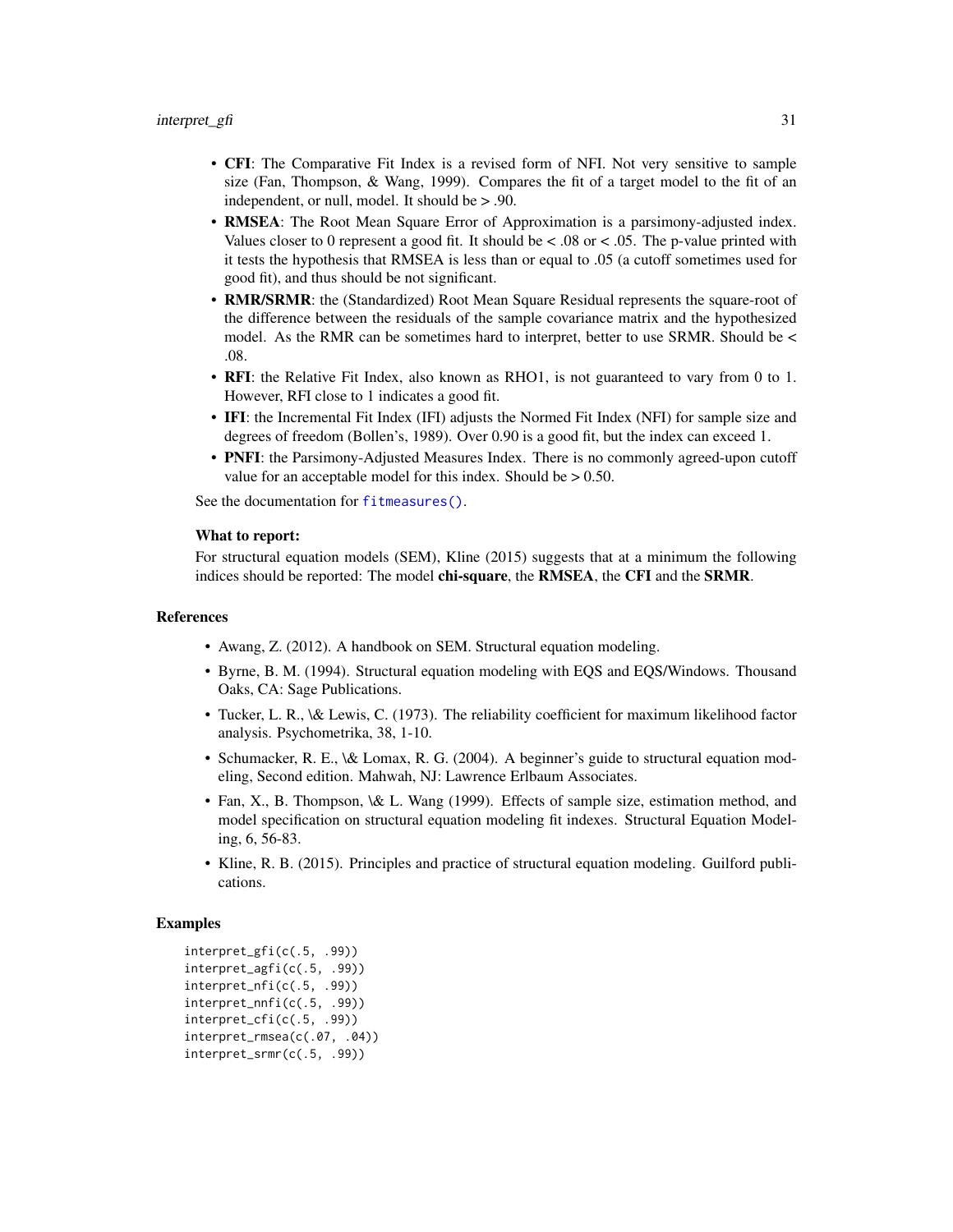```
interpret_rfi(c(.5, .99))
interpret_ifi(c(.5, .99))
interpret_pnfi(c(.5, .99))
```
interpret\_oddsratio *Interpret Odds ratio*

## Description

Interpret Odds ratio

#### Usage

```
interpret_oddsratio(OR, rules = "chen2010", log = FALSE)
```
#### Arguments

| 0R    | Value or vector of (log) odds ratio values.                                                                                                   |
|-------|-----------------------------------------------------------------------------------------------------------------------------------------------|
| rules | Can be "chen2010" (default), "cohen1988" (through transformation to stan-<br>dardized difference, see $odds_to_d()$ or custom set of rules(). |
| log   | Are the provided values log odds ratio.                                                                                                       |

#### Rules

Rules apply to OR as ratios, so OR of 10 is as extreme as a OR of 0.1 (1/10).

- Chen et al. (2010) ("chen2010"; default)
	- $-$  OR  $< 1.68$  Very small
	- 1.68 < OR < 3.47 Small
	- $-3.47 <$  OR  $< 6.71$  Medium
	- $-$  \*\*OR > 6.71 \*\* Large
- Cohen (1988) ("cohen1988", based on the [oddsratio\\_to\\_d\(\)](#page-9-2) conversion, see [interpret\\_d\(\)](#page-26-1))
	- $-$  OR  $< 1.44$  Very small
	- $-1.44 <$  OR  $<$  2.48 Small
	- $-2.48 <$  OR  $< 4.27$  Medium
	- $-$  \*\*OR > 4.27 \*\* Large

#### References

- Cohen, J. (1988). Statistical power analysis for the behavioural sciences.
- Chen, H., Cohen, P., & Chen, S. (2010). How big is a big odds ratio? Interpreting the magnitudes of odds ratios in epidemiological studies. Communications in Statistics—Simulation and Computation, 39(4), 860-864.
- Sánchez-Meca, J., Marín-Martínez, F., & Chacón-Moscoso, S. (2003). Effect-size indices for dichotomized outcomes in meta-analysis. Psychological methods, 8(4), 448.

<span id="page-31-0"></span>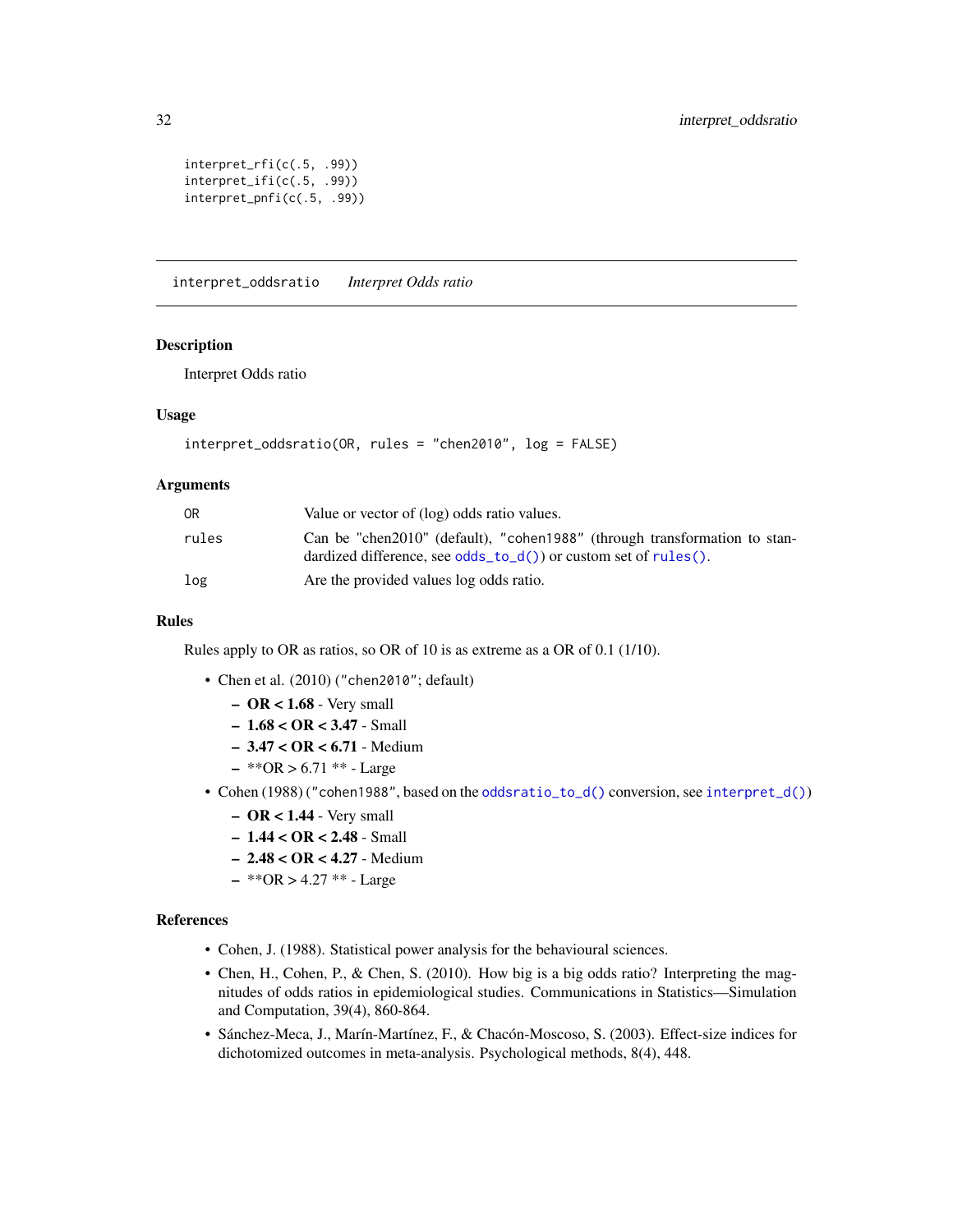## <span id="page-32-0"></span>Examples

```
interpret_oddsratio(1)
interpret_oddsratio(c(5, 2))
```
interpret\_omega\_squared

*Interpret ANOVA effect size*

## Description

Interpret ANOVA effect size

#### Usage

interpret\_omega\_squared(es, rules = "field2013")

interpret\_eta\_squared(es, rules = "field2013")

interpret\_epsilon\_squared(es, rules = "field2013")

## Arguments

| es    | Value or vector of eta / omega / epsilon squared values.                  |
|-------|---------------------------------------------------------------------------|
| rules | Can be "field 2013" (default), "cohen 1992" or custom set of rules $()$ . |

## Rules

- Field (2013) ("field2013"; default)
	- $-$  ES  $< 0.01$  Very small
	- $-0.01 < ES < 0.06$  Small
	- 0.16 < ES < 0.14 Medium
	- $-$  \*\*ES > 0.14 \*\* Large
- Cohen (1992) ("cohen1992") applicable to one-way anova, or to *partial* eta / omega / epsilon squared in multi-way anova.
	- $-$  ES  $< 0.02$  Very small
	- 0.02 < ES < 0.13 Small
	- $-0.13 < ES < 0.26$  Medium
	- $ES > 0.26$  Large

#### References

- Field, A (2013) Discovering statistics using IBM SPSS Statistics. Fourth Edition. Sage:London.
- Cohen, J. (1992). A power primer. Psychological bulletin, 112(1), 155.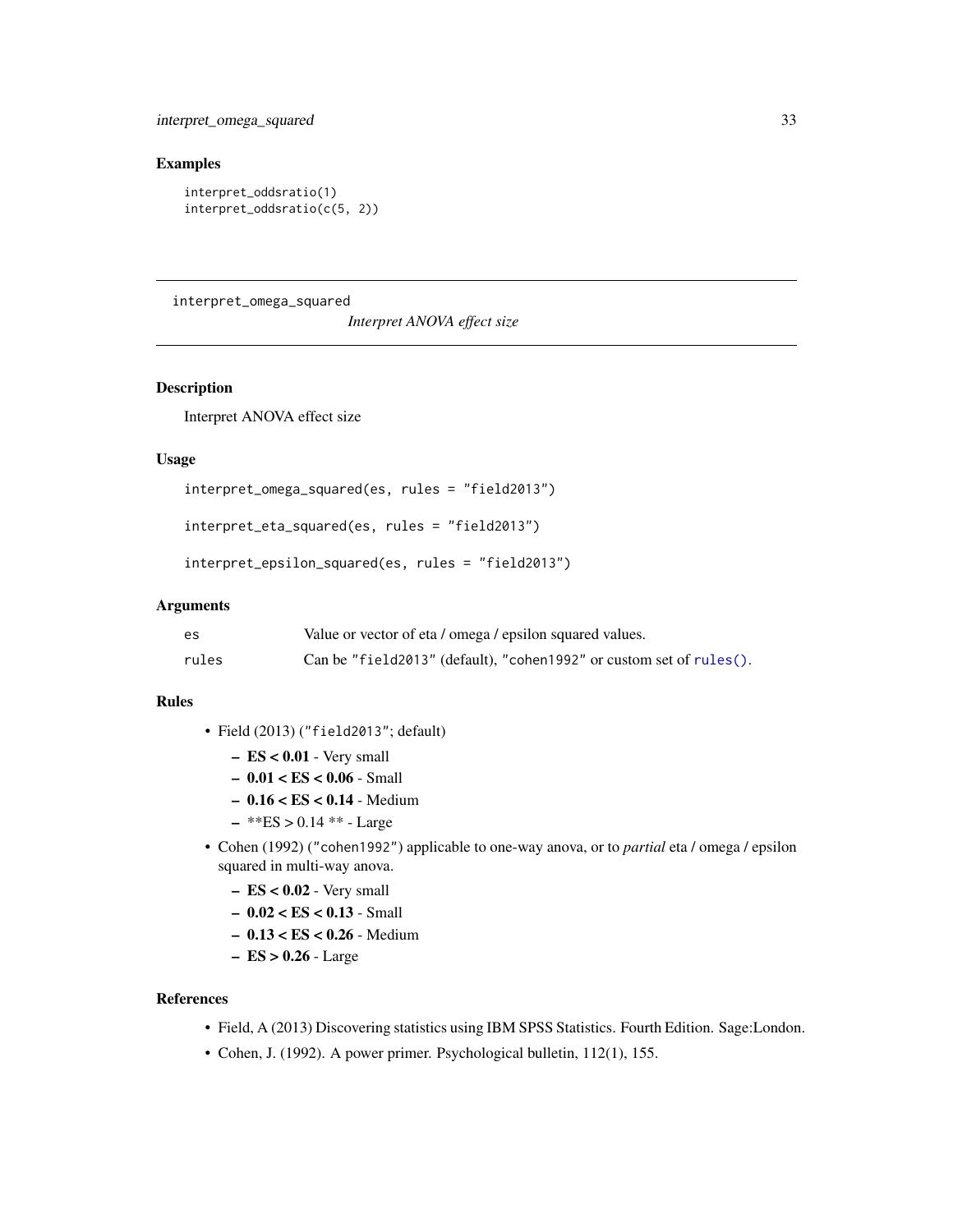## See Also

http://imaging.mrc-cbu.cam.ac.uk/statswiki/FAQ/effectSize

#### Examples

```
interpret_eta_squared(.02)
interpret_eta_squared(c(.5, .02), rules = "cohen1992")
```
interpret\_p *Interpret p-values*

## Description

Interpret p-values

## Usage

interpret\_p(p, rules = "default")

## Arguments

| D     | Value or vector of p-values.                                                                                 |
|-------|--------------------------------------------------------------------------------------------------------------|
| rules | Can be "default", "rss" (for <i>Redefine statistical significance</i> rules) or custom<br>set of $rules()$ . |

## Rules

- Default
	- $p > 0.05$  Not significant
	- $p < 0.05$  Significant
- Benjamin et al. (2018) ("rss")
	- $p > 0.05$  Not significant
	- $-0.005 < p < 0.05$  Suggestive
	- $p < 0.005$  Significant

## References

• Benjamin, D. J., Berger, J. O., Johannesson, M., Nosek, B. A., Wagenmakers, E. J., Berk, R., ... & Cesarini, D. (2018). Redefine statistical significance. Nature Human Behaviour, 2(1), 6-10.

```
interpret_p(c(.5, .02, 0.001))
interpret_p(c(.5, .02, 0.001), rules = "rss")
```
<span id="page-33-0"></span>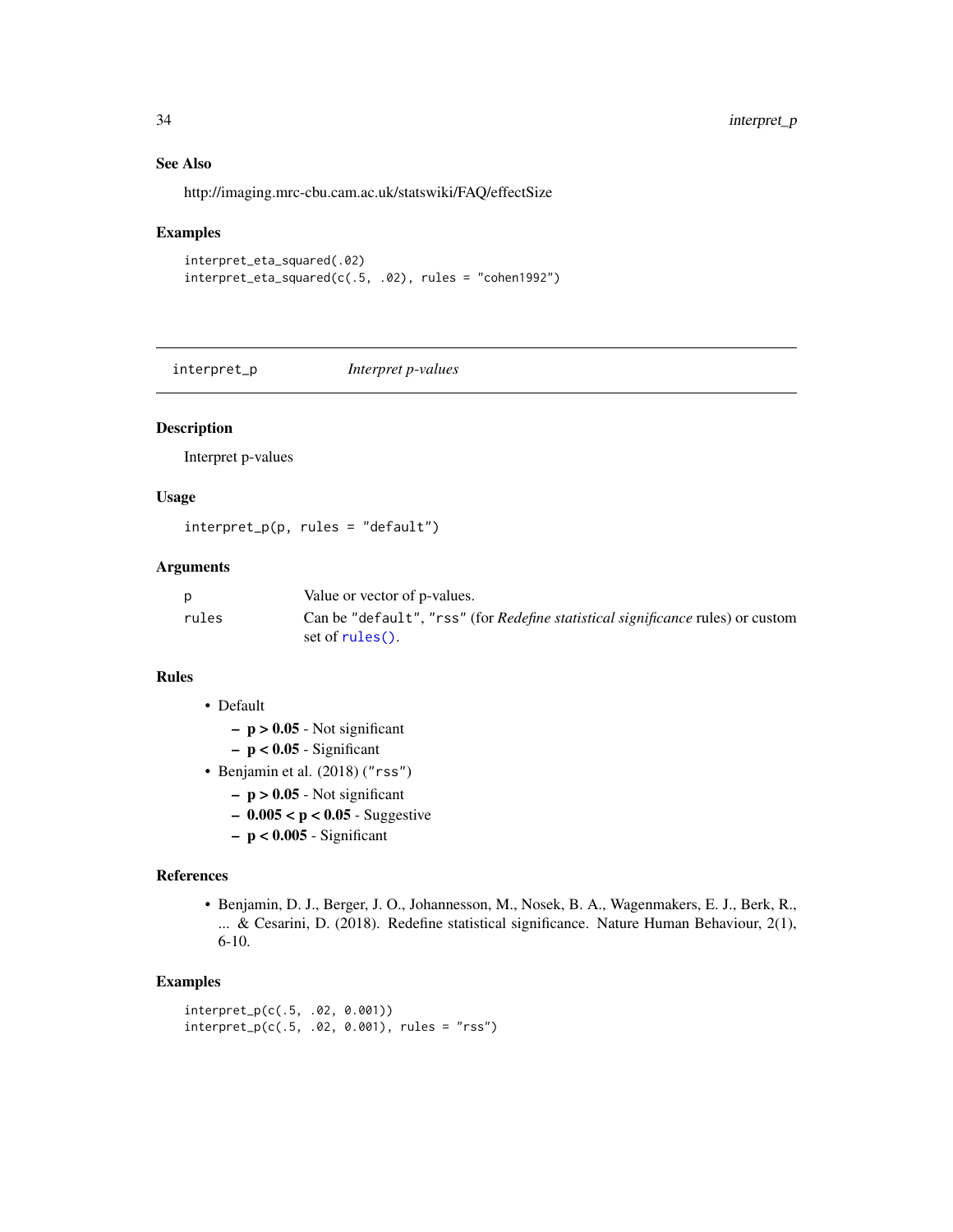<span id="page-34-0"></span>interpret\_parameters *Interpret of standardized slopes*

## Description

Automated interpretation of standardized slopes.

## Usage

```
interpret_parameters(model, ...)
## S3 method for class 'lm'
interpret_parameters(
 model,
 parameters = NULL,
  interpretation = "funder2019",
  standardize_method = "refit",
  standardize_robust = FALSE,
  ...
)
```
## Arguments

| model              | A statistical model.                                                                                |  |
|--------------------|-----------------------------------------------------------------------------------------------------|--|
| $\cdots$           | For standardize_parameters(), arguments passed to parameters::model_parameters,<br>such as:         |  |
|                    | • ci_method, centrality for Bayesian models                                                         |  |
|                    | • df_method for Mixed models                                                                        |  |
|                    | • exponentiate,                                                                                     |  |
|                    | $\bullet$ etc.                                                                                      |  |
| parameters         | A custom parameters table. If NULL, will use standardize_parameters() to<br>get it.                 |  |
|                    | interpretation Interpretation grid (i.e., the set of rules of thumb) used to interpret the effects. |  |
| standardize method |                                                                                                     |  |
|                    | See standardize_parameters().                                                                       |  |
| standardize robust |                                                                                                     |  |
|                    | See standardize_parameters().                                                                       |  |

```
model <- lm(Sepal.Length ~ Species * Petal.Width, data = iris)
interpret_parameters(model)
```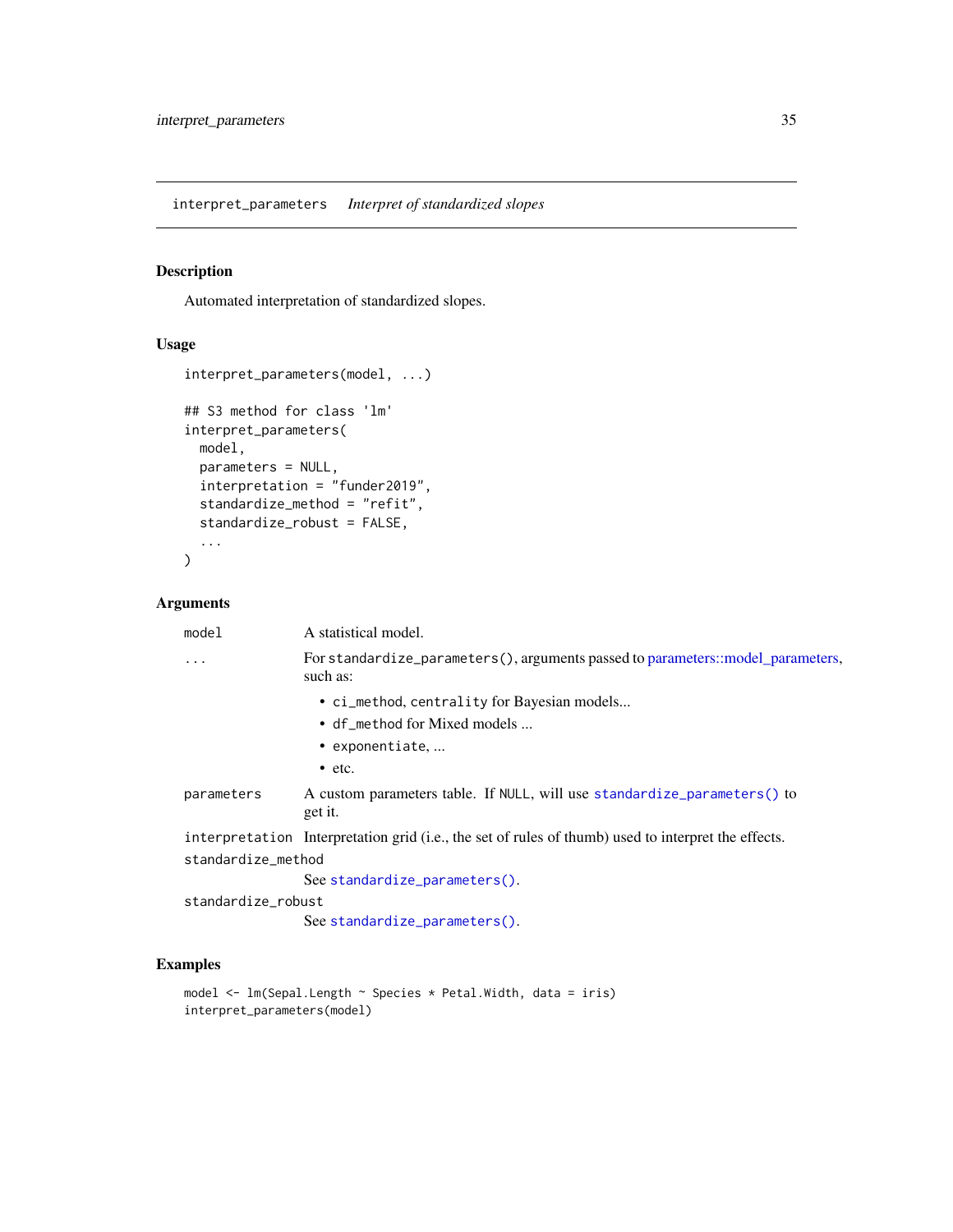<span id="page-35-1"></span><span id="page-35-0"></span>

#### Description

Interpret correlation

## Usage

interpret\_r(r, rules = "funder2019")

## Arguments

|       | Value or vector of correlation coefficient.                           |  |  |
|-------|-----------------------------------------------------------------------|--|--|
| rules | Can be "funder2019" (default), "gignac2016", "cohen1988", "evans1996" |  |  |
|       | or custom set of $rules()$ .                                          |  |  |

## Rules

Rules apply positive and negative *r* alike.

- Funder & Ozer (2019) ("funder2019"; default)
	- $r < 0.05 -$  Tiny
	- $0.05 < r < 0.1$  Very small
	- $-0.1 < r < 0.2$  Small
	- $-0.2 < r < 0.3$  Medium
	- $-0.3 < r < 0.4$  Large
	- $r > 0.4$  Very large
- Gignac & Szodorai (2016) ("gignac2016")
	- $r < 0.1$  Very small
	- $0.1 < r < 0.2$  Small
	- $0.2 < r < 0.3$  Moderate
	- $r > 0.3$  Large
- Cohen (1988) ("cohen1988")
	- $r < 0.1$  Very small
	- $0.1 < r < 0.3$  Small
	- $0.3 < r < 0.5$  Moderate
	- $r > 0.5$  Large
- Evans (1996) ("evans1996")
	- $r < 0.2$  Very weak
	- $-0.2 < r < 0.4$  Weak
	- $0.4 < r < 0.6$  Moderate
	- $0.6 < r < 0.8$  Strong
	- $r > 0.8$  Very strong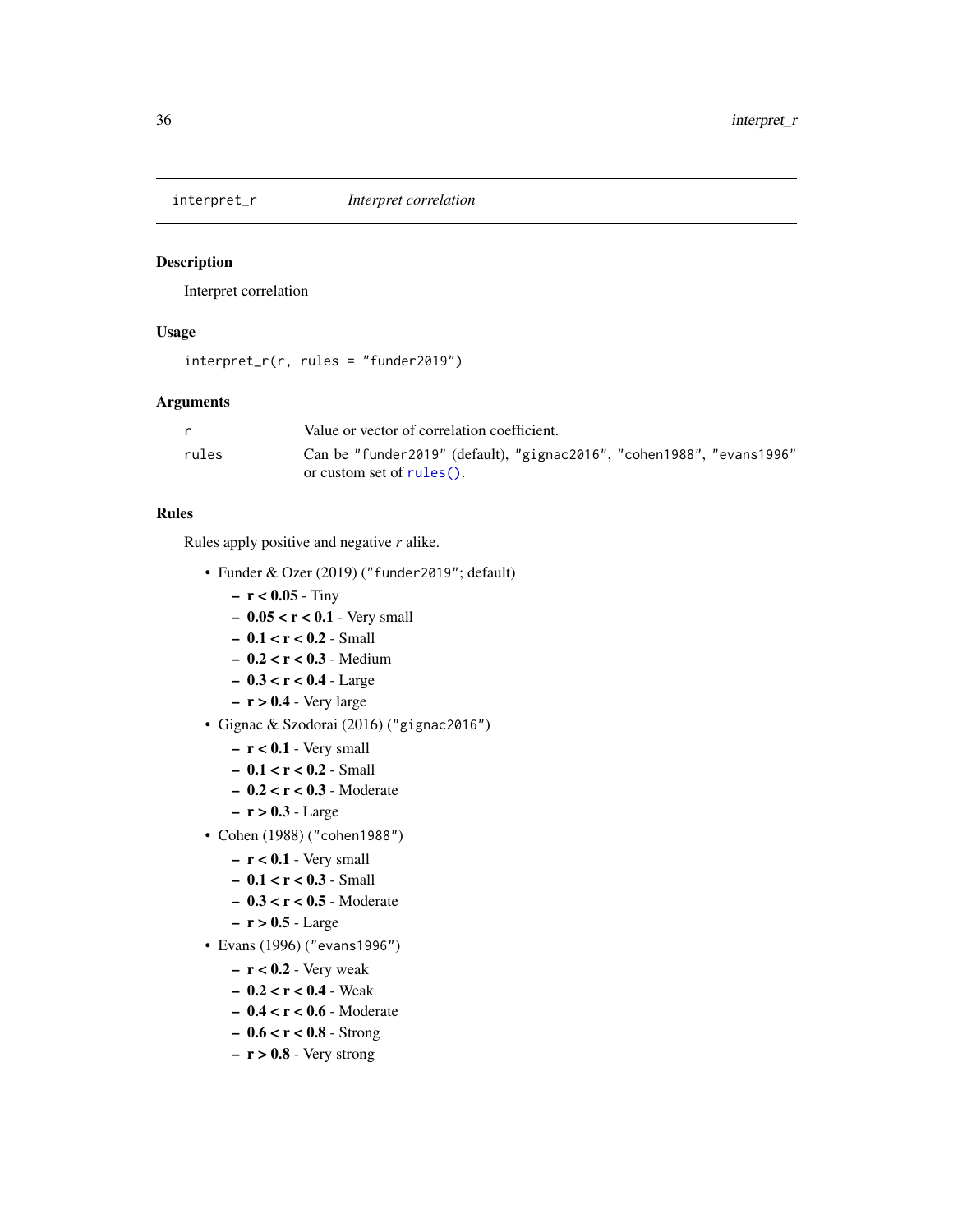## <span id="page-36-0"></span>interpret\_r2 37

## References

- Funder, D. C., & Ozer, D. J. (2019). Evaluating effect size in psychological research: sense and nonsense. Advances in Methods and Practices in Psychological Science.
- Gignac, G. E., & Szodorai, E. T. (2016). Effect size guidelines for individual differences researchers. Personality and individual differences, 102, 74-78.
- Cohen, J. (1988). Statistical power analysis for the behavioural sciences.
- Evans, J. D. (1996). Straightforward statistics for the behavioral sciences. Thomson Brooks/Cole Publishing Co.

#### See Also

Page 88 of APA's 6th Edition.

## Examples

interpret\_r(.015)  $interpret_r(c(.5, -.02))$ 

interpret\_r2 *Interpret coefficient of determination (R2)*

## Description

Interpret coefficient of determination (R2)

#### Usage

interpret\_r2(r2, rules = "cohen1988")

#### Arguments

| r2    | Value or vector of R2 values.                                                                      |
|-------|----------------------------------------------------------------------------------------------------|
| rules | Can be "cohen1988" (default), "falk1992", "chin1998", "hair2011" or cus-<br>tom set of $rules()$ . |

#### Rules

## For Linear Regression:

- Cohen (1988) ("cohen1988"; default)
	- R2 < 0.02 Very weak
	- 0.02 < R2 < 0.13 Weak
	- 0.13 < R2 < 0.26 Moderate
	- $-$  R<sub>2</sub>  $> 0.26$  Substantial
- Falk & Miller (1992) ("falk1992")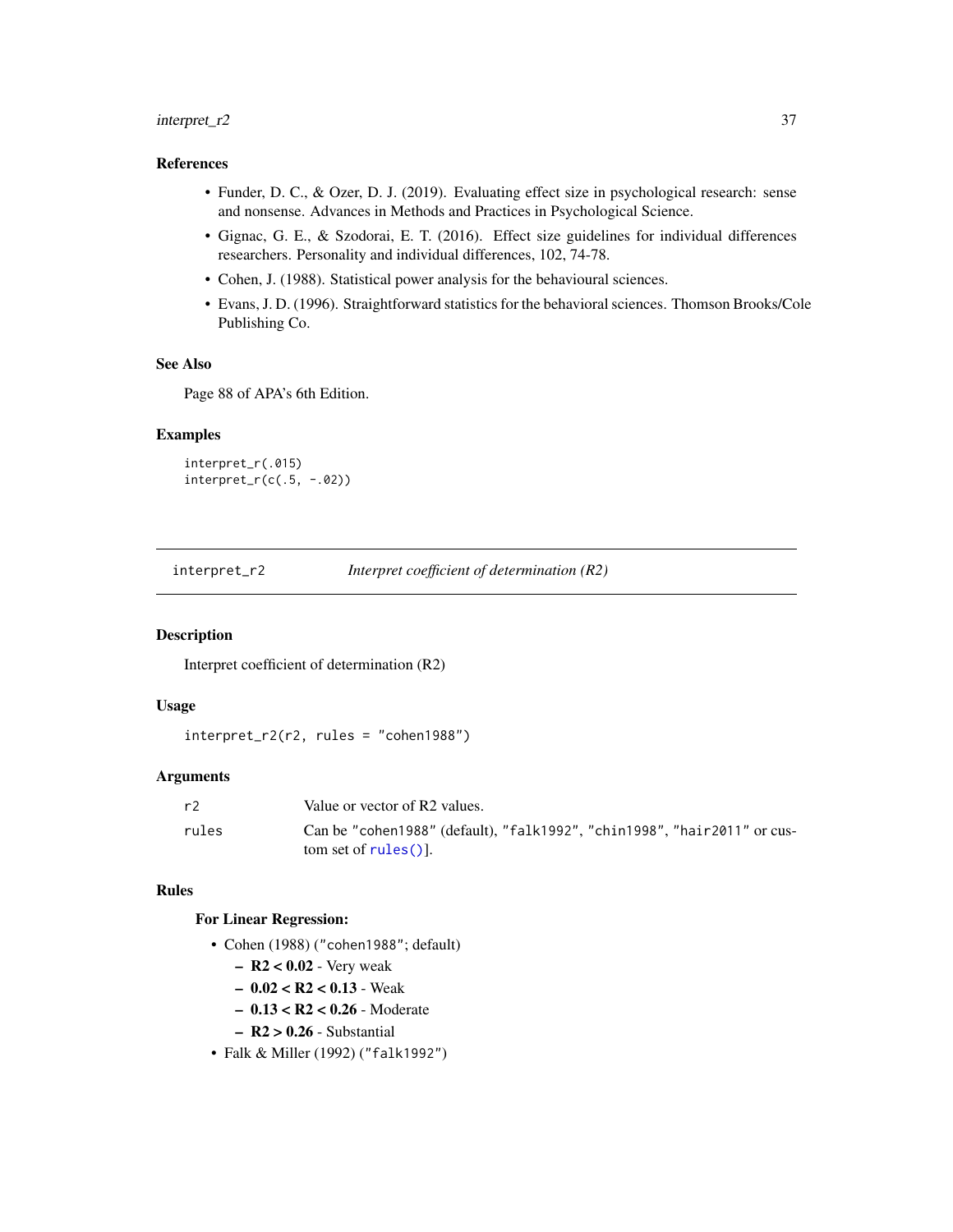- <span id="page-37-0"></span> $-$  R<sub>2</sub> < 0.1 - Negligible
- $-$  R<sub>2</sub>  $>$  0.1 Adequate

## For PLS / SEM R-Squared of *latent* variables:

- Chin, W. W. (1998) ("chin1998")
	- $-$  R<sub>2</sub> < 0.19 Very weak
	- $-0.19 < R2 < 0.33$  Weak
	- $-0.33 < R2 < 0.67$  Moderate
	- $-$  R2  $> 0.67$  Substantial
- Hair et al. (2011) ("hair2011")
	- $-$  R<sub>2</sub> < 0.25 Very weak
	- $-0.25 <$  R2  $<$  0.50 Weak
	- 0.50 < R2 < 0.75 Moderate
	- $-$  R<sub>2</sub>  $>$  0.75 Substantial

#### References

- Cohen, J. (1988). Statistical power analysis for the behavioural sciences.
- Falk, R. F., & Miller, N. B. (1992). A primer for soft modeling. University of Akron Press.
- Chin, W. W. (1998). The partial least squares approach to structural equation modeling. Modern methods for business research, 295(2), 295-336.
- Hair, J. F., Ringle, C. M., & Sarstedt, M. (2011). PLS-SEM: Indeed a silver bullet. Journal of Marketing theory and Practice, 19(2), 139-152.

#### Examples

```
interpret_r2(.02)
interpret_r2(c(.5, .02))
```
interpret\_rope *Interpret Bayesian diagnostic indices*

## Description

Interpretation of Bayesian indices of percentage in ROPE.

#### Usage

```
interpret\_rope(rope, ci = 0.9, rules = "default")
```
## Arguments

| rope  | Value or vector of percentages in ROPE.                                                                                                |
|-------|----------------------------------------------------------------------------------------------------------------------------------------|
| сi    | The Credible Interval (CI) probability, corresponding to the proportion of HDI,<br>that was used. Can be 1 in the case of "full ROPE". |
| rules | A character string (see details) or a custom set of rules ().                                                                          |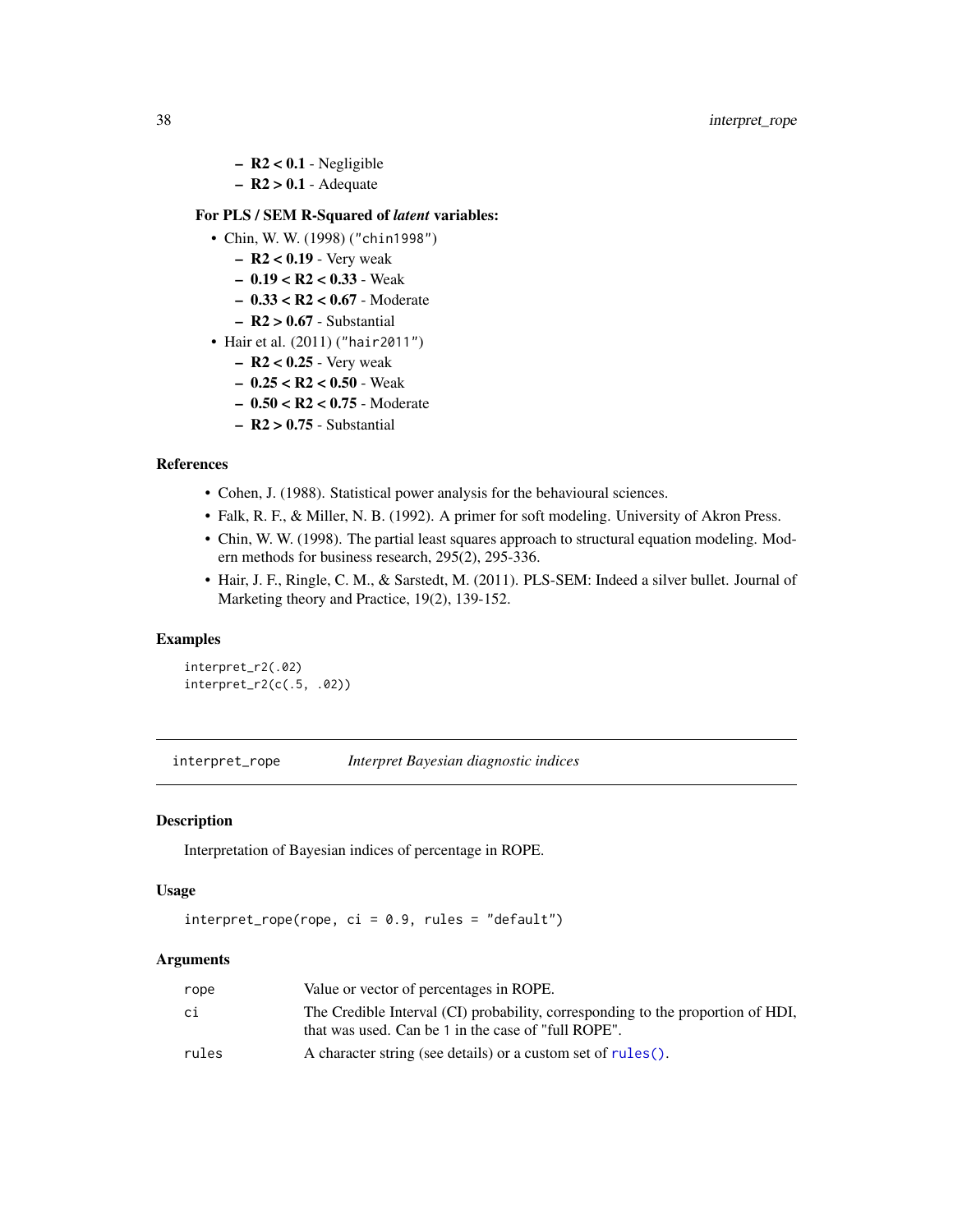## <span id="page-38-0"></span>Rules

- Default
	- $-$  For CI  $< 1$ 
		- $*$  **Rope = 0** Significant
		- \* 0 < Rope < 1 Undecided
		- $*$  **Rope = 1** Negligible
	- $-$  For CI = 1
		- \* Rope < 0.01 Significant
		- \* 0.01 < Rope < 0.025 Probably significant
		- \* 0.025 < Rope < 0.975 Undecided
		- \* 0.975 < Rope < 0.99 Probably negligible
		- \* Rope > 0.99 Negligible

#### References

[BayestestR's reporting guidelines](https://easystats.github.io/bayestestR/articles/guidelines.html)

## Examples

 $interpret\_rope(\emptyset, ci = \emptyset.9)$  $interpret\_rope(c(0.005, 0.99), ci = 1)$ 

is\_effectsize\_name *Checks if character is of a supported effect size*

## Description

For use by other functions and packages.

## Usage

is\_effectsize\_name(x)

## Arguments

x A character, or a vactor / list of ones.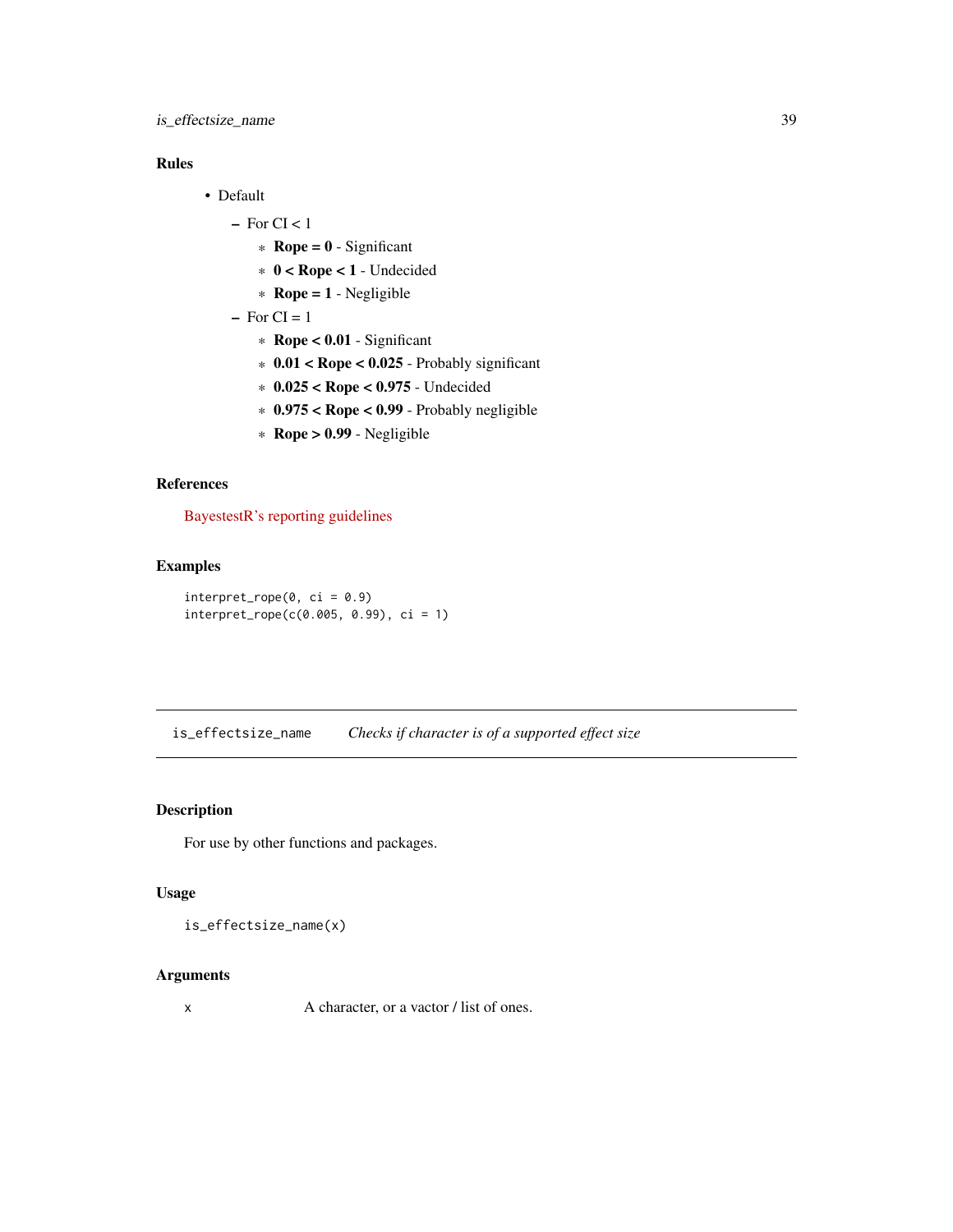## Description

Performs a normalization of data, i.e., it scales all numeric variables in the range 0 - 1. This is a special case of [change\\_scale\(\)](#page-3-1).

## Usage

```
normalize(x, ...)
## S3 method for class 'numeric'
normalize(x, include_bounds = TRUE, verbose = TRUE, ...)## S3 method for class 'grouped_df'
normalize(
  x,
  select = NULL,
  exclude = NULL,
  include_bounds = TRUE,
  verbose = TRUE,
  ...
)
## S3 method for class 'data.frame'
normalize(
 x,
  select = NULL,
 exclude = NULL,
  include_bounds = TRUE,
  verbose = TRUE,
  ...
\mathcal{L}
```
## Arguments

| X                       | Object.                                                                                                                                                                                                                                                                                                                                                                         |
|-------------------------|---------------------------------------------------------------------------------------------------------------------------------------------------------------------------------------------------------------------------------------------------------------------------------------------------------------------------------------------------------------------------------|
| $\cdot$ $\cdot$ $\cdot$ | Arguments passed to or from other methods.                                                                                                                                                                                                                                                                                                                                      |
|                         | include_bounds Logical, if TRUE, return value may include 0 and 1. If FALSE, the return value is<br>compressed, using the formula $(x \star (n-1) + 0.5)$ / n (Smithson and Verkuilen<br>2006), to avoid zeros and ones in the normalized variables. This can be useful<br>in case of beta-regression, where the response variable is not allowed to include<br>zeros and ones. |
| verbose                 | Toggle warnings on or off.                                                                                                                                                                                                                                                                                                                                                      |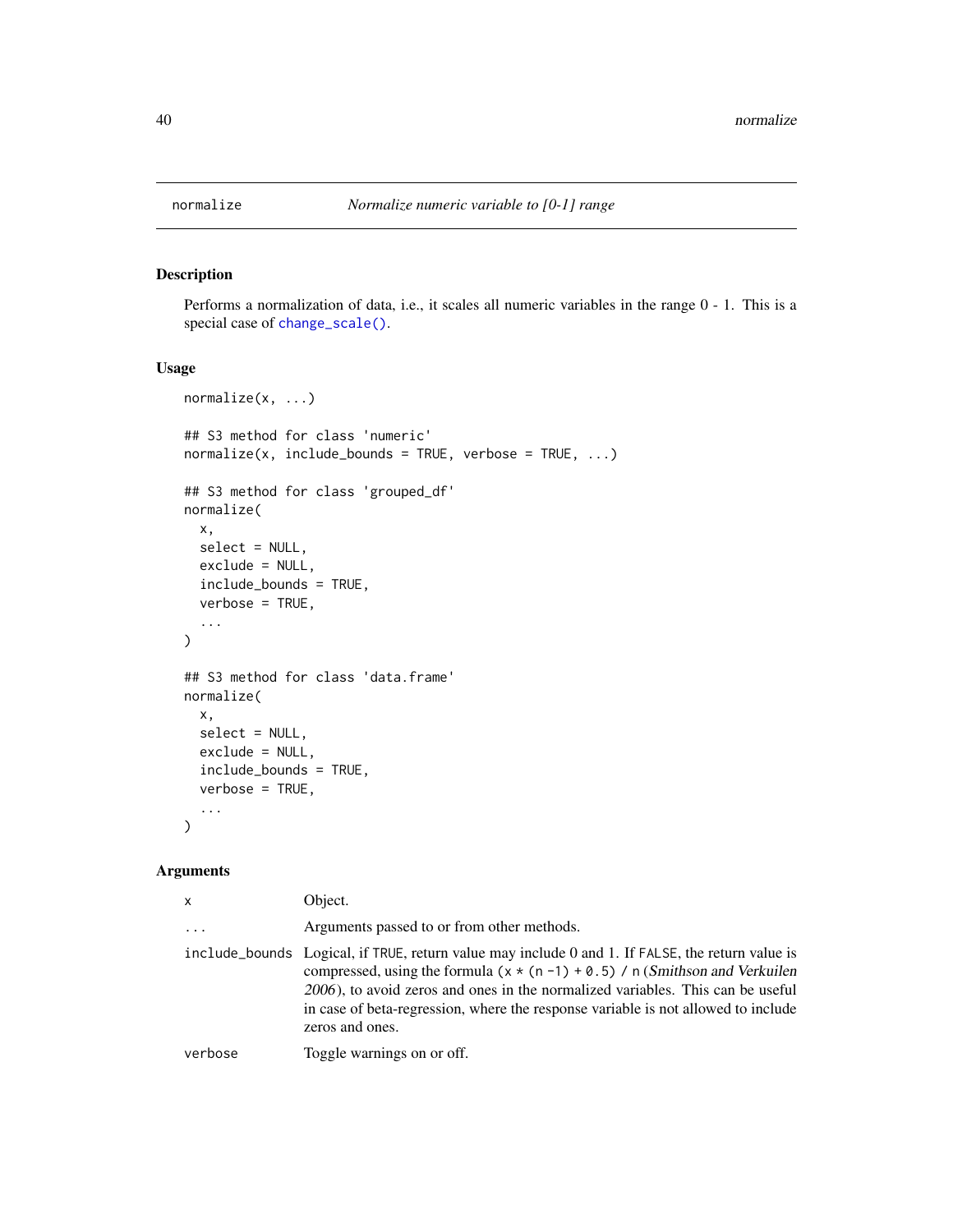## <span id="page-40-0"></span>oddsratio\_to\_riskratio 41

| select  | Character vector of column names. If NULL (the default), all variables will be |  |  |
|---------|--------------------------------------------------------------------------------|--|--|
|         | selected.                                                                      |  |  |
| exclude | Character vector of column names to be excluded from selection.                |  |  |

#### Value

A normalized object.

#### References

• Smithson M, Verkuilen J (2006). A Better Lemon Squeezer? Maximum-Likelihood Regression with Beta-Distributed Dependent Variables. Psychological Methods, 11(1), 54–71.

## See Also

[ranktransform\(\)](#page-44-1) [standardize\(\)](#page-47-1) [change\\_scale\(\)](#page-3-1)

## Examples

```
normalize(c(0, 1, 5, -5, -2))
normalize(c(0, 1, 5, -5, -2), include_bounds = FALSE)
```
head(normalize(iris))

```
oddsratio_to_riskratio
```

```
Convert between Odds ratios and Risk ratios
```
## Description

Convert between Odds ratios and Risk ratios

#### Usage

```
oddsratio_to_riskratio(OR, p0, log = FALSE)
```

```
riskratio_to_oddsratio(RR, p0, log = FALSE)
```
## Arguments

| OR.RR | Risk ratio of $p1/p0$ or Odds ratio of odds $(p1)/$ odds $(p0)$ , possibly log-ed. |
|-------|------------------------------------------------------------------------------------|
| D0    | Baseline risk                                                                      |
| log   | Take in or output the log of the ratio (such as in logistic models).               |

## References

Grant, R. L. (2014). Converting an odds ratio to a range of plausible relative risks for better communication of research findings. Bmj, 348, f7450.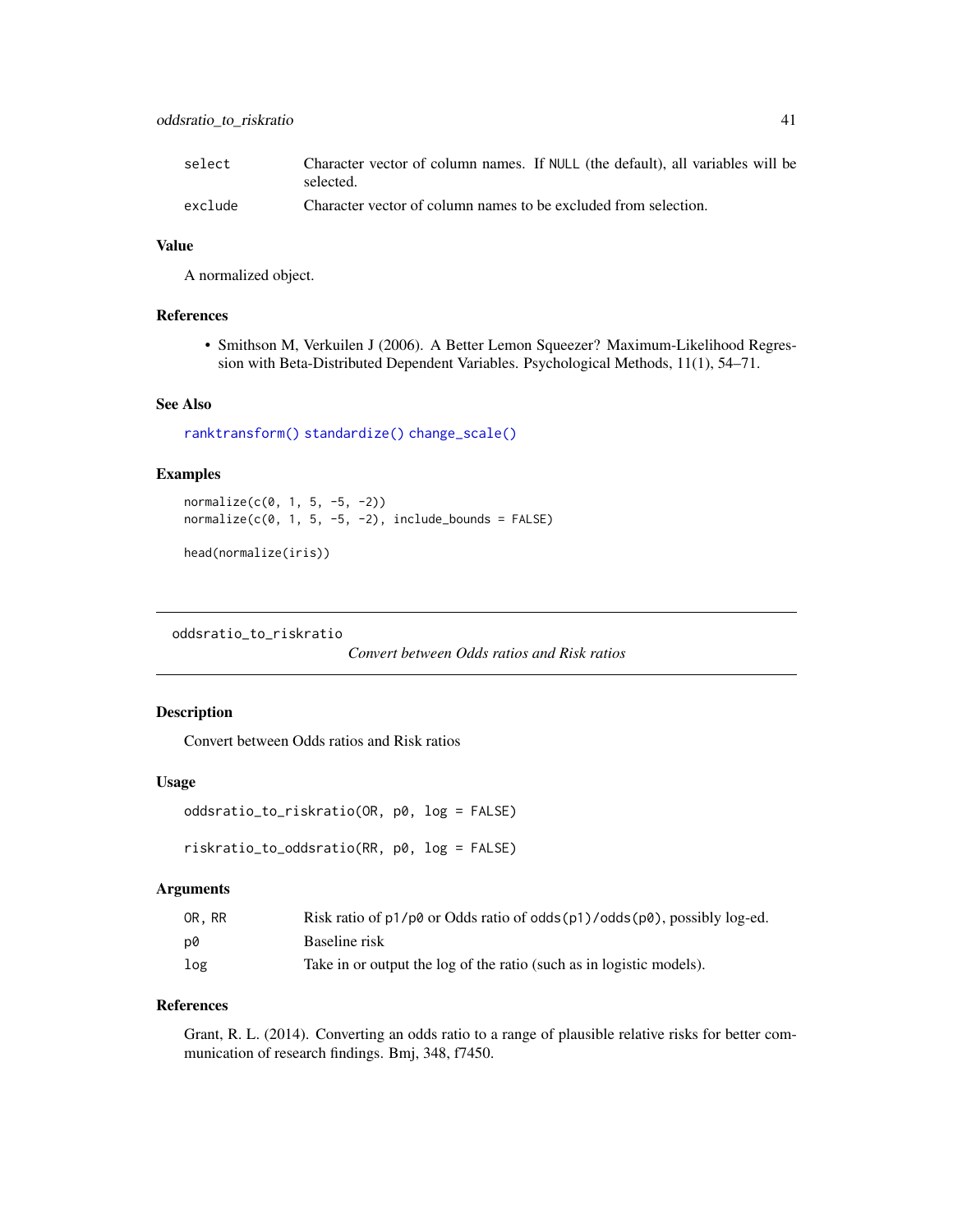#### Examples

```
p0 \le -0.4p1 < -0.7(OR <- probs_to_odds(p1) / probs_to_odds(p0))
(RR <- p1 / p0)
riskratio_to_oddsratio(RR, p0 = p0)
oddsratio_to_riskratio(OR, p0 = p0)
```
odds\_to\_probs *Convert between Odds and Probabilities*

#### Description

Convert between Odds and Probabilities

## Usage

```
odds_to_probs(odds, log = FALSE, ...)
## S3 method for class 'data.frame'
odds_to_probs(odds, log = FALSE, select = NULL, exclude = NULL, ...)
probs_to_odds(probs, log = FALSE, ...)
## S3 method for class 'data.frame'
probs_to_odds(probs, log = FALSE, select = NULL, exclude = NULL, ...)
convert_odds_to_probs(odds, log = FALSE, ...)
convert_probs_to_odds(probs, log = FALSE, ...)
```
## Arguments

| odds     | The <i>Odds</i> (or $log($ odds) when $log = TRUE$ ) to convert.                                      |
|----------|-------------------------------------------------------------------------------------------------------|
| log      | Take in or output log odds (such as in logistic models).                                              |
| $\cdots$ | Arguments passed to or from other methods.                                                            |
| select   | When a data frame is passed, character or list of of column names to be trans-<br>formed.             |
| exclude  | When a data frame is passed, character or list of column names to be excluded<br>from transformation. |
| probs    | Probability values to convert.                                                                        |

<span id="page-41-0"></span>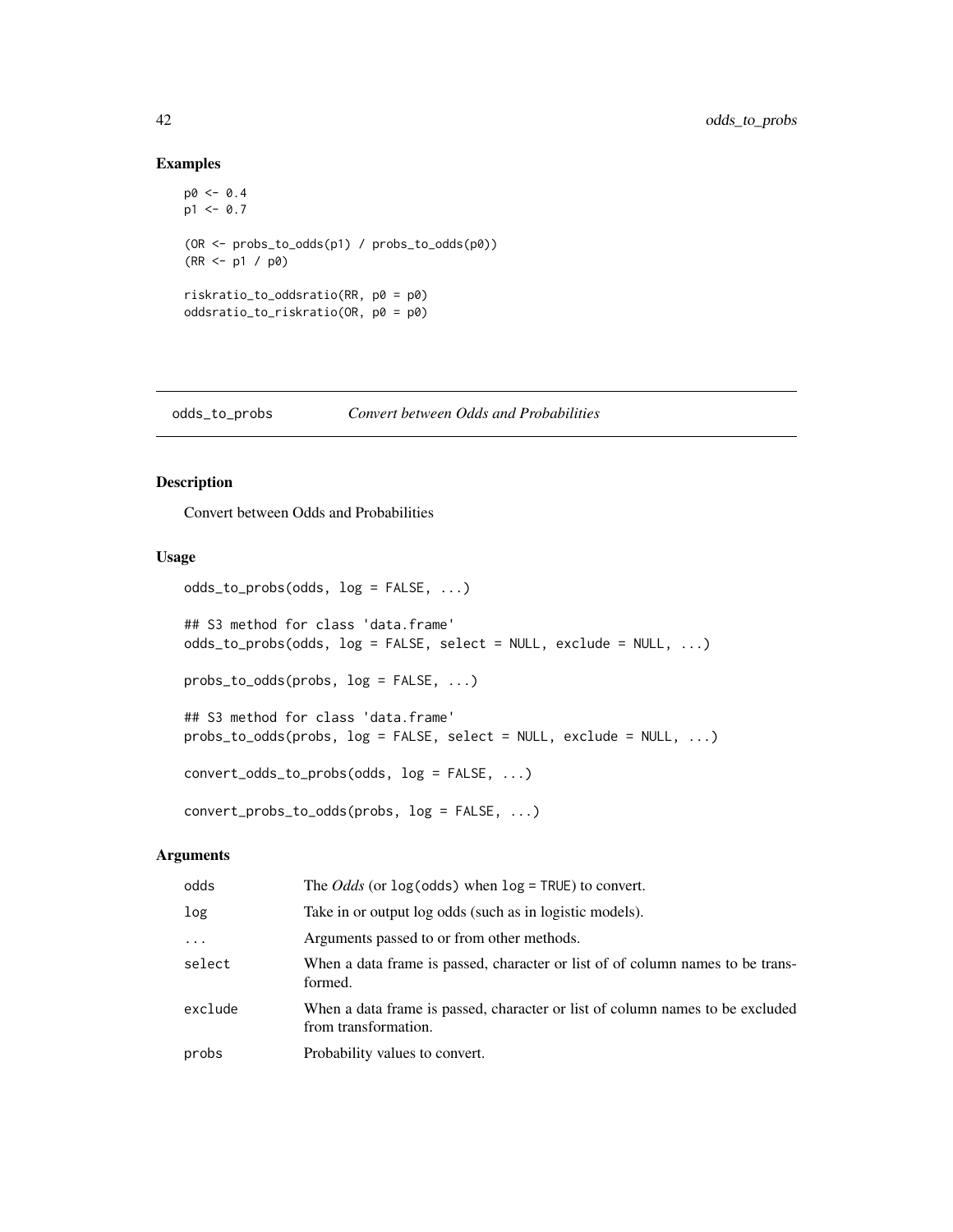<span id="page-42-0"></span>phi 43

## See Also

[stats::plogis\(\)](#page-0-0)

## Examples

odds\_to\_probs(3) odds\_to\_probs(1.09, log = TRUE) probs\_to\_odds(0.95) probs\_to\_odds(0.95, log = TRUE)

## phi *Effect size for contingency tables*

## <span id="page-42-1"></span>Description

Compute Cramer's *V*, phi (φ), Cohen's *w* (an alias of phi) and Cohen's *g* for contingency tables or goodness-of-fit. See details.

## Usage

 $phi(x, y = NULL, ci = 0.95, adjust = FALSE, CI, ...)$  $cohens_w(x, y = NULL, ci = 0.95, adjust = FALSE, CI, ...)$ cramers\_v(x,  $y = NULL$ , ci = 0.95, adjust = FALSE, CI, ...)  $cohens_g(x, y = NULL, ci = 0.95, ...)$ 

## Arguments

| x       | a numeric vector or matrix. x and y can also both be factors.                                                 |
|---------|---------------------------------------------------------------------------------------------------------------|
| у       | a numeric vector; ignored if $x$ is a matrix. If $x$ is a factor, y should be a factor of<br>the same length. |
| сi      | Confidence Interval (CI) level                                                                                |
| adjust  | Should the effect size be bias-corrected? Defaults to FALSE.                                                  |
| СI      | Deprecated in favor of ci.                                                                                    |
| $\cdot$ | Arguments passed to stats::chisq.test(), such as p. Ignored for cohens_g().                                   |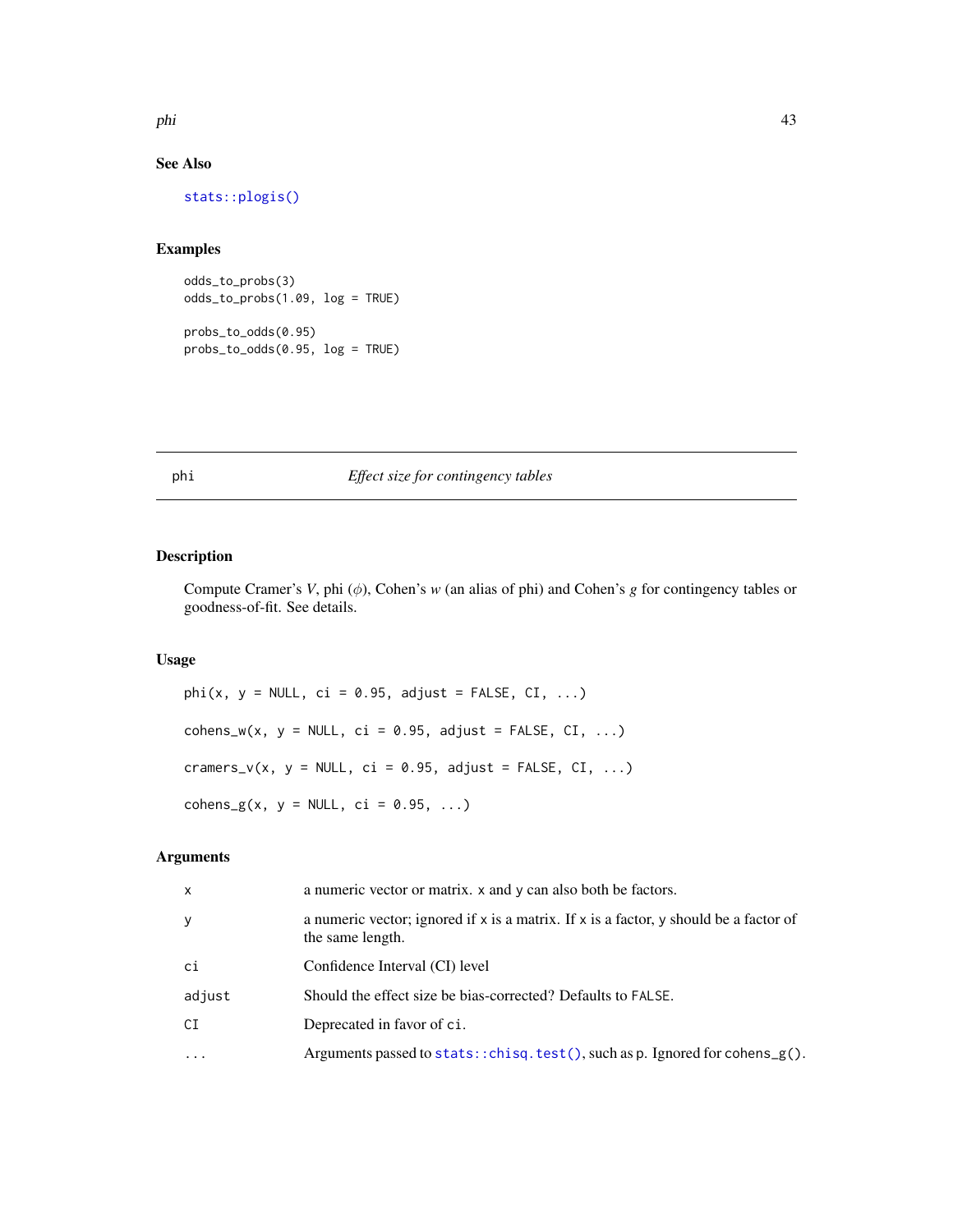#### Details

Cramer's *V* and phi (φ) are effect sizes for tests of independence in 2D contingency tables, or for goodness-of-fit in 1D tables. For 2x2 tables, all 3 are identical, and are equal to the simple correlation between two dichotomous variables, ranging between 0 (no dependence) and 1 (perfect dependence). For larger tables, Cramer's *V* should be used, as it is bounded between 0-1, whereas phi can be larger than 1.

Cohen's *g* is an effect size for dependent (paired) contingency tables ranging between 0 (perfect symmetry) and 0.5 (perfect asymmetry) (see [stats::mcnemar.test\(\)](#page-0-0)).

#### Confidence Intervals:

For Cramer's *V* and phi, confidence intervals are estimated using the Noncentrality parameter method; These methods searches for a the best ncp (non-central parameters) for of the noncentral Chi-squared distribution for the desired tail-probabilities, and then convert these ncps to the corresponding effect sizes.

For Cohen's *g*, confidence intervals are based on the proportion ( $P = g + 0.5$ ) confidence intervals returned by [stats::prop.test\(\)](#page-0-0) (minus 0.5), which give a good close approximation.

#### Value

A data frame with the effect size(s), and confidence interval(s).

#### References

• Cohen, J. (1988). Statistical power analysis for the behavioural sciences.

#### See Also

[chisq\\_to\\_phi\(\)](#page-4-1) for details regarding estimation and CIs.

```
M <- rbind(c(150, 130, 35, 55),
           c(100, 50, 10, 40),
           c(165, 65, 2, 25))
dimnames(M) <- list(Study = c("Psych", "Econ", "Law"),
                    Music = c("Pop", "Rock", "Jazz", "Classic"))
M
phi(M)
cramers_v(M)
Performance <-
  matrix(c(794, 86, 150, 570),
        nrow = 2,
        dimnames = list("1st Survey" = c("Approve", "Disapprove"),
```
<span id="page-43-0"></span>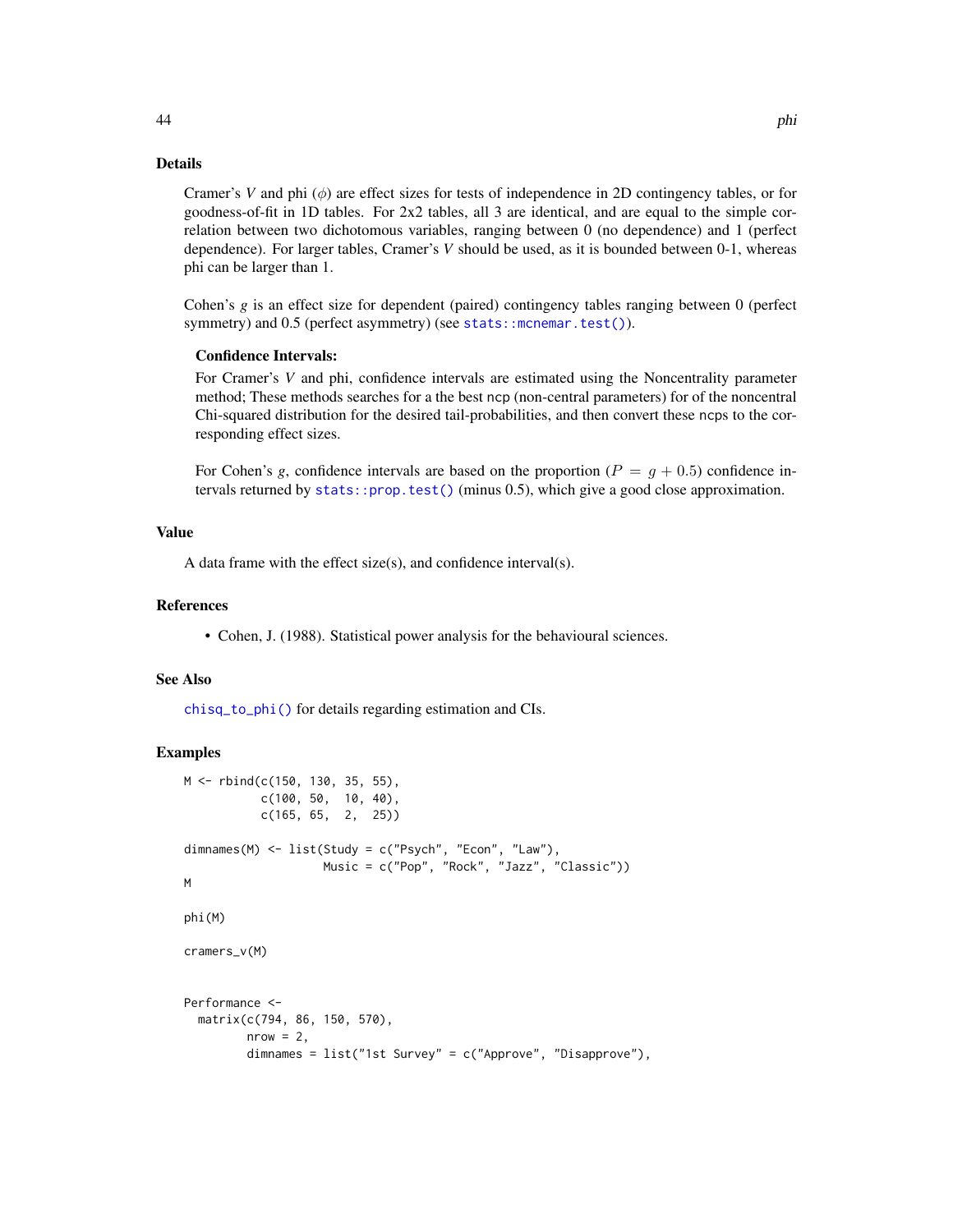## <span id="page-44-0"></span>ranktransform 45

```
"2nd Survey" = c("Approve", "Disapprove")))
```
cohens\_g(Performance)

<span id="page-44-1"></span>ranktransform *(Signed) rank transformation*

#### Description

Transform numeric values with the integers of their rank (i.e., 1st smallest, 2nd smallest, 3rd smallest, etc.). Setting the sign argument to TRUE will give you signed ranks, where the ranking is done according to absolute size but where the sign is preserved (i.e., 2, 1, -3, 4).

## Usage

```
ranktransform(x, ...)
## S3 method for class 'numeric'
ranktransform(x, sign = FALSE, method = "average", verbose = TRUE, \ldots)
## S3 method for class 'grouped_df'
ranktransform(
 x,
 select = NULL,
 exclude = NULL,
 sign = FALSE,method = "average",
  ...
\lambda## S3 method for class 'data.frame'
ranktransform(
 x,
  select = NULL,
 exclude = NULL,
 sign = FALSE,method = "average",
  ...
)
```
#### Arguments

| x                       | Object.                                    |
|-------------------------|--------------------------------------------|
| $\cdot$ $\cdot$ $\cdot$ | Arguments passed to or from other methods. |
| sign                    | Logical, if TRUE, return signed ranks.     |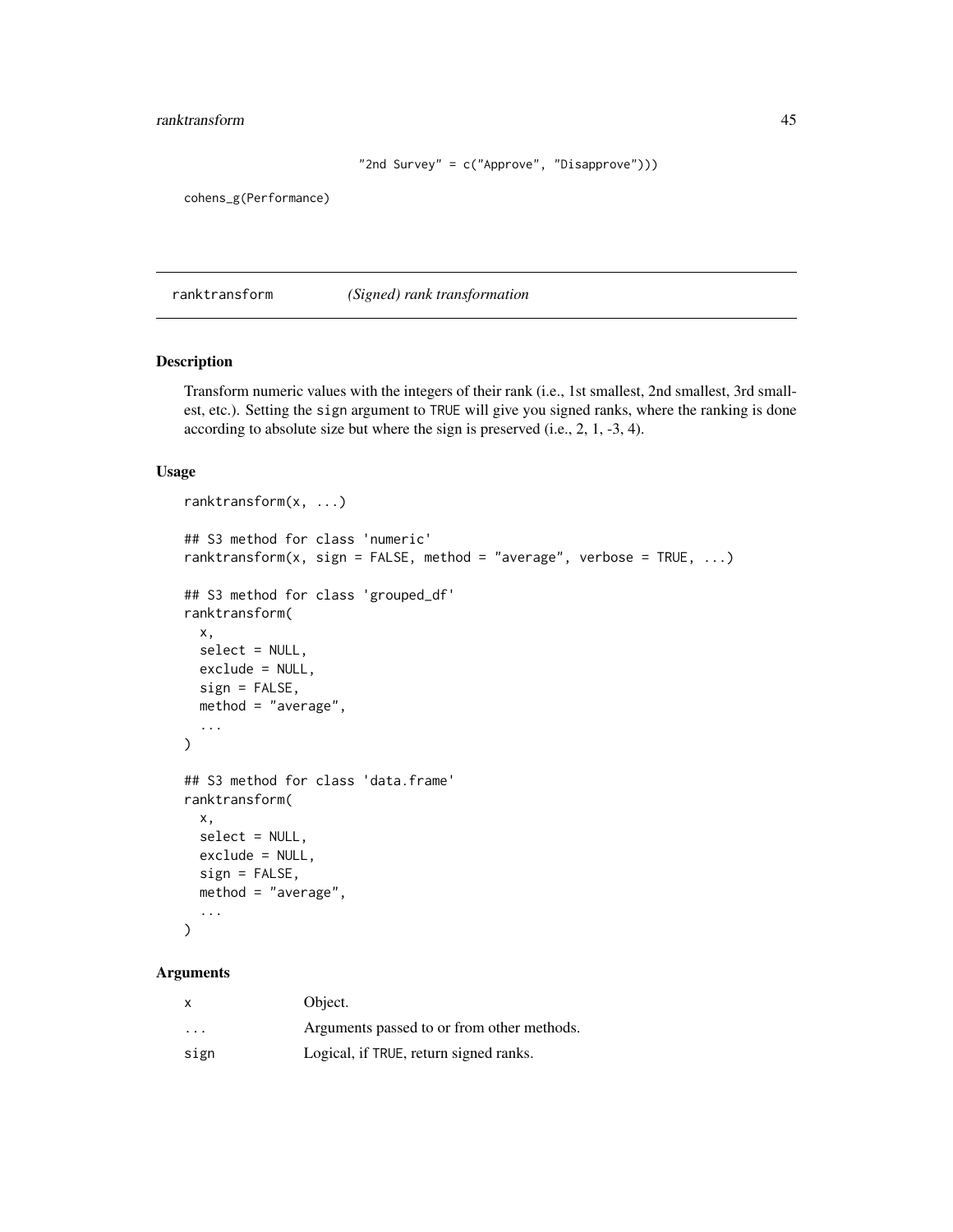<span id="page-45-0"></span>

| method  | Treatment of ties. Can be one of "average" (default), "first", "last", "random",<br>"max" or "min". See rank() for details. |
|---------|-----------------------------------------------------------------------------------------------------------------------------|
| verbose | Toggle warnings on or off.                                                                                                  |
| select  | Character vector of column names. If NULL (the default), all variables will be<br>selected.                                 |
| exclude | Character vector of column names to be excluded from selection.                                                             |

## Value

A rank-transformed object.

## See Also

[normalize\(\)](#page-39-1) [standardize\(\)](#page-47-1) [change\\_scale\(\)](#page-3-1)

## Examples

```
ranktransform(c(0, 1, 5, -5, -2))
ranktransform(c(0, 1, 5, -5, -2), sign = TRUE)
```

```
head(ranktransform(iris))
```
<span id="page-45-1"></span>

| rules | <b>Interpretation Grid</b> |  |
|-------|----------------------------|--|
|-------|----------------------------|--|

## Description

Create a container for interpretation rules of thumb. Usually used in conjunction with [interpret.](#page-24-1)

## Usage

```
rules(values, labels = NULL, name = NULL)
```
is.rules(x)

#### Arguments

| values       | Vector of reference values (edges defining categories or critical values).                                                                                      |
|--------------|-----------------------------------------------------------------------------------------------------------------------------------------------------------------|
| labels       | Labels associated with each category. If NULL, will try to infer it from values<br>(if it is a named vector or a list), otherwise, will return the breakpoints. |
| name         | Name of the set of rules (stored as a 'rule name' attribute).                                                                                                   |
| $\mathsf{X}$ | An arbitrary R object.                                                                                                                                          |

## See Also

interpret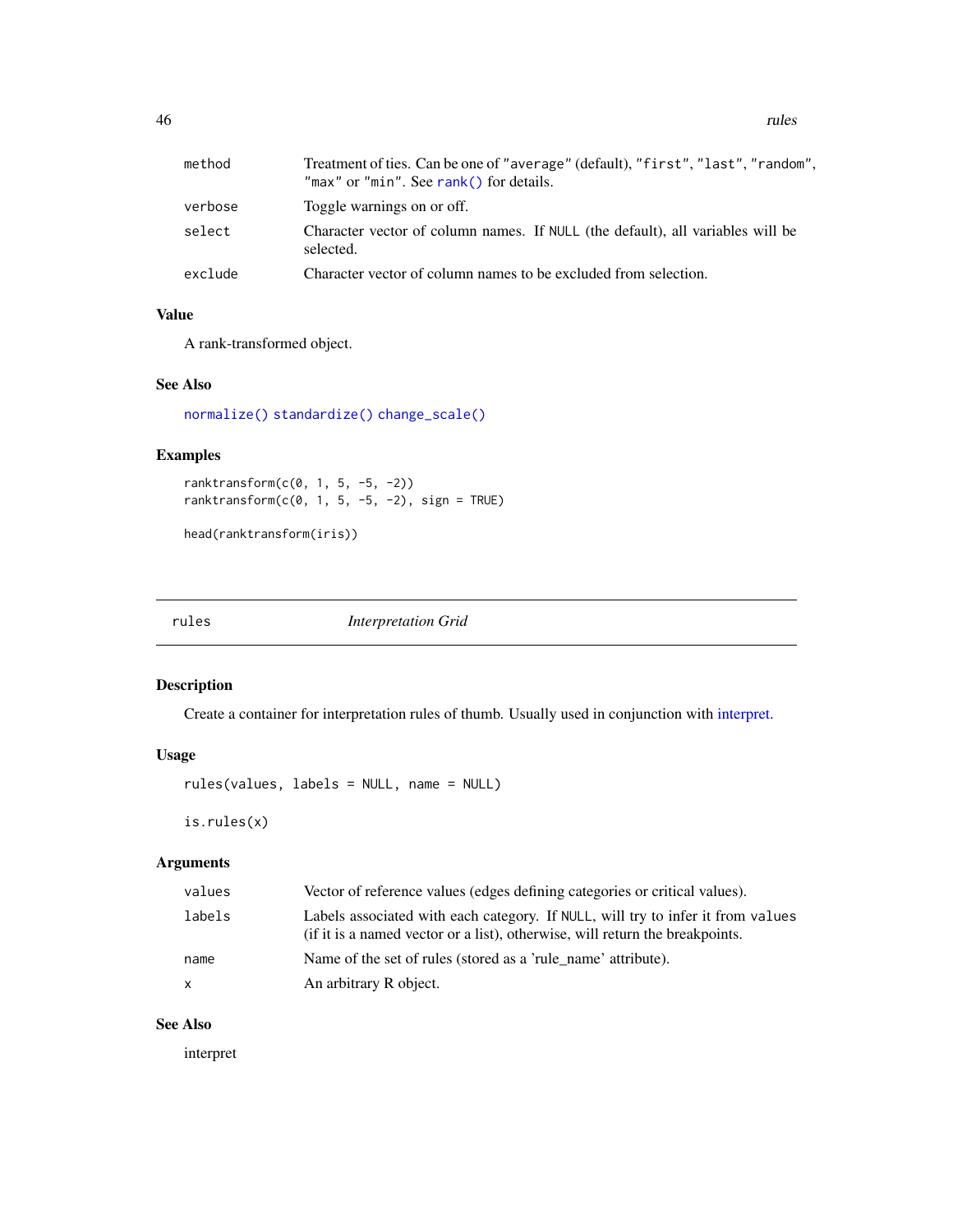## <span id="page-46-0"></span>sd\_pooled 47

## Examples

```
rules(c(0.05), c("significant", "not significant"))
rules(c(0.2, 0.5, 0.8), c("small", "medium", "large"))
rules(c("small" = 0.2, "medium" = 0.5), name = "Cohen's Rules")
```
## <span id="page-46-1"></span>sd\_pooled *Pooled Standard Deviation*

## Description

The Pooled Standard Deviation is a weighted average of standard deviations for two or more groups, with more "weight" given to larger sample sizes.

## Usage

 $sd\_pooled(x, y = NULL, data = NULL)$ 

 $mad\_pooled(x, y = NULL, data = NULL)$ 

## Arguments

| X    | A formula, a numeric vector, or a character name of one in data. (For print()<br>the result of one of the standardized difference functions.) |
|------|-----------------------------------------------------------------------------------------------------------------------------------------------|
| У    | A numeric vector, a grouping (character / factor) vector, a or a character name<br>of one in data. Ignored if x is a formula.                 |
| data | An optional data frame containing the variables.                                                                                              |

#### Value

Numeric, the pooled standard deviation.

#### See Also

[cohens\\_d\(\)](#page-6-1)

## Examples

 $sd\_pooled(mpg \sim am, data = mtcars)$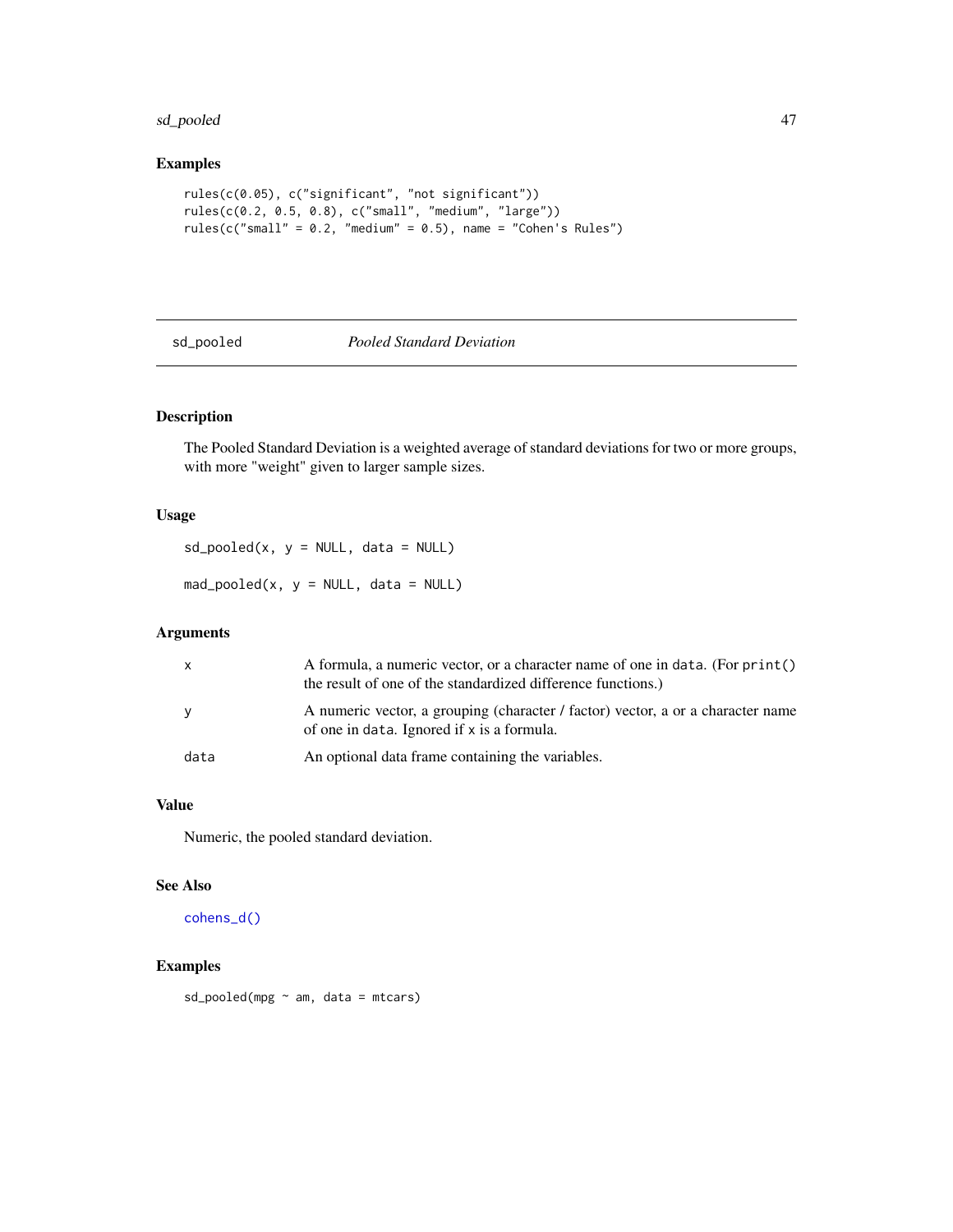<span id="page-47-1"></span><span id="page-47-0"></span>

#### Description

Performs a standardization of data (z-scoring), i.e., centering and scaling, so that the data is expressed in terms of standard deviation (i.e., mean  $= 0$ ,  $SD = 1$ ) or Median Absolute Deviance (median  $= 0$ , MAD  $= 1$ ). When applied to a statistical model, this function extracts the dataset, standardizes it, and refits the model with this standardized version of the dataset. The [normalize\(\)](#page-39-1) function can also be used to scale all numeric variables within the 0 - 1 range.

## Usage

```
standardize(
  x,
  robust = FALSE,
  two_s d = FALSE,weights = NULL,
  verbose = TRUE,
  ...
)
## S3 method for class 'numeric'
standardize(
  x,
  robust = FALSE,
  two_sd = FALSE,
 weights = NULL,
 verbose = TRUE,
  ...
)
## S3 method for class 'data.frame'
standardize(
 x,
  robust = FALSE,
  two_s d = FALSE,weights = NULL,verbose = TRUE,
  select = NULL,exclude = NULL,
  remove_na = c("none", "selected", "all"),
  force = FALSE,
  append = FALSE,suffix = "z",...
)
```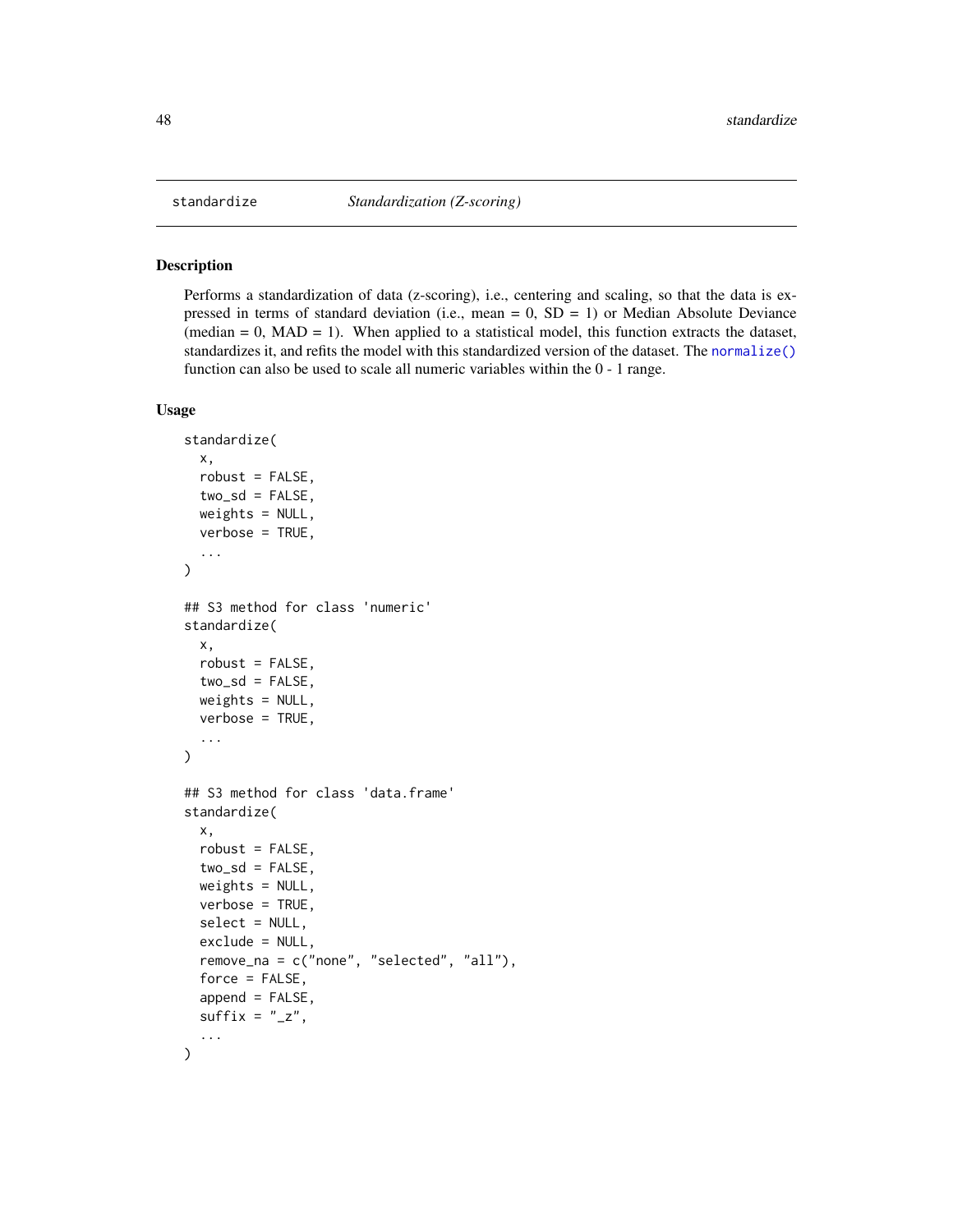## standardize 49

```
## Default S3 method:
standardize(
 x,
 robust = FALSE,
 two_sd = FALSE,weights = TRUE,
 verbose = TRUE,
 include_response = TRUE,
  ...
)
```
## Arguments

| x         | A data frame, a vector or a statistical model.                                                                                                                                                                                                                                                                                                       |
|-----------|------------------------------------------------------------------------------------------------------------------------------------------------------------------------------------------------------------------------------------------------------------------------------------------------------------------------------------------------------|
| robust    | Logical, if TRUE, centering is done by subtracting the median from the variables<br>and dividing it by the median absolute deviation (MAD). If FALSE, variables are<br>standardized by subtracting the mean and dividing it by the standard deviation<br>$(SD)$ .                                                                                    |
| two_sd    | If TRUE, the variables are scaled by two times the deviation (SD or MAD de-<br>pending on robust). This method can be useful to obtain model coefficients of<br>continuous parameters comparable to coefficients related to binary predictors,<br>when applied to <b>the predictors</b> (not the outcome) (Gelman, 2008).                            |
| weights   | Can be NULL (for no weighting), or:                                                                                                                                                                                                                                                                                                                  |
|           | • For model: if TRUE (default), a weighted-standardization is carried out.<br>• For data. frames: a numeric vector of weights, or a character of the name<br>of a column in the data. frame that contains the weights.<br>• For numeric vectors: a numeric vector of weights.                                                                        |
| verbose   | Toggle warnings on or off.                                                                                                                                                                                                                                                                                                                           |
|           |                                                                                                                                                                                                                                                                                                                                                      |
|           | Arguments passed to or from other methods.                                                                                                                                                                                                                                                                                                           |
| select    | Character vector of column names. If NULL (the default), all variables will be<br>selected.                                                                                                                                                                                                                                                          |
| exclude   | Character vector of column names to be excluded from selection.                                                                                                                                                                                                                                                                                      |
| remove_na | How should missing values (NA) be treated: if "none" (default): each col-<br>umn's standardization is done separately, ignoring NAs. Else, rows with NA in<br>the columns selected with select / exclude ("selected") or in all columns<br>("all") are dropped before standardization, and the resulting data frame does<br>not include these cases. |
| force     | Logical, if TRUE, forces standardization of factors as well. Factors are converted<br>to numerical values, with the lowest level being the value 1 (unless the factor<br>has numeric levels, which are converted to the corresponding numeric value).                                                                                                |
| append    | Logical, if TRUE and x is a data frame, standardized variables will be added as<br>additional columns; if FALSE, existing variables are overwritten.                                                                                                                                                                                                 |
| suffix    | Character value, will be appended to variable (column) names of x, if x is a data<br>frame and append = TRUE.                                                                                                                                                                                                                                        |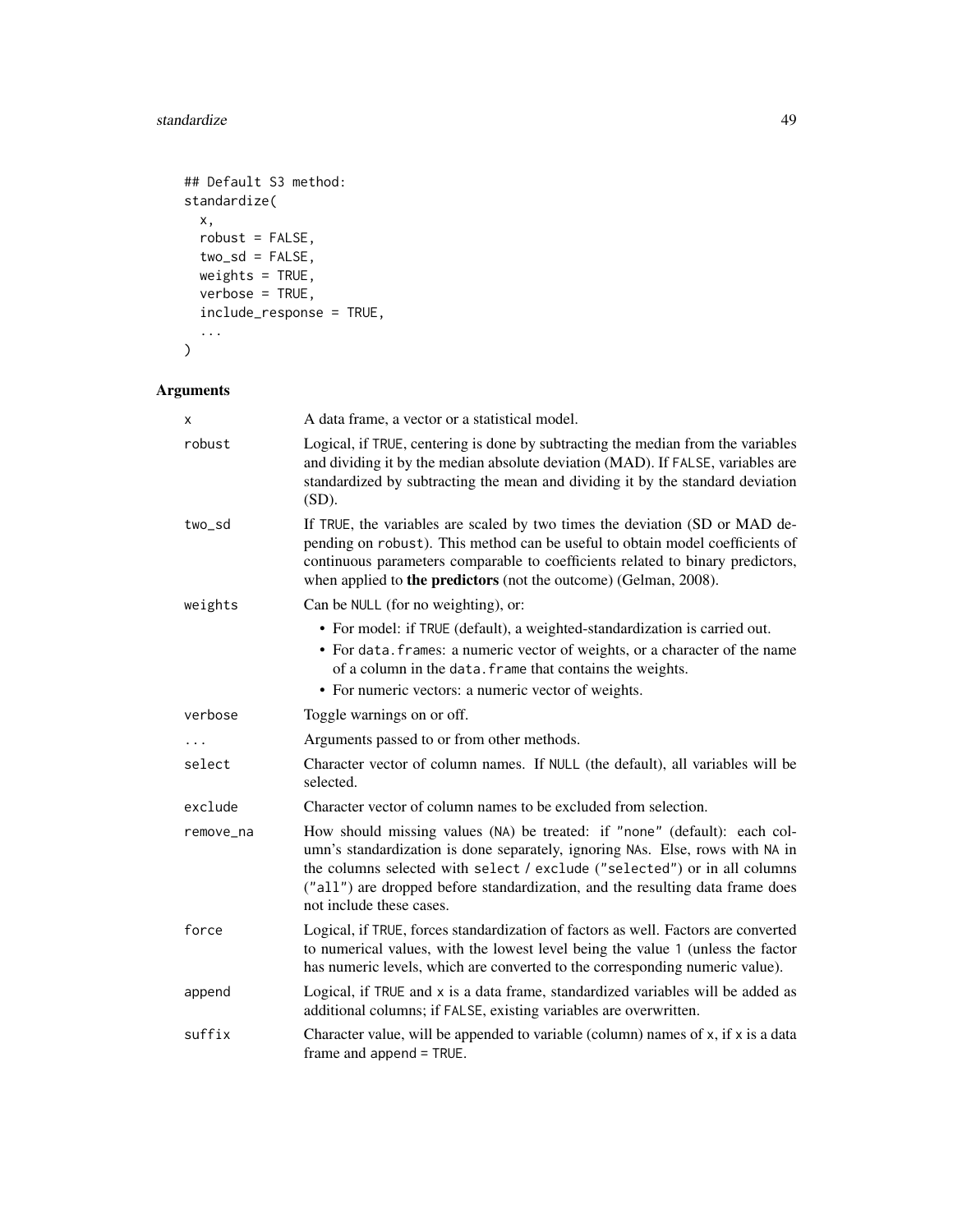#### <span id="page-49-0"></span>include\_response

For a model, if TRUE (default), the response value will also be standardized. If FALSE, only the predictors will be standardized. Note that for certain models (logistic regression, count models, ...), the response value will never be standardized, to make re-fitting the model work.

#### Value

The standardized object (either a standardize data frame or a statistical model fitted on standardized data).

#### Model Standardization

If x is a model object, standardization is done by completely refitting the model on the standardized data. Hence, this approach is equal to standardizing the variables *before* fitting the model and will return a new model object. However, this method is particularly recommended for complex models that include interactions or transformations (e.g., polynomial or spline terms). The robust (default to FALSE) argument enables a robust standardization of data, i.e., based on the median and MAD instead of the mean and SD. See [standardize\\_parameters\(\)](#page-51-1) for other methods of standardizing model coefficients.

#### Transformed Variables:

When the model's formula contains transformations (e.g.  $y \sim \exp(X)$ ) the transformation effectively takes place after standardization (e.g.,  $exp(scale(X))$ ). Some transformations are undefined for negative values, such as  $log()$  and  $sqrt()$ . To avoid dropping these values, the standardized data is shifted by  $Z - min(Z) + 1$  or  $Z - min(Z)$  (respectively).

## **Note**

When  $x$  is a vector or a data frame with remove\_na = "none"), missing values are preserved, so the return value has the same length / number of rows as the original input.

#### See Also

[normalize\(\)](#page-39-1) [standardize\\_parameters\(\)](#page-51-1)

```
# Data frames
summary(standardize(iris))
# Models
model \leq lm(Sepal.Length \sim Species * Petal.Width, data = iris)
coef(standardize(model))
```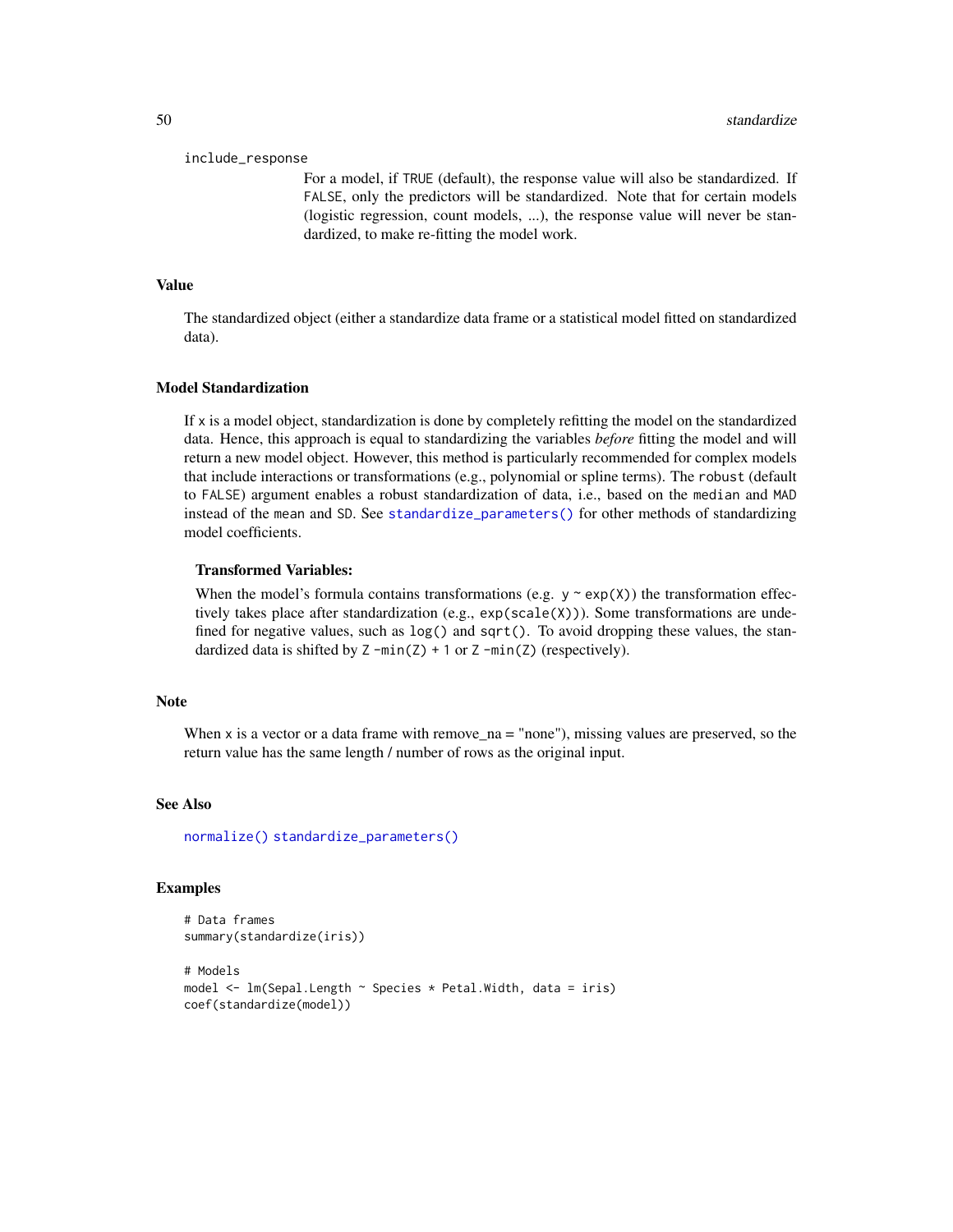## <span id="page-50-1"></span><span id="page-50-0"></span>Description

This function extracts information, such as the deviations (SD or MAD) from parent variables, that are necessary for post-hoc standardization of parameters. This function gives a window on how standardized are obtained, i.e., by what they are devided. The "basic" method of standardization uses

## Usage

```
standardize_info(
 model,
  robust = FALSE,
  two_s d = FALSE,include_pseudo = FALSE,
  ...
)
```
## Arguments

| model     | A statistical model.                                                                                                                                                                                                                                                                                                      |
|-----------|---------------------------------------------------------------------------------------------------------------------------------------------------------------------------------------------------------------------------------------------------------------------------------------------------------------------------|
| robust    | Logical, if TRUE, centering is done by subtracting the median from the variables<br>and dividing it by the median absolute deviation (MAD). If FALSE, variables are<br>standardized by subtracting the mean and dividing it by the standard deviation<br>$(SD)$ .                                                         |
| two sd    | If TRUE, the variables are scaled by two times the deviation (SD or MAD de-<br>pending on robust). This method can be useful to obtain model coefficients of<br>continuous parameters comparable to coefficients related to binary predictors,<br>when applied to <b>the predictors</b> (not the outcome) (Gelman, 2008). |
|           | include_pseudo (For (G)LMMs) Should Pseudo-standardized information be included?                                                                                                                                                                                                                                          |
| $\ddotsc$ | Arguments passed to or from other methods.                                                                                                                                                                                                                                                                                |

## Examples

model <- lm(Sepal.Width ~ Sepal.Length \* Species, data = iris)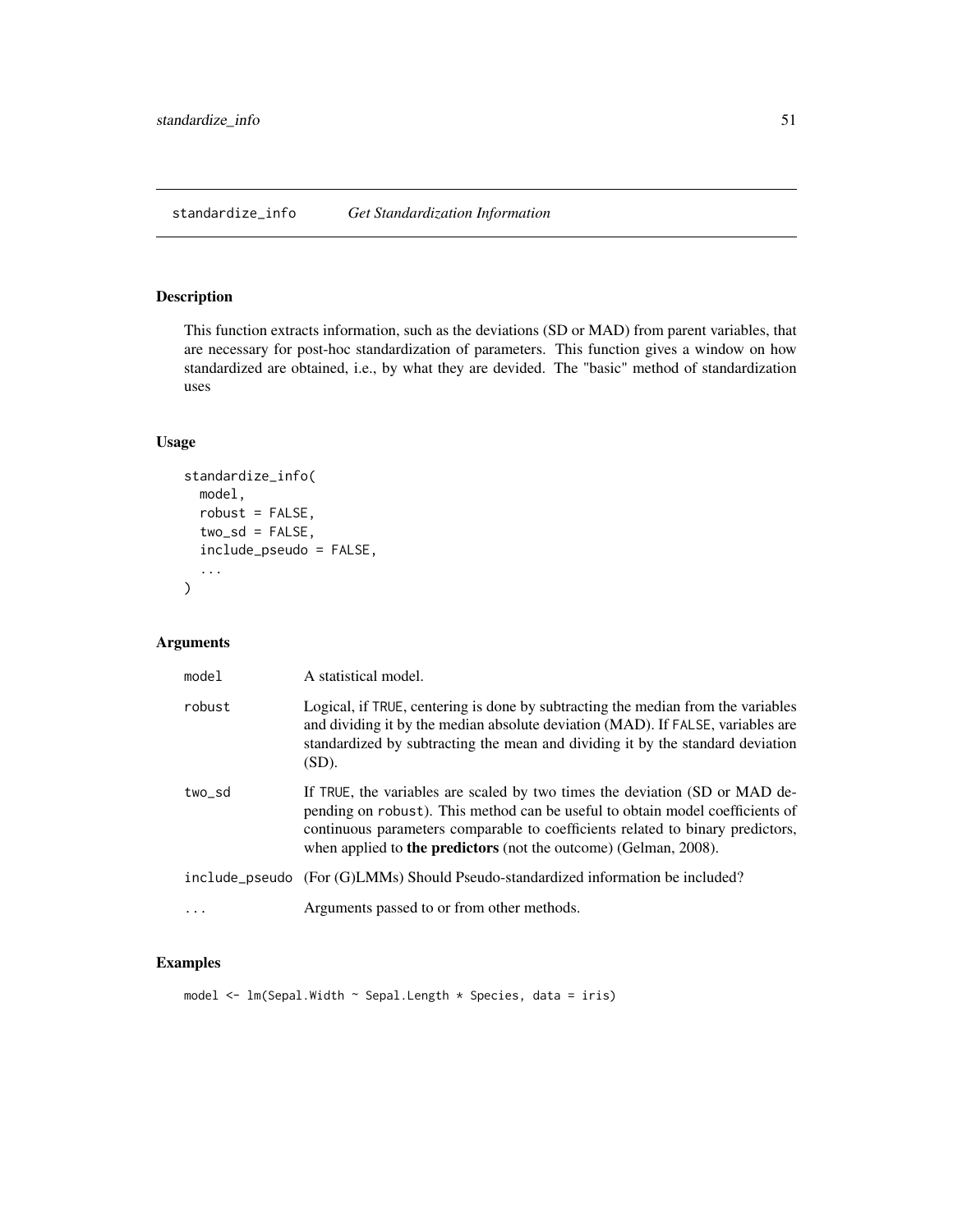```
standardize_parameters
```
*Parameters standardization*

## Description

Compute standardized model parameters (coefficients).

## Usage

```
standardize_parameters(
  model,
  method = "refit",
  ci = 0.95,
  robust = FALSE,two_s d = FALSE,verbose = TRUE,
  parameters,
  ...
\mathcal{L}standardize_posteriors(
  model,
  method = "refit",
  robust = FALSE,
  two_sd = FALSE,verbose = TRUE,
  ...
\mathcal{L}
```
## Arguments

| model   | A statistical model.                                                                                                                                                                                                                                                                                                      |
|---------|---------------------------------------------------------------------------------------------------------------------------------------------------------------------------------------------------------------------------------------------------------------------------------------------------------------------------|
| method  | The method used for standardizing the parameters. Can be "refit" (default),<br>"posthoc", "smart", "basic" or "pseudo". See 'Details'.                                                                                                                                                                                    |
| сi      | Confidence Interval (CI) level                                                                                                                                                                                                                                                                                            |
| robust  | Logical, if TRUE, centering is done by subtracting the median from the variables<br>and dividing it by the median absolute deviation (MAD). If FALSE, variables are<br>standardized by subtracting the mean and dividing it by the standard deviation<br>$(SD)$ .                                                         |
| two_sd  | If TRUE, the variables are scaled by two times the deviation (SD or MAD de-<br>pending on robust). This method can be useful to obtain model coefficients of<br>continuous parameters comparable to coefficients related to binary predictors,<br>when applied to <b>the predictors</b> (not the outcome) (Gelman, 2008). |
| verbose | Toggle warnings on or off.                                                                                                                                                                                                                                                                                                |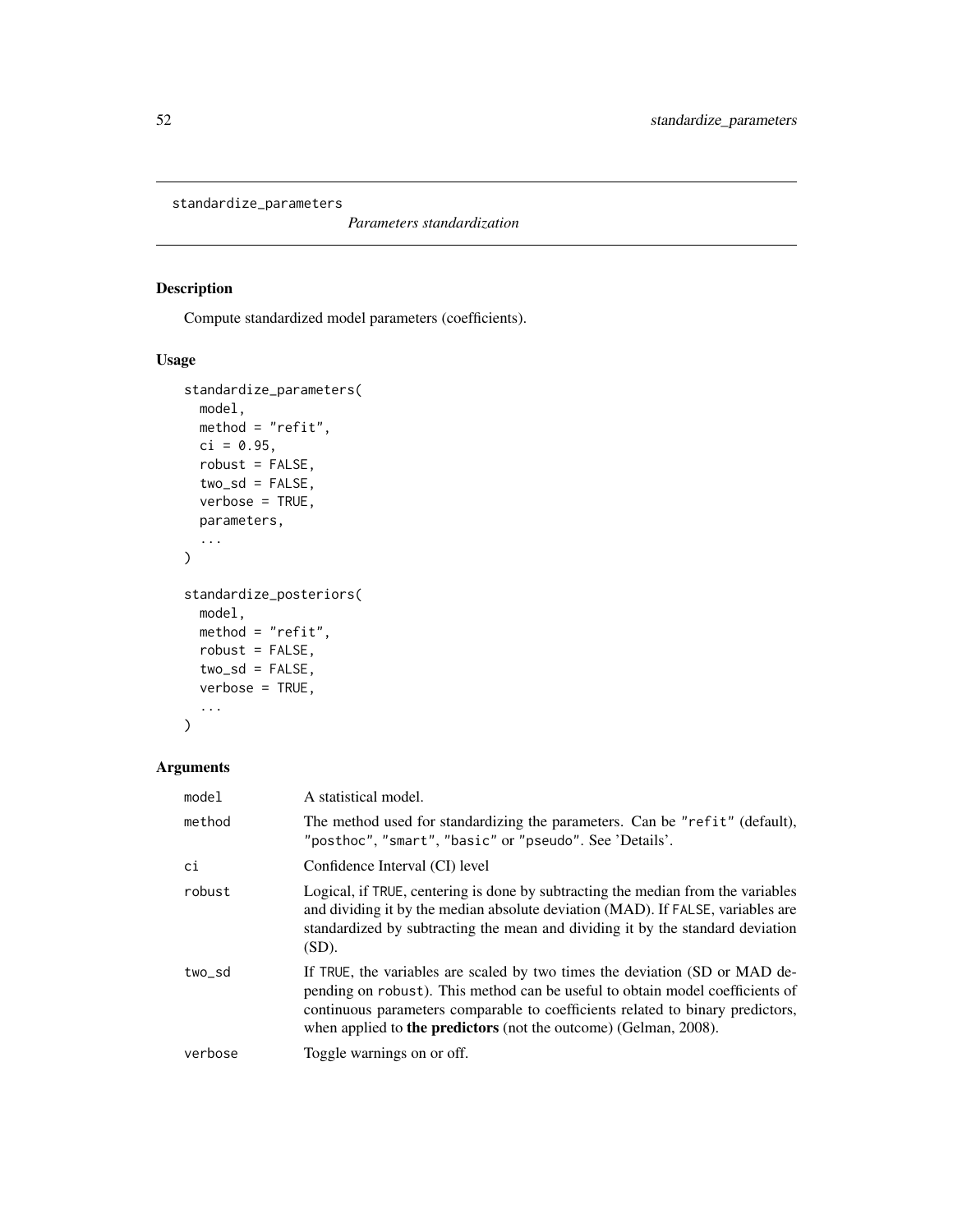## <span id="page-52-0"></span>parameters Deprecated.

... For standardize\_parameters(), arguments passed to [parameters::model\\_parameters,](#page-0-0) such as:

- ci\_method, centrality for Bayesian models...
- df\_method for Mixed models ...
- exponentiate, ...
- etc.

#### Details

#### Methods::

- refit: This method is based on a complete model re-fit with a standardized version of the data. Hence, this method is equal to standardizing the variables before fitting the model. It is the "purest" and the most accurate (Neter et al., 1989), but it is also the most computationally costly and long (especially for heavy models such as Bayesian models). This method is particularly recommended for complex models that include interactions or transformations (e.g., polynomial or spline terms). The robust (default to FALSE) argument enables a robust standardization of data, i.e., based on the median and MAD instead of the mean and SD. See [standardize\(\)](#page-47-1) for more details.
- posthoc: Post-hoc standardization of the parameters, aiming at emulating the results obtained by "refit" without refitting the model. The coefficients are divided by the standard deviation (or MAD if robust) of the outcome (which becomes their expression 'unit'). Then, the coefficients related to numeric variables are additionally multiplied by the standard deviation (or MAD if robust) of the related terms, so that they correspond to changes of 1 SD of the predictor (e.g., "A change in 1 SD of x is related to a change of 0.24 of the SD of y). This does not apply to binary variables or factors, so the coefficients are still related to changes in levels. This method is not accurate and tend to give aberrant results when interactions are specified.
- smart (Standardization of Model's parameters with Adjustment, Reconnaissance and Transformation - *experimental*): Similar to method = "posthoc" in that it does not involve model refitting. The difference is that the SD (or MAD if robust) of the response is computed on the relevant section of the data. For instance, if a factor with 3 levels A (the intercept), B and C is entered as a predictor, the effect corresponding to B vs. A will be scaled by the variance of the response at the intercept only. As a results, the coefficients for effects of factors are similar to a Glass' delta.
- basic: This method is similar to method = "posthoc", but treats all variables as continuous: it also scales the coefficient by the standard deviation of model's matrix' parameter of factors levels (transformed to integers) or binary predictors. Although being inappropriate for these cases, this method is the one implemented by default in other software packages, such as [lm.beta::lm.beta\(\)](#page-0-0).
- pseudo (*for 2-level (G)LMMs only*): In this (post-hoc) method, the response and the predictor are standardized based on the level of prediction (levels are detected with [parameters::check\\_heterogeneity\(\)](#page-0-0)): Predictors are standardized based on their SD at level of prediction (see also parameters::  $demean()$ ); The outcome (in linear LMMs) is standardized based on a fitted random-intercept-model, where sqrt(random-intercept-variance) is used for level 2 predictors, and sqrt(residual-variance) is used for level 1 predictors (Hoffman 2015, page 342). A warning is given when a withingroup varialbe is found to have access between-group variance.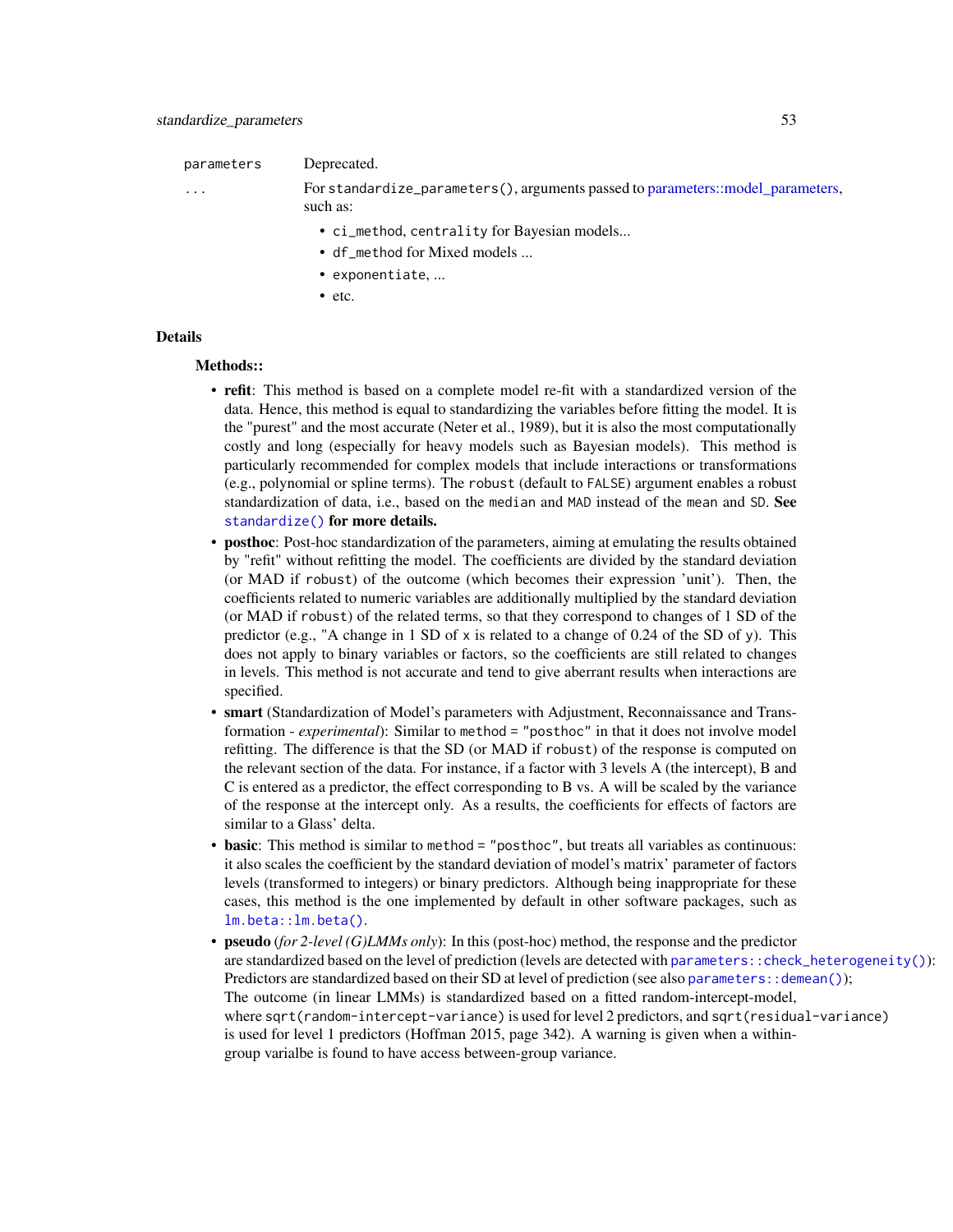#### <span id="page-53-0"></span>Transformed Variables:

When the model's formula contains transformations (e.g.  $y \sim \exp(X)$ ) method = "refit" might give different results compared to method = "basic" ("posthoc" and "smart" do not support such transformations): where "refit" standardizes the data prior to the transformation (e.g. equivalent to  $exp(scale(X))$ , the "basic" method standardizes the transformed data (e.g. equivalent to  $scale(exp(X))$ . See [standardize\(\)](#page-47-1) for more details on how different transformations are dealt with.

#### Generalized Linear Models:

When standardizing coefficients of a generalized model (GLM, GLMM, etc), only the predictors are standardized, maintaining the interpretability of the coefficients (e.g., in a binomial model: the exponent of the standardized parameter is the OR of a change of 1 SD in the predictor, etc.)

## Value

A data frame with the standardized parameters and their CIs.

Standardized parameters table.

#### References

- Hoffman, L. (2015). Longitudinal analysis: Modeling within-person fluctuation and change. Routledge.
- Neter, J., Wasserman, W., & Kutner, M. H. (1989). Applied linear regression models.
- Gelman, A. (2008). Scaling regression inputs by dividing by two standard deviations. Statistics in medicine, 27(15), 2865-2873.

#### See Also

[standardize\\_info\(\)](#page-50-1)

```
library(effectsize)
data(iris)
model <- lm(Sepal.Length ~ Species * Petal.Width, data = iris)
standardize_parameters(model, method = "refit")
standardize_parameters(model, method = "posthoc")
standardize_parameters(model, method = "smart")
standardize_parameters(model, method = "basic")
# Robust and 2 SD
standardize_parameters(model, robust = TRUE)
standardize_parameters(model, two_sd = TRUE)
model \leq glm(am \sim cyl \star mpg, data = mtcars, family = "binomial")
standardize_parameters(model, method = "refit")
```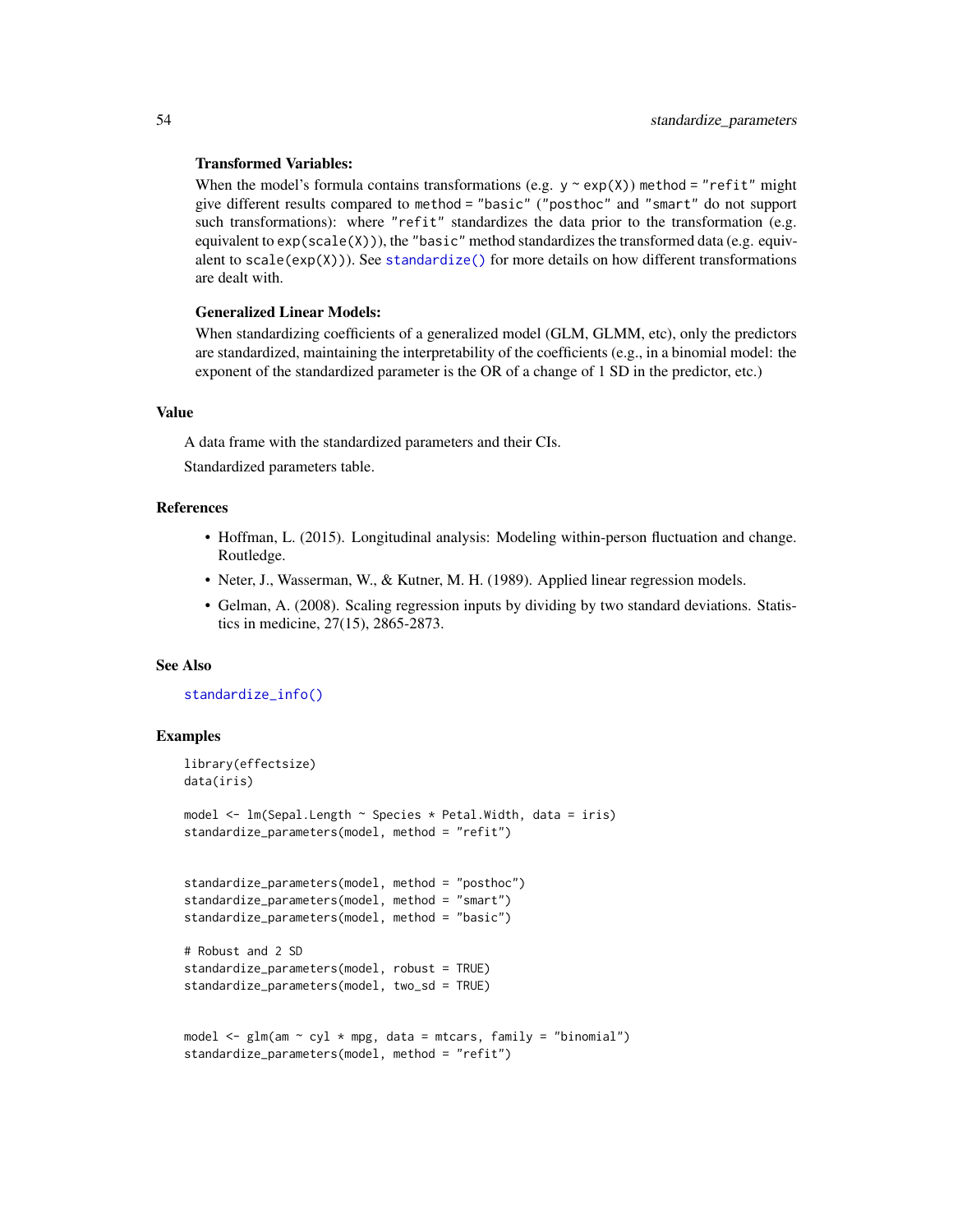#### <span id="page-54-0"></span> $t_{\text{tot}}$  55

```
standardize_parameters(model, method = "posthoc")
standardize_parameters(model, method = "basic", exponentiate = TRUE)
if (require("lme4")) {
 m \le - lmer(mpg \sim cyl + am + vs + (1|cyl), mtcars)
 standardize_parameters(m, method = "pseudo", df_method = "satterthwaite")
}
if (require("rstanarm")) {
 model <- stan_glm(Sepal.Length ~ Species + Petal.Width, data = iris, refresh = 0)
 # standardize_posteriors(model, method = "refit")
 # standardize_posteriors(model, method = "posthoc")
 # standardize_posteriors(model, method = "smart")
 head(standardize_posteriors(model, method = "basic"))
}
```
<span id="page-54-1"></span>t\_to\_d *Convert test statistics (t, z, F) to effect sizes of differences (Cohen's d) or association (*partial *r)*

## <span id="page-54-2"></span>Description

These functions are convenience functions to convert t, z and F test statistics to Cohen's d and partial r. These are useful in cases where the data required to compute these are not easily available or their computation is not straightforward (e.g., in liner mixed models, contrasts, etc.). See [Effect Size from Test Statistics vignette.](https://easystats.github.io/effectsize/articles/from_test_statistics.html)

#### Usage

```
t_to_d(t, df_error, paired = FALSE, ci = 0.95, pooled, ...)z_to_d(z, n, paired = FALSE, ci = 0.95, pooled, ...)F_to_d(f, df, df_error, paired = FALSE, ci = 0.95, pooled, ...)t_to_r(t, df_error, ci = 0.95, ...)z_to_r(z, n, ci = 0.95, ...)F_to_r(f, df, df_error, ci = 0.95, ...)
```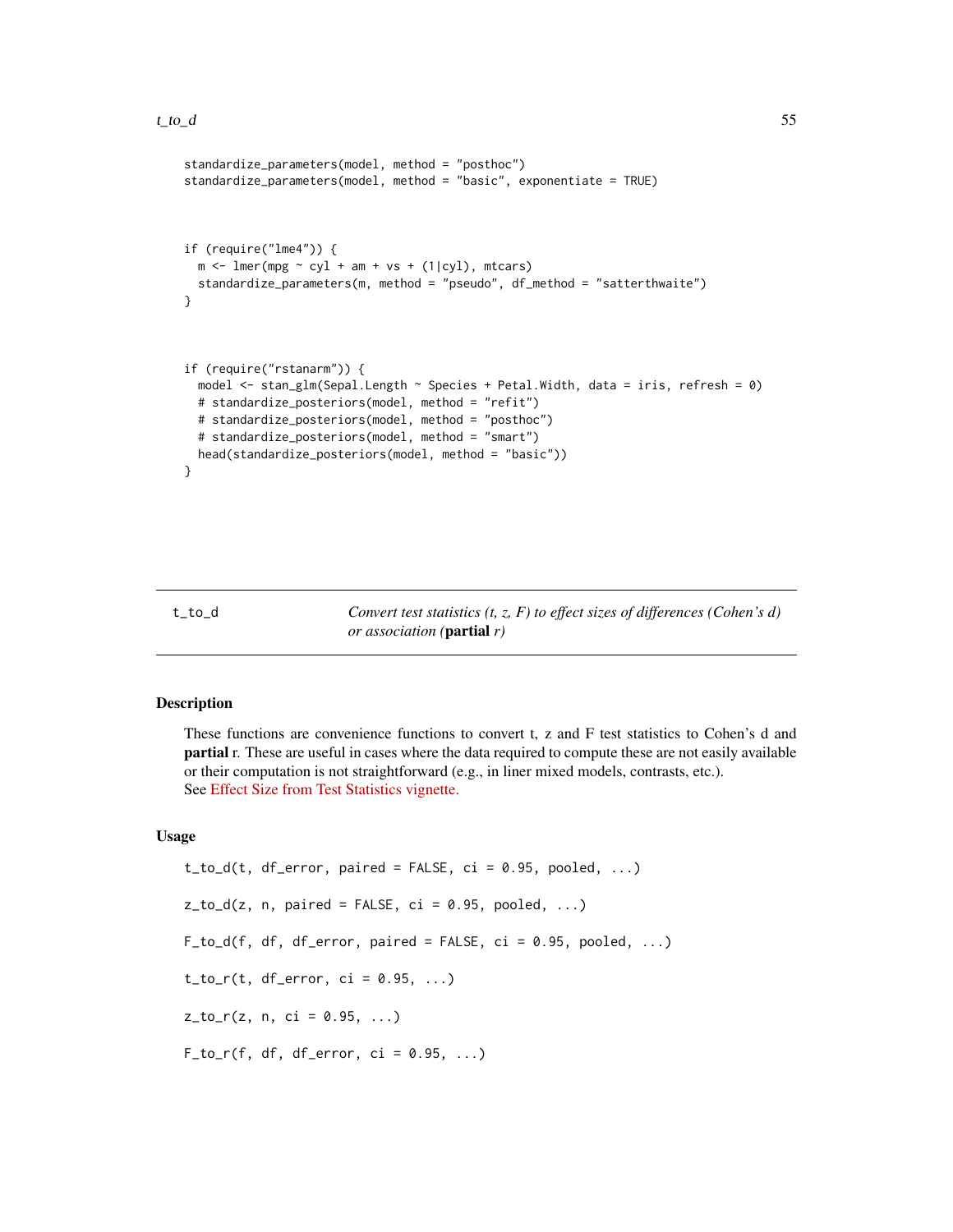## Arguments

| t, f, z           | The t, the F or the z statistics.                                                                   |
|-------------------|-----------------------------------------------------------------------------------------------------|
| paired            | Should the estimate accout for the t-value being testing the difference between<br>dependant means? |
| ci                | Confidence Interval (CI) level                                                                      |
| pooled            | Deprecated. Use paired.                                                                             |
| $\cdot\cdot\cdot$ | Arguments passed to or from other methods.                                                          |
| n                 | The number of observations (the sample size).                                                       |
| df, df_error      | Degrees of freedom of numerator or of the error estimate (i.e., the residuals).                     |

## Details

These functions use the following formulae to approximate *r* and *d*:

$$
r_{partial}=t/\sqrt{t^2+df_{error}}
$$

$$
r_{partial} = z/\sqrt{z^2 + N}
$$

$$
Cohen'sd = 2 * t / \sqrt{df_{error}}
$$

$$
Cohen'sd_z = t/\sqrt{df_{error}}
$$

$$
Cohen'sd = 2 * z/\sqrt{N}
$$

## Confidence Intervals:

Confidence intervals are estimated using the Noncentrality parameter method; These methods searches for a the best ncp (non-central parameters) for of the noncentral F distribution for the desired tail-probabilities, and then convert these ncps to the corresponding effect sizes.

#### Value

A data frame with the effect size(s) between  $0-1$ , and confidence interval(s)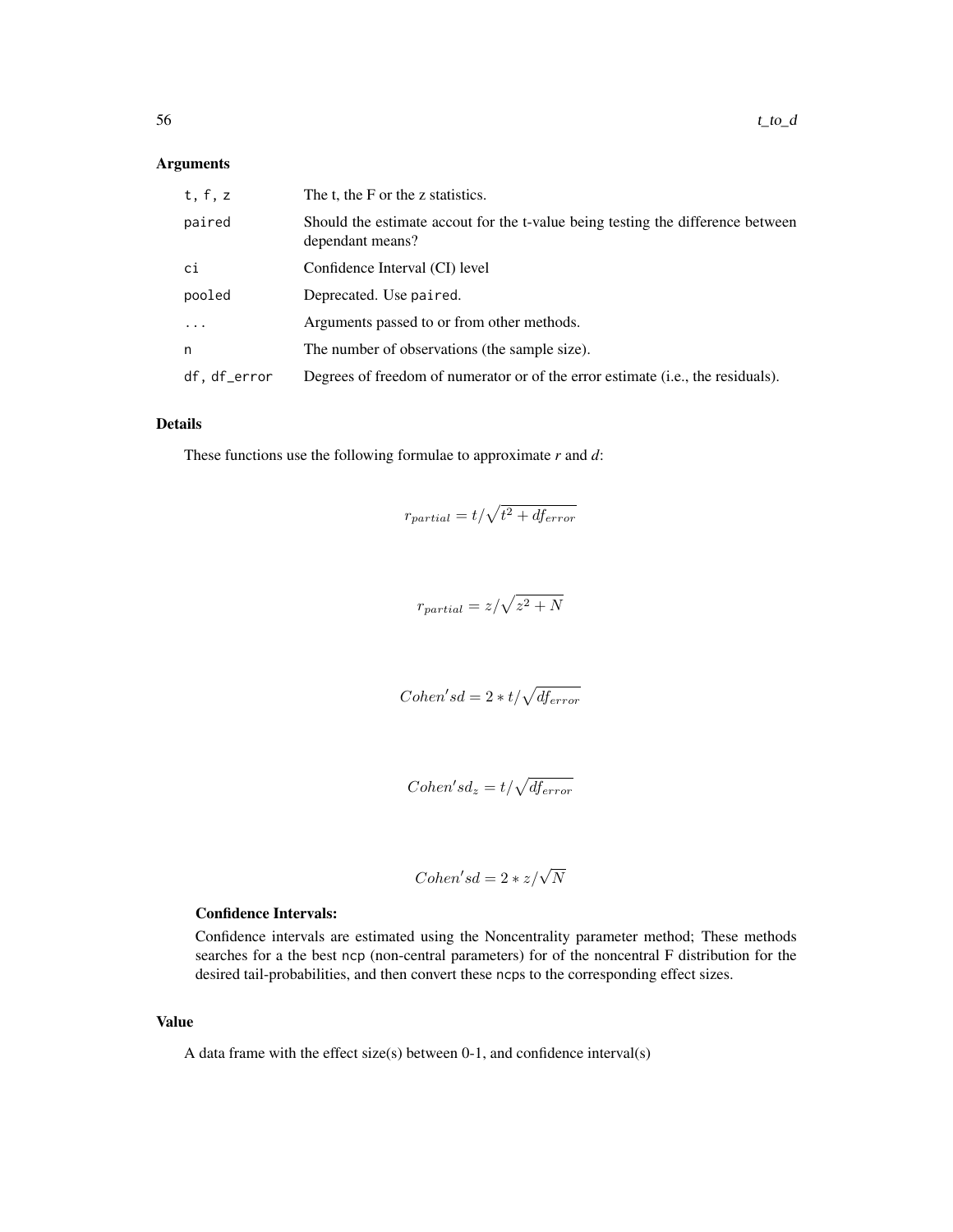#### $t_{\text{tot}}$  57

#### References

- Friedman, H. (1982). Simplified determinations of statistical power, magnitude of effect and research sample sizes. Educational and Psychological Measurement, 42(2), 521-526. doi: [10.1177/001316448204200214](https://doi.org/10.1177/001316448204200214)
- Wolf, F. M. (1986). Meta-analysis: Quantitative methods for research synthesis (Vol. 59). Sage.
- Rosenthal, R. (1991). Meta-analytic procedures for social research. Newbury Park, CA: SAGE Publications, Incorporated.
- Steiger, J. H. (2004). Beyond the F test: Effect size confidence intervals and tests of close fit in the analysis of variance and contrast analysis. Psychological Methods, 9, 164-182.
- Cumming, G., & Finch, S. (2001). A primer on the understanding, use, and calculation of confidence intervals that are based on central and noncentral distributions. Educational and Psychological Measurement, 61(4), 532-574.

```
## t Tests
res \le t.test(1:10, y = c(7:20), var.equal = TRUE)
t_to_d(t = res$statistic, res$parameter)
t_to_r(t = res$statistic, res$parameter)
res <- with(sleep, t.test(extra[group == 1], extra[group == 2], paired = TRUE))
t_to_d(t = res$statistic, res$parameter, paired = TRUE)
t_to_r(t = res$statistic, res$parameter)
## Linear Regression
model <- lm(Sepal.Length ~ Sepal.Width + Petal.Length, data = iris)
library(parameters)
(param_tab <- parameters(model))
(rs <- t_to_r(param_tab$t[2:3], param_tab$df_error[2:3]))
if(require(see)) plot(rs)
# How does this compare to actual partial correlations?
if (require("correlation")) {
 correlation::correlation(iris[,1:3], partial = TRUE)[1:2, c(2,3,7,8)]
}
## Use with emmeans based contrasts (see also t_to_eta2)
if (require(emmeans)) {
 warp.lm \leq lm(breaks \sim wool \star tension, data = warpbreaks)
 conts <- summary(pairs(emmeans(warp.lm, ~ tension | wool)))
  t_to_d(conts$t.ratio, conts$df)
}
```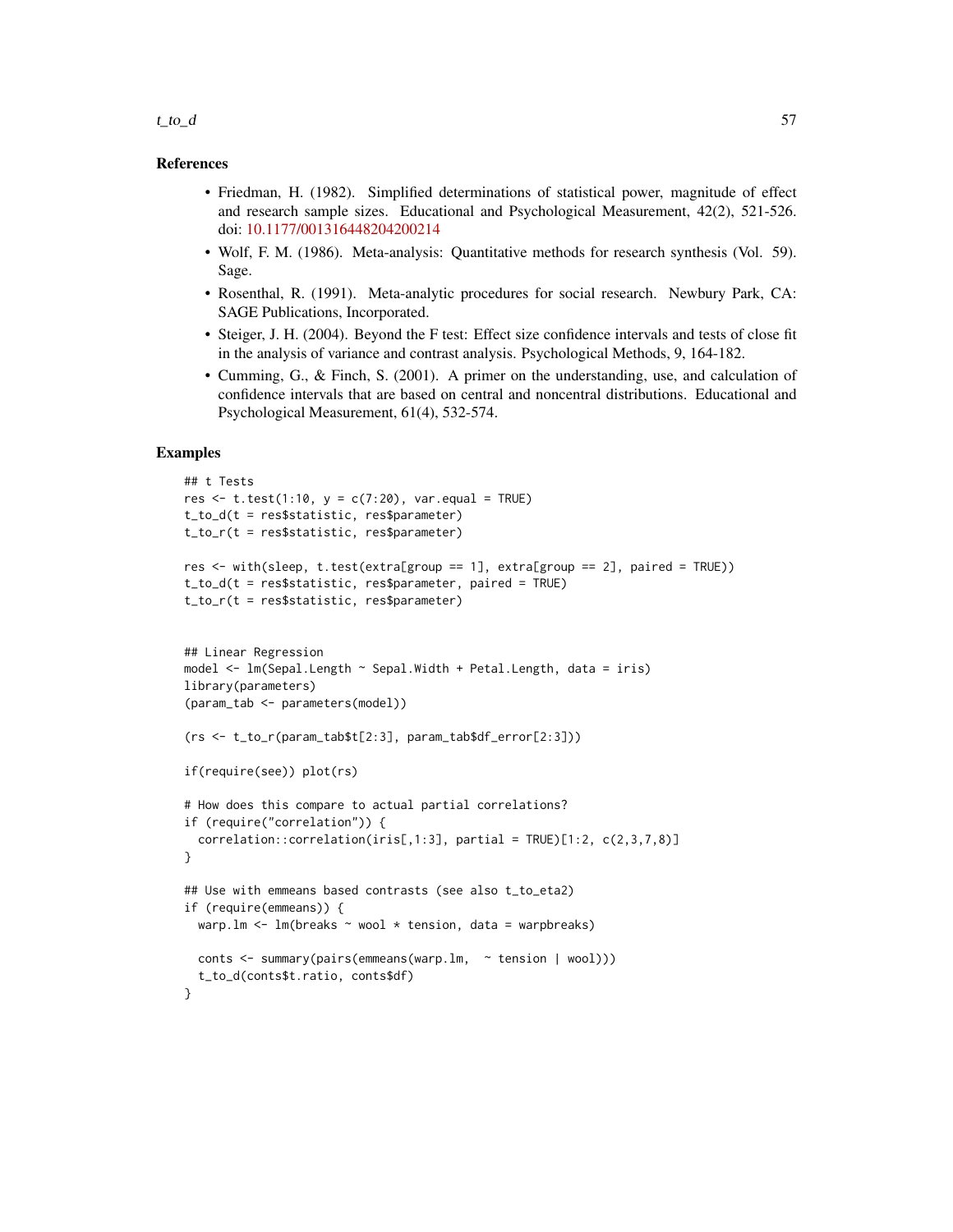# <span id="page-57-0"></span>**Index**

∗ data hardlyworking, [24](#page-23-0) adjust, [3](#page-2-0) bayestestR::describe\_posterior(), *[12](#page-11-0)*, *[19](#page-18-0)* bayestestR::equivalence\_test(), *[14](#page-13-0)* car::Anova(), *[19](#page-18-0)* change\_scale, [4](#page-3-0) change\_scale(), *[40,](#page-39-0) [41](#page-40-0)*, *[46](#page-45-0)* chisq\_to\_cohens\_w *(*chisq\_to\_phi*)*, [5](#page-4-0) chisq\_to\_cramers\_v *(*chisq\_to\_phi*)*, [5](#page-4-0) chisq\_to\_phi, [5](#page-4-0) chisq\_to\_phi(), *[44](#page-43-0)* cohens\_d, [7](#page-6-0) cohens\_d(), *[10](#page-9-0)*, *[13](#page-12-0)*, *[47](#page-46-0)* cohens\_f *(*eta\_squared*)*, [15](#page-14-0) cohens\_f\_squared *(*eta\_squared*)*, [15](#page-14-0) cohens\_g *(*phi*)*, [43](#page-42-0) cohens\_w *(*phi*)*, [43](#page-42-0) convert\_d\_to\_common\_language *(*d\_to\_common\_language*)*, [9](#page-8-0) convert\_d\_to\_odds *(*d\_to\_r*)*, [10](#page-9-0) convert\_d\_to\_oddsratio *(*d\_to\_r*)*, [10](#page-9-0) convert\_d\_to\_r *(*d\_to\_r*)*, [10](#page-9-0) convert\_odds\_to\_d *(*d\_to\_r*)*, [10](#page-9-0) convert\_odds\_to\_probs *(*odds\_to\_probs*)*, [42](#page-41-0) convert\_odds\_to\_r *(*d\_to\_r*)*, [10](#page-9-0) convert\_oddsratio\_to\_d *(*d\_to\_r*)*, [10](#page-9-0) convert\_oddsratio\_to\_r *(*d\_to\_r*)*, [10](#page-9-0) convert\_probs\_to\_odds *(*odds\_to\_probs*)*, [42](#page-41-0) convert\_r\_to\_d *(*d\_to\_r*)*, [10](#page-9-0) convert\_r\_to\_odds *(*d\_to\_r*)*, [10](#page-9-0) convert\_r\_to\_oddsratio *(*d\_to\_r*)*, [10](#page-9-0) cramers\_v *(*phi*)*, [43](#page-42-0) cramers\_v(), *[12](#page-11-0)*

d\_to\_common\_language, [9](#page-8-0) d\_to\_common\_language(), *[8](#page-7-0)* d\_to\_odds *(*d\_to\_r*)*, [10](#page-9-0) d\_to\_oddsratio *(*d\_to\_r*)*, [10](#page-9-0)  $d_t$ to\_r,  $10$ d\_to\_r(), *[27](#page-26-0)*

effectsize, [12](#page-11-0) epsilon\_squared *(*eta\_squared*)*, [15](#page-14-0) equivalence\_test.effectsize\_table, [13](#page-12-0) eta\_squared, [15](#page-14-0) eta\_squared(), *[12,](#page-11-0) [13](#page-12-0)*, *[19](#page-18-0)*, *[23](#page-22-0)* eta\_squared\_posterior, [19](#page-18-0)

F\_to\_d *(*t\_to\_d*)*, [55](#page-54-0) F\_to\_epsilon2 *(*F\_to\_eta2*)*, [21](#page-20-0) F\_to\_eta2, [21](#page-20-0) F\_to\_eta2(), *[12](#page-11-0)*, *[16,](#page-15-0) [17](#page-16-0)* F\_to\_eta2\_adj *(*F\_to\_eta2*)*, [21](#page-20-0) F\_to\_f *(*F\_to\_eta2*)*, [21](#page-20-0) F\_to\_f2 *(*F\_to\_eta2*)*, [21](#page-20-0) F\_to\_omega2 *(*F\_to\_eta2*)*, [21](#page-20-0) F\_to\_r *(*t\_to\_d*)*, [55](#page-54-0) F\_to\_r(), *[13](#page-12-0)* fitmeasures(), *[31](#page-30-0)* format\_standardize, [20](#page-19-0)

glass\_delta *(*cohens\_d*)*, [7](#page-6-0)

hardlyworking, [24](#page-23-0) hedges\_g *(*cohens\_d*)*, [7](#page-6-0)

interpret, [25,](#page-24-0) *[46](#page-45-0)* interpret\_agfi *(*interpret\_gfi*)*, [30](#page-29-0) interpret\_bf, [25](#page-24-0) interpret\_cfi *(*interpret\_gfi*)*, [30](#page-29-0) interpret\_d, [27](#page-26-0) interpret\_d(), *[32](#page-31-0)* interpret\_delta *(*interpret\_d*)*, [27](#page-26-0) interpret\_direction, [28](#page-27-0)